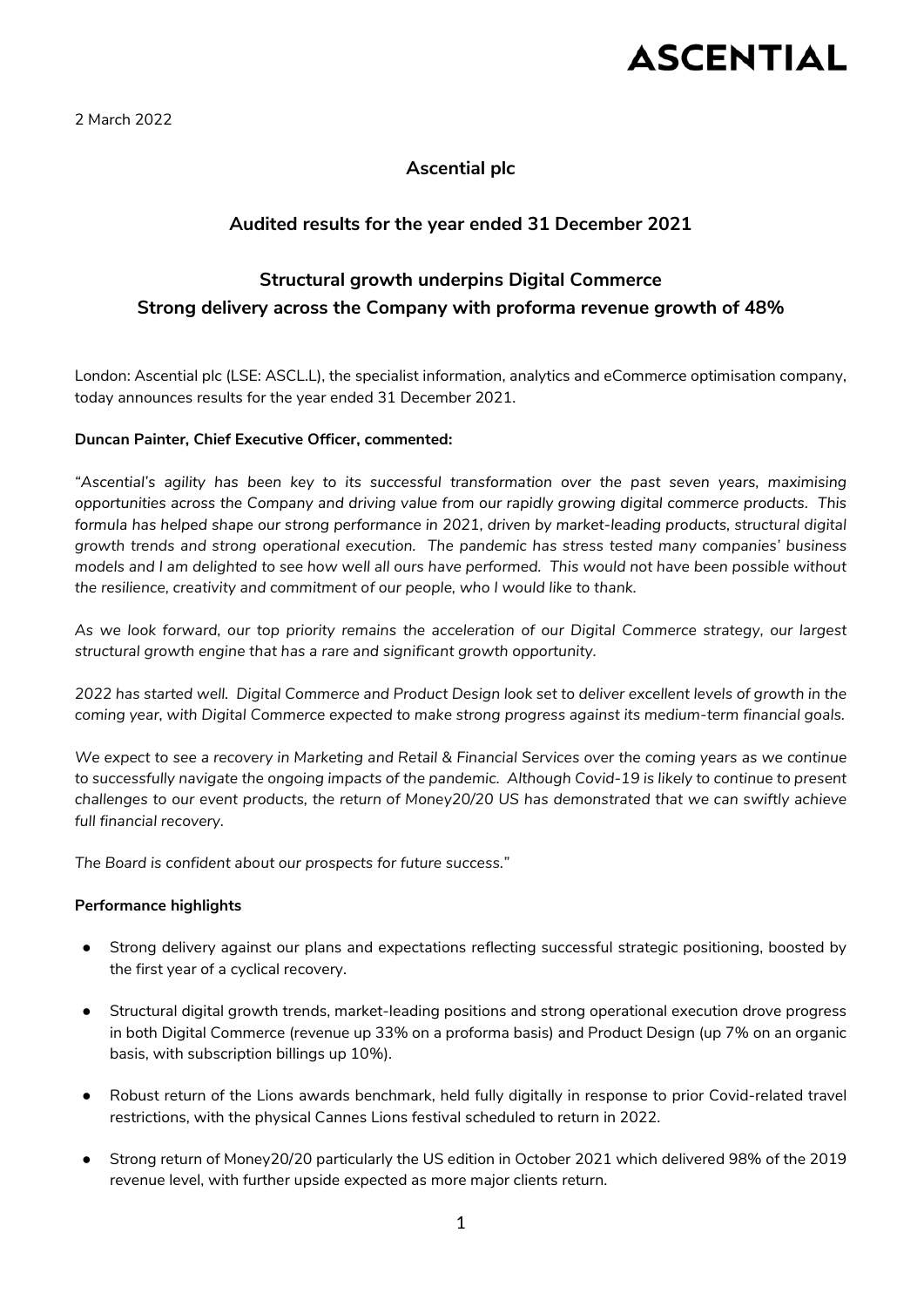- Continued execution of M&A strategy: seven acquisitions added to our Digital Commerce capabilities and their expanded relevance to the total addressable market. Funded through disciplined portfolio management, such as the disposal of Built Environment & Policy and MediaLink supplemented by a successful equity placing.
- Commitment to diversity and governance reflected in our Board composition: 64% women and 18% of Board members ethnically diverse, exceeding the targets set by the Hampton-Alexander review (on gender) and Parker review (on ethnic diversity).

#### **Financial highlights**<sup>1</sup>

- Results ahead of market expectations.
- Revenue of £349.3m (2020: £229.9m)
	- o Reported revenue growth up 52% (organic: 44%, proforma: 48%).
	- o Digital Commerce revenue up 33% proforma.
	- o Product Design growth in non-fashion products up 30%.
- Adjusted EBITDA of £88.9m (2020: £21.7m).
	- o Margin 25.5% (2020: 9.4%).
- Reported continuing operating loss of £26.7m (2020: loss of £171.3m).
- Strong recovery in adjusted diluted EPS from continuing operations to 9.5p (2020: loss per share of 3.1p). Growth in total reported EPS to 53.5p reflects profit on disposal of MediaLink and non-core Built Environment & Policy segment (2020: loss of 35.0p).
- Strong cash generation
	- o Operating cash flow conversion of 95% (2020: 79%).
	- o Disposal proceeds of £342.4m and the £150.2m equity placing funding in-year acquisitions, investments and deferred contingent consideration of £373.6m.
	- o Reduced net debt of £73.8m (2020: £229.3m) or 0.9x EBITDA at 31 December 2021.
- The Board continues to prioritise capital for investment and acquisitions to support our growth strategy and has decided not to declare a full year dividend at this time. The Board will keep capital allocation priorities, including shareholder cash returns, continually under review.

<sup>1</sup> 2020 restated to reflect discontinuance of MediaLink and the Built Environment & Policy segment and the new IFRIC interpretation of IAS38.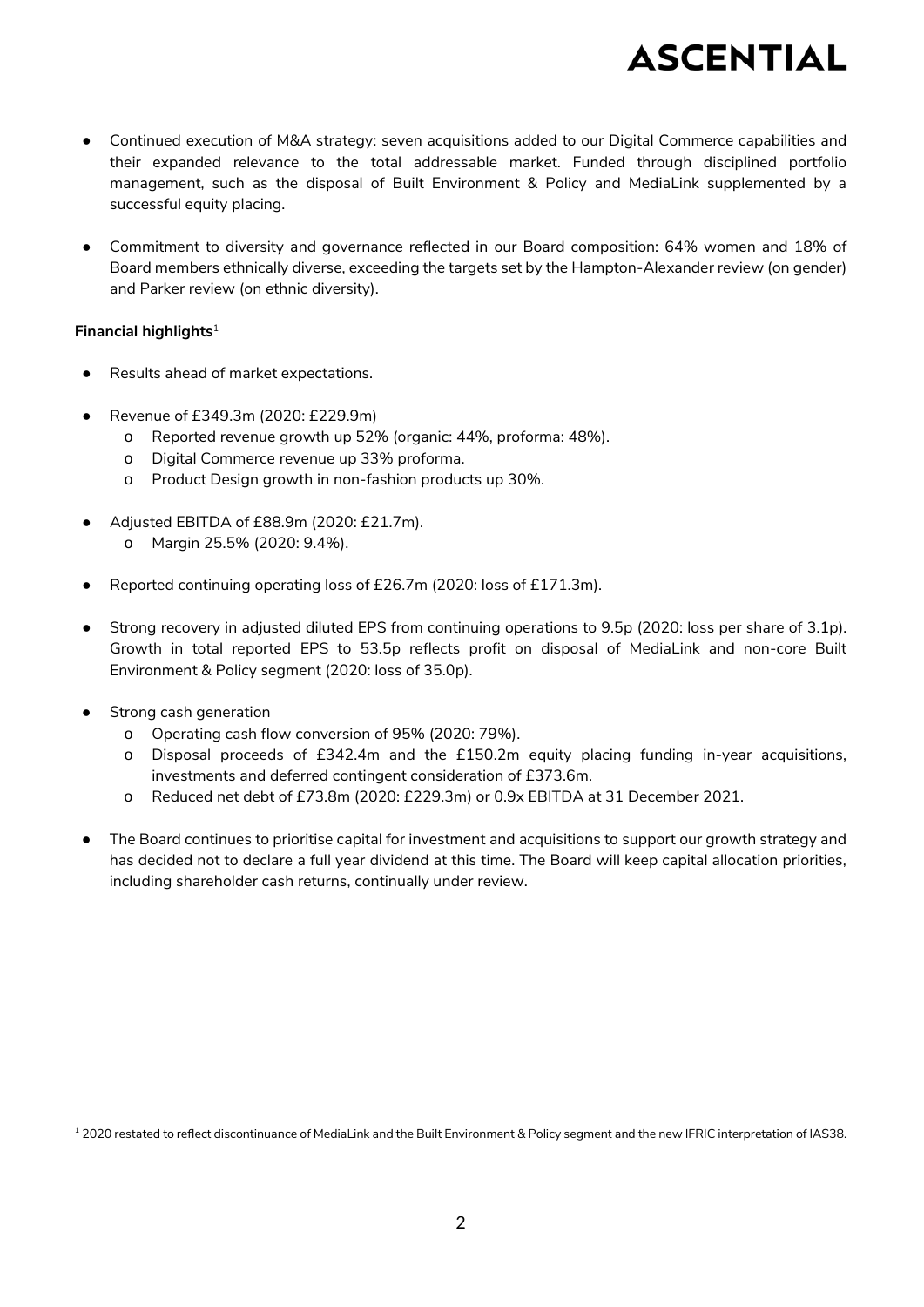**Contacts Ascential plc**

Duncan Painter Chief Executive Officer +44 (0)20 7516 5000 Mandy Gradden Chief Financial Officer Rory Elliott **Investor Relations Director** 

**Media enquiries** Matt Dixon

Jamie Ricketts

Edward Bridges FTI Consulting LLP +44 (0)20 3727 1000

Ascential will host a presentation for analysts and investors at 9.00am on Wednesday 2 March 2022 at The London Stock Exchange at 10 Paternoster Square, London, EC4M 7LS together with a live webcast on [www.ascential.com.](http://www.ascential.com/) A recording will also be available on-demand from our website in due course.

#### **About Ascential**

Ascential delivers specialist information, analytics and eCommerce optimisation platforms to the world's leading consumer brands and their ecosystems. Our world-class businesses improve performance and solve problems for our customers by delivering immediately actionable information combined with visionary longer-term thinking across Digital Commerce, Product Design and Marketing. We also serve customers across Retail & Financial Services.

- *Digital Commerce* measurement, optimisation and execution for digital commerce growth.
- *Product Design* consumer product trend forecasting, data and insight to create world-class products and experiences.
- *Marketing* services and tools to measure and optimise marketing creativity, media and platform effectiveness and efficiency.

With more than 2,800 employees across five continents, we combine local expertise with a global footprint for clients in over 120 countries. Ascential is listed on the London Stock Exchange.

#### **Cautionary statement**

Certain statements in this announcement constitute, or may be deemed to constitute, forward-looking statements, projections and information (including beliefs or opinions) relating to the Company and its subsidiaries and subsidiary undertakings (the "Group") that are based on knowledge and information available to the Company at the date of preparation of this announcement. Any statement in this announcement that is not a statement of historical fact including, without limitation those regarding the Company's future expectations, operations, financial performance, financial condition and business are, or may be deemed to be, forward-looking statements. Such forward looking statements are subject to risks, uncertainties and assumptions that may cause actual performance, outcomes and results to differ materially from those expressed or implied in this announcement. These risks and uncertainties include, among other factors, changing economic, financial, business or other market conditions. These and other factors could adversely affect the outcome and financial effects of the plans and events stated or implied in this announcement. All forward-looking statements contained in this announcement are expressly qualified in their entirety by the cautionary statements contained or referred to in this section. As a result, you are cautioned not to place reliance on such forward-looking statements. Except as is required by the Listing Rules, Disclosure and Transparency Rules and applicable laws, no undertaking is given to update, revise or correct the forward-looking statements contained in this announcement, whether as a result of new information, future events or otherwise.

This announcement has been prepared for the Group as a whole and therefore gives greater emphasis to those matters which are significant to Ascential plc and its subsidiary undertakings when viewed as a whole.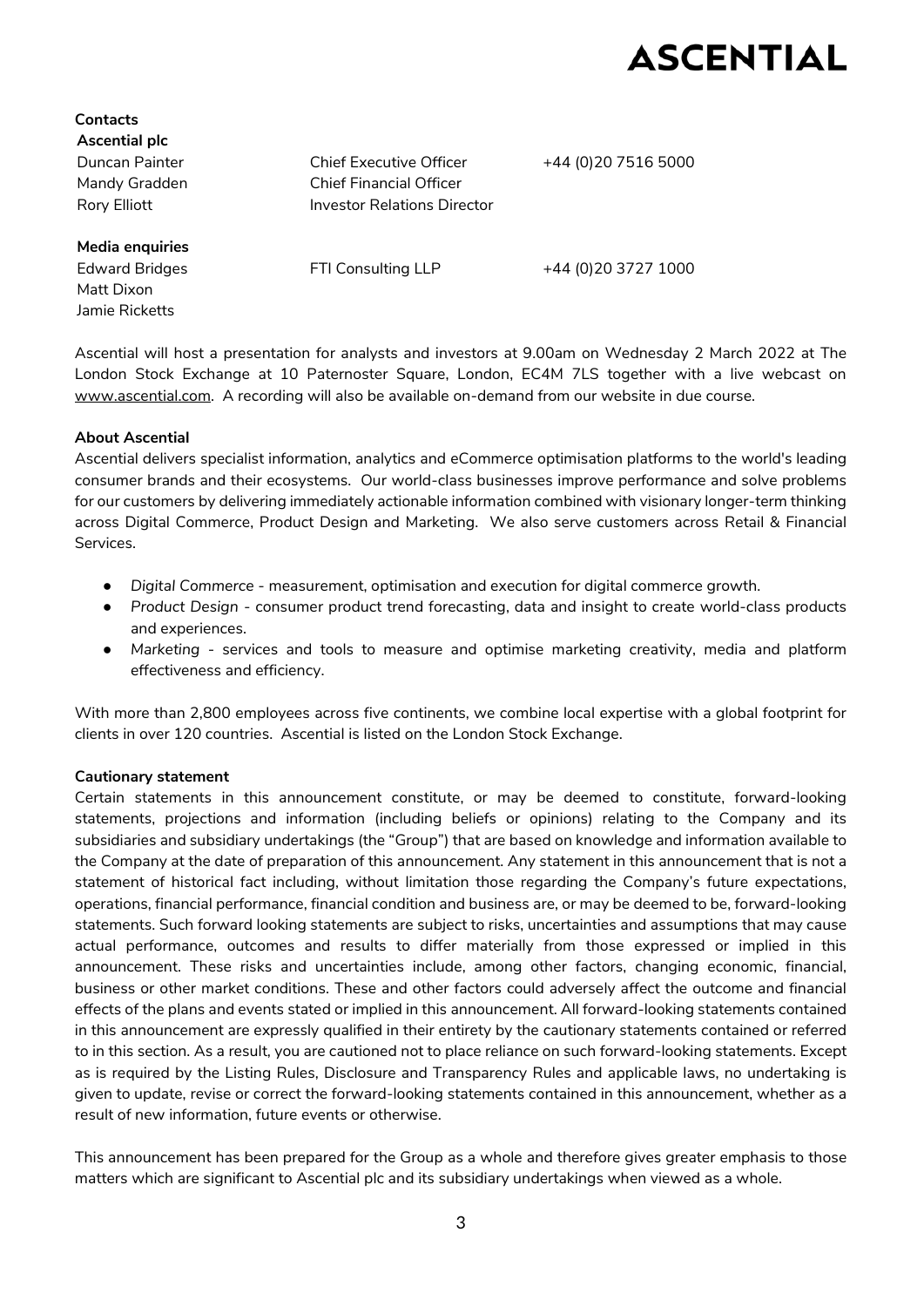### **Financial highlights – continuing operations**

|                                                                        |                  | 31 December |          | 2021 Growth |          |
|------------------------------------------------------------------------|------------------|-------------|----------|-------------|----------|
|                                                                        | 2021             | 20201       | Reported | Organic     | Proforma |
|                                                                        |                  |             | %        | $^{9}/^{2}$ | $9/6^2$  |
|                                                                        | £'m              | £'m         |          |             |          |
| Revenue                                                                |                  |             |          |             |          |
| Digital Commerce                                                       | 147.3            | 103.1       | 43%      | 19%         | 33%      |
| Product Design                                                         | 91.3             | 88.1        | 4%       | 7%          | 7%       |
| Marketing                                                              | 56.5             | 20.5        | 175%     | 188%        | 188%     |
| <b>Retail &amp; Financial Services</b>                                 | 54.2             | 18.2        | 198%     | 205%        | 205%     |
|                                                                        | 349.3            | 229.9       | 52%      | 44%         | 48%      |
| Adjusted EBITDA <sup>2</sup>                                           |                  |             |          |             |          |
| Digital Commerce                                                       | 31.1             | 22.6        | 37%      | 17%         | 32%      |
| <b>Product Design</b>                                                  | 41.3             | 38.0        | 9%       | 13%         | 13%      |
| Marketing                                                              | 25.6             | (6.5)       | nm       | nm          | nm       |
| <b>Retail &amp; Financial Services</b>                                 | 10.9             | (14.3)      | nm       | nm          | nm       |
| Corporate Costs <sup>3</sup>                                           | (20.0)           | (18.1)      | (10%)    | (5%)        | (5%)     |
|                                                                        | 88.9             | 21.7        | 311%     | 323%        | 248%     |
| Group EBITDA Margin (%)                                                | 25.5%            | 9.4%        |          |             |          |
| Adjusted operating profit <sup>2</sup>                                 | 69.4             | 1.2         |          |             |          |
| Operating (loss) / profit                                              | (26.7)           | (171.3)     |          |             |          |
| Loss before tax                                                        | (39.6)           | (189.1)     |          |             |          |
| Adjusted diluted continuing earnings<br>per share (pence) <sup>2</sup> | 9.5 <sub>p</sub> | (3.1p)      |          |             |          |
| Adjusted cash generated from<br>operations <sup>2</sup>                | 84.0             | 17.1        |          |             |          |
| Operating cash flow conversion <sup>2</sup> (%)                        | 95%              | 79%         |          |             |          |
| Net debt <sup>2</sup>                                                  | 73.8             | 229.3       |          |             |          |

<sup>1</sup> Restated to reflect discontinuance of MediaLink and the Built Environment & Policy segment and the new IFRIC interpretation of IAS 38.

 $2$  Refer to the glossary of Alternative Performance Measures below.

3 Including stranded overhead costs following the MediaLink disposal of £1.3m (2020: £1.2m).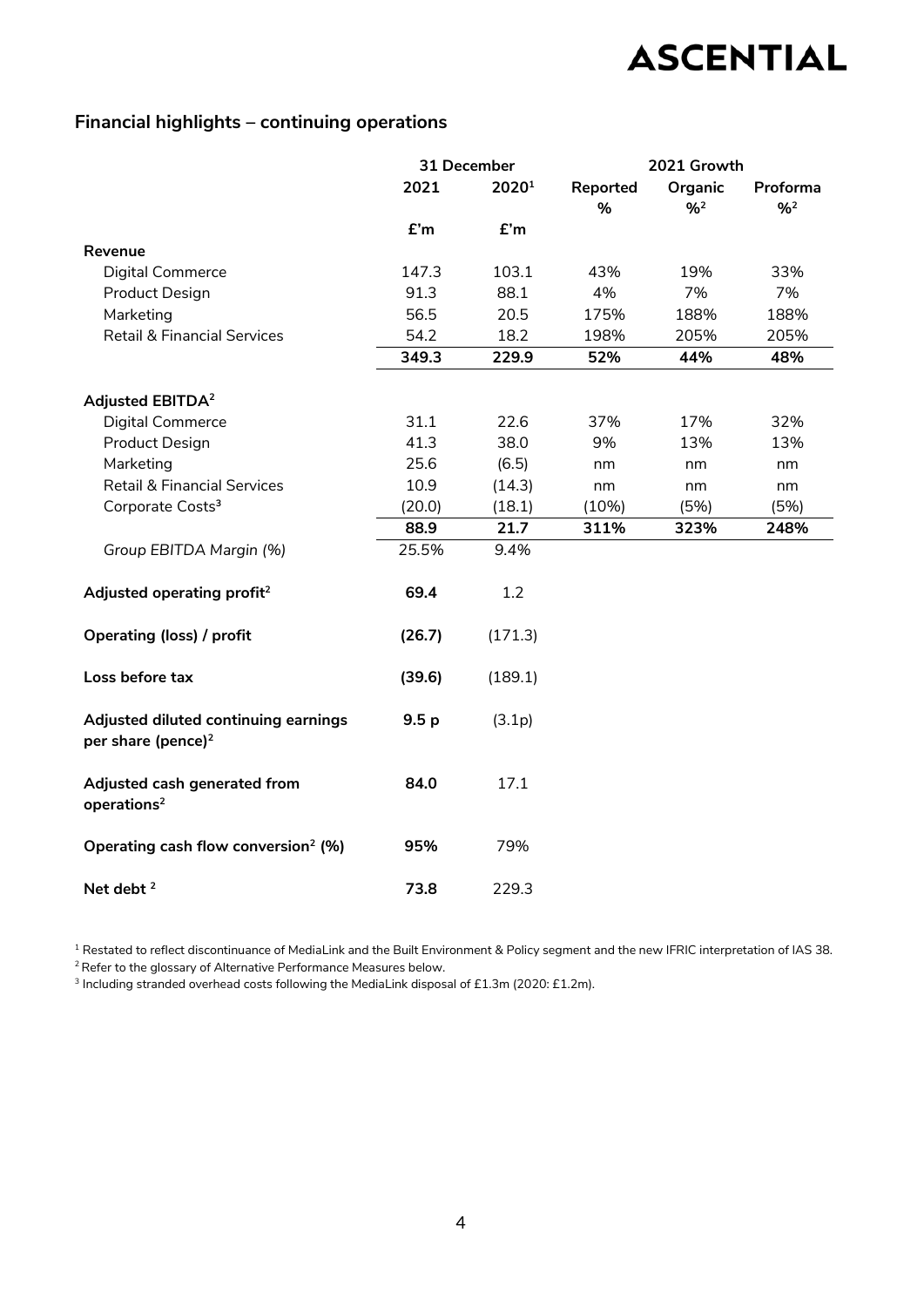### **Revenue by type – continuing operations**

|                                                | 2021                     | 20201                    | 20191 | 2021                |
|------------------------------------------------|--------------------------|--------------------------|-------|---------------------|
|                                                |                          |                          |       | Proforma            |
|                                                |                          |                          |       | Growth <sup>2</sup> |
|                                                | £'m                      | £'m                      | E'm   | $\%$                |
|                                                |                          |                          |       |                     |
| Digital Subscriptions & Platforms              | 136.2                    | 95.6                     | 72.0  | 32%                 |
| Advisory                                       | 11.1                     | 7.5                      | 6.1   | 46%                 |
| <b>Digital Commerce segment</b>                | 147.3                    | 103.1                    | 78.1  | 33%                 |
|                                                |                          |                          |       |                     |
| Digital Subscriptions & Platforms              | 81.9                     | 81.3                     | 78.4  | 4%                  |
| Advisory                                       | 9.4                      | 6.8                      | 7.3   | 42%                 |
| <b>Product Design segment</b>                  | 91.3                     | 88.1                     | 85.7  | 7%                  |
|                                                |                          |                          |       |                     |
| Digital Subscriptions & Platforms              | 18.2                     | 17.0                     | 15.8  | 11%                 |
| Advisory                                       | 3.7                      | 1.2                      | 1.6   | 211%                |
| <b>Benchmarking Awards</b>                     | 29.3                     | 1.0                      | 29.2  | nm                  |
| Events                                         | 5.3                      | 1.3                      | 42.4  | 320%                |
| <b>Marketing segment</b>                       | 56.5                     | 20.5                     | 89.0  | 188%                |
|                                                |                          |                          |       |                     |
| Digital Subscriptions & Platforms              | 10.8                     | 14.3                     | 14.8  | (23%)               |
| Advisory                                       | 2.7                      | 2.2                      | 2.2   | 24%                 |
| Events                                         | 40.7                     | 1.7                      | 64.1  | nm                  |
| <b>Retail &amp; Financial Services segment</b> | 54.2                     | 18.2                     | 81.1  | 205%                |
|                                                |                          |                          |       |                     |
| Events                                         | ÷                        |                          | (0.1) |                     |
| <b>Intersegment Sales</b>                      | $\overline{\phantom{a}}$ | $\overline{\phantom{0}}$ | (0.1) | $\blacksquare$      |
|                                                |                          |                          |       |                     |
| <b>Digital Subscriptions &amp; Platforms</b>   | 247.1                    | 208.2                    | 181.0 | 18%                 |
| <b>Advisory</b>                                | 26.9                     | 17.7                     | 17.2  | 55%                 |
| <b>Benchmarking Awards</b>                     | 29.3                     | 1.0                      | 29.2  | nm                  |
| <b>Events</b>                                  | 46.0                     | 3.0                      | 106.4 | nm                  |
| <b>Total Revenue</b>                           | 349.3                    | 229.9                    | 333.8 | 48%                 |

<sup>1</sup> Restated to reflect discontinuance of MediaLink and the Built Environment & Policy segment.

2 Refer to the glossary of Alternative Performance Measures below.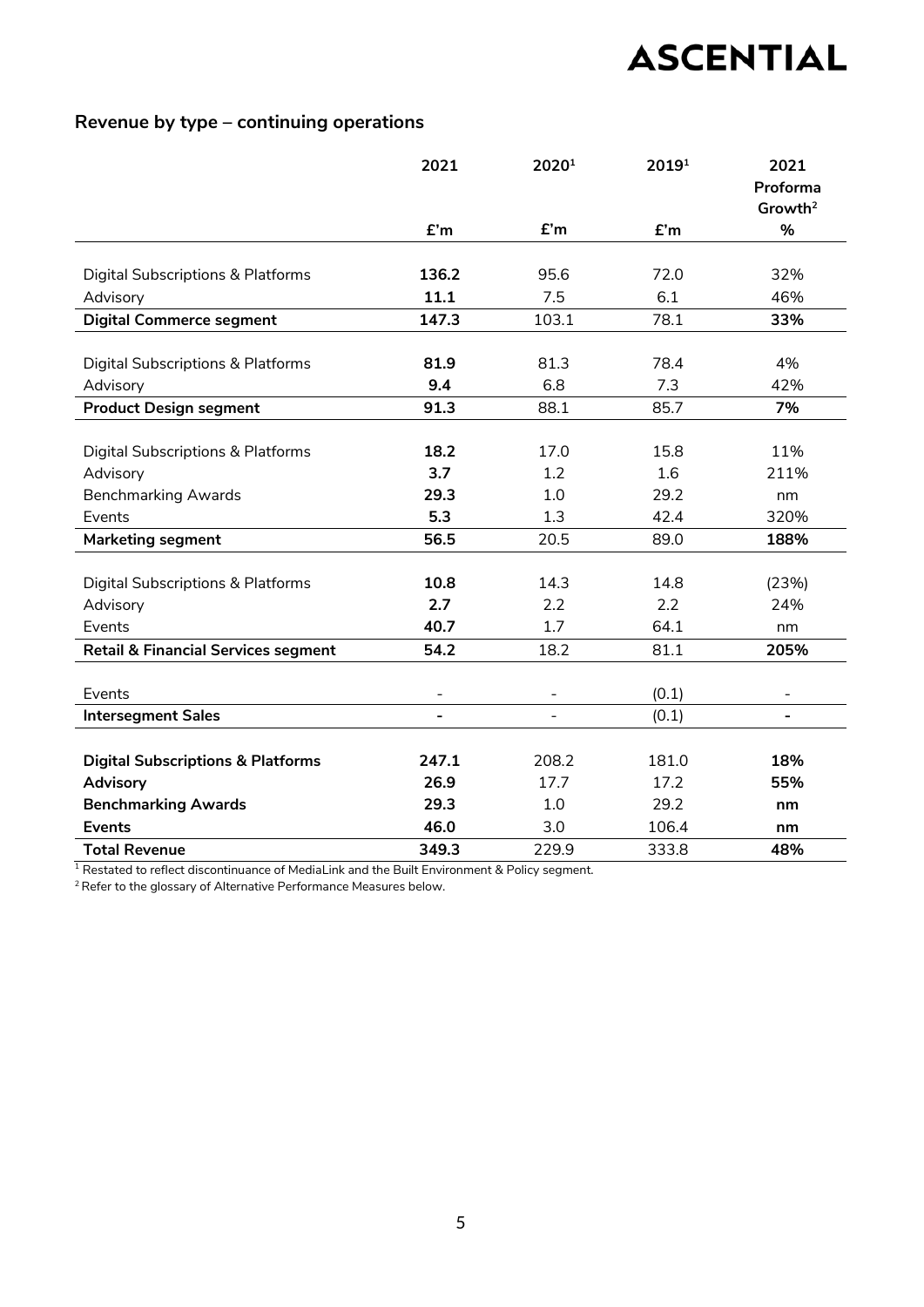### **CHIEF EXECUTIVE'S STATEMENT**

#### Financial Performance

All four segments grew revenue strongly in the year, not only compared to 2020, (+48% overall on a Proforma basis) but also growing 9% Proforma compared to 2019 (pre-pandemic) levels. Digital Commerce continued its extremely strong growth trajectory with its underlying momentum accelerated further by several capability enhancing acquisitions over the course of the year. Both Marketing and Retail & Financial Services recovered positively from 2020 when the performance of Lions and Money20/20 had been severely limited by restrictions imposed by the pandemic, positioning them well for further recovery. Lastly, Product Design, following the difficult trading conditions of 2020, returned to strong levels of growth, in addition to launching coverage of the consumer technology sector.

#### 2021 highlights

2021 was a successful year - one of recovery and growth despite the continued backdrop of the pandemic. This would not have been possible without the resilience, creativity and flexibility of our people, to whom I owe a debt of gratitude and who, I'm certain, all shareholders would like to thank. As a mark of appreciation, the Board agreed to award all employees who were with the business at the end of July 2021 with 700 shares and a companywide additional holiday - the "Ascential long weekend".

We have continued to drive strong growth in our *Digital Commerce* segment, which grew by 33% on a Proforma basis, pushing through the global supply chain uncertainty and stretching comparison to record lockdown-driven growth levels in 2020, maintaining our first-mover advantage in this space. We have significantly expanded our digital commerce capabilities, completing seven acquisitions that have extended our geographic reach and addressable market, including the number of digital marketplaces we cover, and brought on board some exceptional talent. Combined with the outstanding growth and scale achieved across Flywheel and Yimian, plus the significant product achievements in Edge, these are the cornerstones that will propel our Digital Commerce business into 2022 and beyond.

Our *Product Design* segment had an outstanding year, not only returning strongly in 2021 with record growth levels across their non-fashion orientated products, but also starting to drive a recovery into the fashion-based product lines. All of the investment made in our customer relationships through 2020 at the height of the pandemic paid back in 2021 through continued high-quality product delivery, new product innovation (for example the launch of a Consumer Tech trend forecast service), excellent service delivery, and value-added consulting services. Overall *Product Design* grew at 7%, with subscription billings up a very pleasing 10%.

*Marketing* saw a strong recovery in 2021. This was led by the impressive return of the Lions benchmark awards in a 100% digital format and with revenue that exceeded that of 2019, despite the absence of a physical festival. Moreover, I am incredibly proud of how we - both as a business and as individuals - adapted to the challenges of the pandemic and were creative in solving problems. Great examples from *Marketing* were how Lions created its membership offering and digitised both the Cannes Lions awards and event, and how WARC has maintained its incredible growth, developing everything from the WARC Awards for Effectiveness to an advisory offering, as well as the new WARC Data product.

The second half of 2021 saw the successful return of our market-leading *events*. In our *Retail & Financial Services* segment whilst Money20/20 was our most prominent and highest-profile in-person event that returned in 2021, our retail teams were also successful in the second half with their major London-based events. Putting on our live events was a real embodiment of our value of "All In" - many of our people went above and beyond expectations to ensure these events took place in a safe, secure and successful manner. More than 12,000 people attended our live events in 2021, thanks to the incredible efforts of all those involved.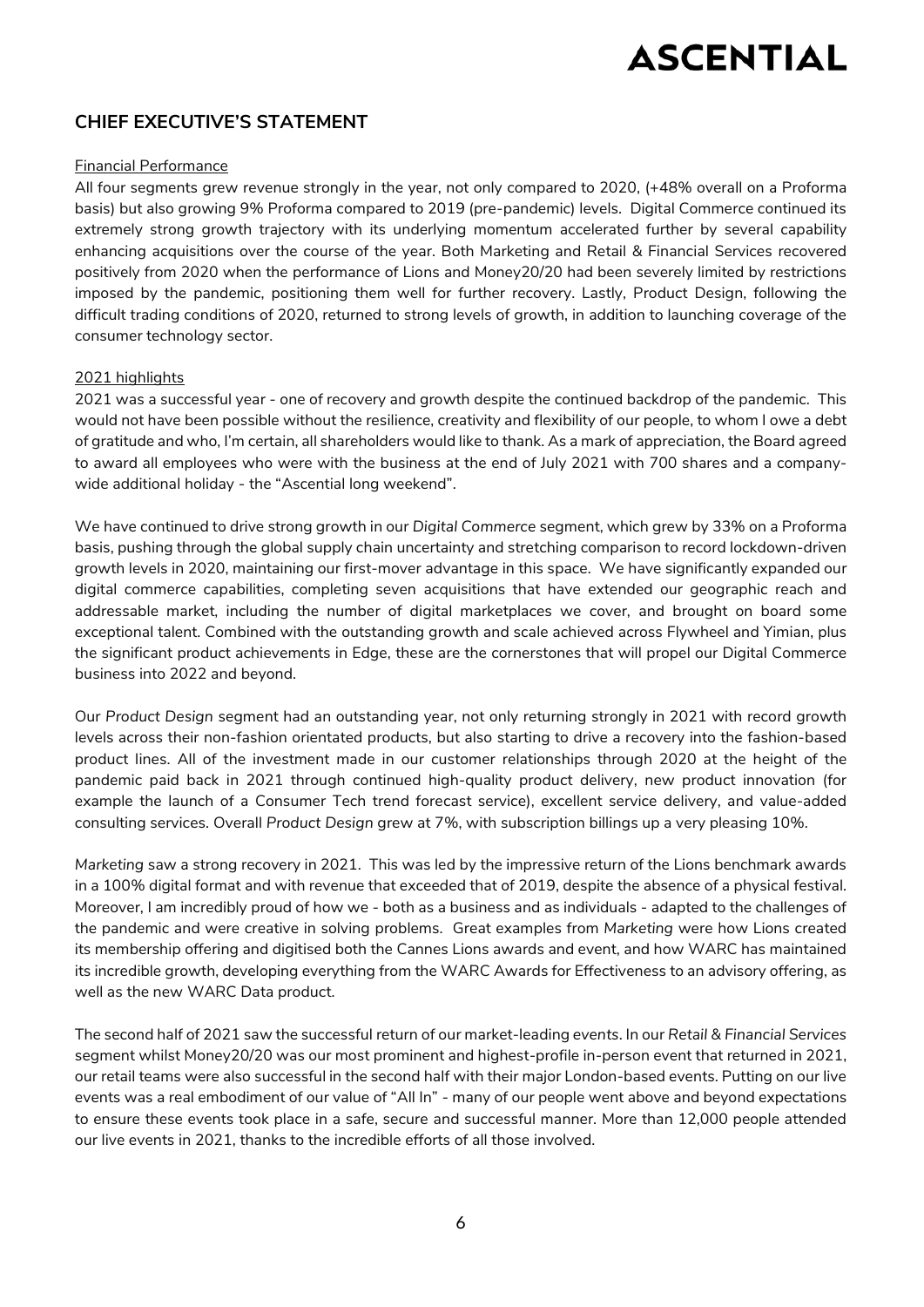We continued to streamline our operations, simplifying the focus of the Group overall and enabling accelerated investment in areas of the business with strong recurring, data-driven, revenue characteristics, such as Digital Commerce. This year, following completion of the disposal of the Built Environment & Policy businesses for £257m, we sold MediaLink, a brand within our Marketing segment, to United Talent Agency: a leading global talent, entertainment and sports company, for \$125m in cash.

Finally, the results of our annual staff engagement survey showed the impact of our efforts to empower success for our diverse workforce with improved and record scores. For example, 94% of our people feel proud to work at Ascential (up 3% from 2020) and 90% feel motivated (up 5% from 2020). There is always more to do to build an innovative culture and to ensure our people are engaged and motivated, but I am pleased to report this progress.

#### Acceleration of Digital Commerce strategy

In the early stages of the pandemic we saw an accelerated migration of consumer purchase behaviour globally onto digital marketplaces. Digital commerce is fast becoming the primary channel of consumer choice.

Consumer brand companies now have no choice but to engage with digital marketplaces, changing their go-tomarket approach to satisfy customer demand and compete successfully. These digital marketplaces have grown exponentially during Covid - and this will continue for many years as they become the key driver of sales growth. This presents our Digital Commerce business with a rare and significant growth opportunity and our top priority is to accelerate this part of our business. And the prize is significant. Our experts forecast global digital commerce end market sales to reach \$6 trillion and to account for approximately 40% of total retail sales by 2026.

However, the business of digital commerce is extremely complex, with highly sophisticated marketplaces, each developing in their own way, at an unprecedented pace. Brands cannot manage this complexity, change and pace alone. They need technology solutions and digital experts to help them do this and to solve their global digital commerce challenges. Therefore, we have set out a simple mission for Digital Commerce: to provide consumer brand manufacturing companies and their agency partners with the leading technology platform and intellectual capital to drive optimised sales growth on the leading eCommerce marketplaces globally.

We are making significant progress towards achieving this mission, acquiring and building the capabilities and expertise our customers need and extending our geographical reach. If we continue to get this right the size of the prize is significant. We moved first and we know the market better than anybody, our data sets mean we can enable brands to act and win based on insight and intelligence and we have many other competitive advantages resulting in loyal and valued customers. And when you blend this with our high-quality business models and revenue streams and the network effects that we have demonstrated, the opportunity to scale is exceptional.

However, what is most exciting is that we are only just getting started. There is room for expansion in many areas - for example products, marketplaces and geographic coverage. Nevertheless, we will remain disciplined, focussing our resources on the greatest opportunities both in terms of organic innovation and product development to increase share of wallet with customers and further monetise the platform, as well as continue to pursue M&A where it expands our capabilities.

#### Capital Allocation and Equity Raise

In July 2021 we successfully completed a £150m (9%) equity placing which, together with the earlier disposal of the Built Environment & Policy business, raised almost £400m net.

We have used the proceeds of these transactions to further invest in our Digital Commerce capabilities acquiring Intellibrand, DZ, Perpetua, ASR, OneSpace, WhyteSpyder and 4K Miles, all of which continue to extend our capabilities and addressable market for Digital Commerce. In December, we also sold MediaLink to United Talent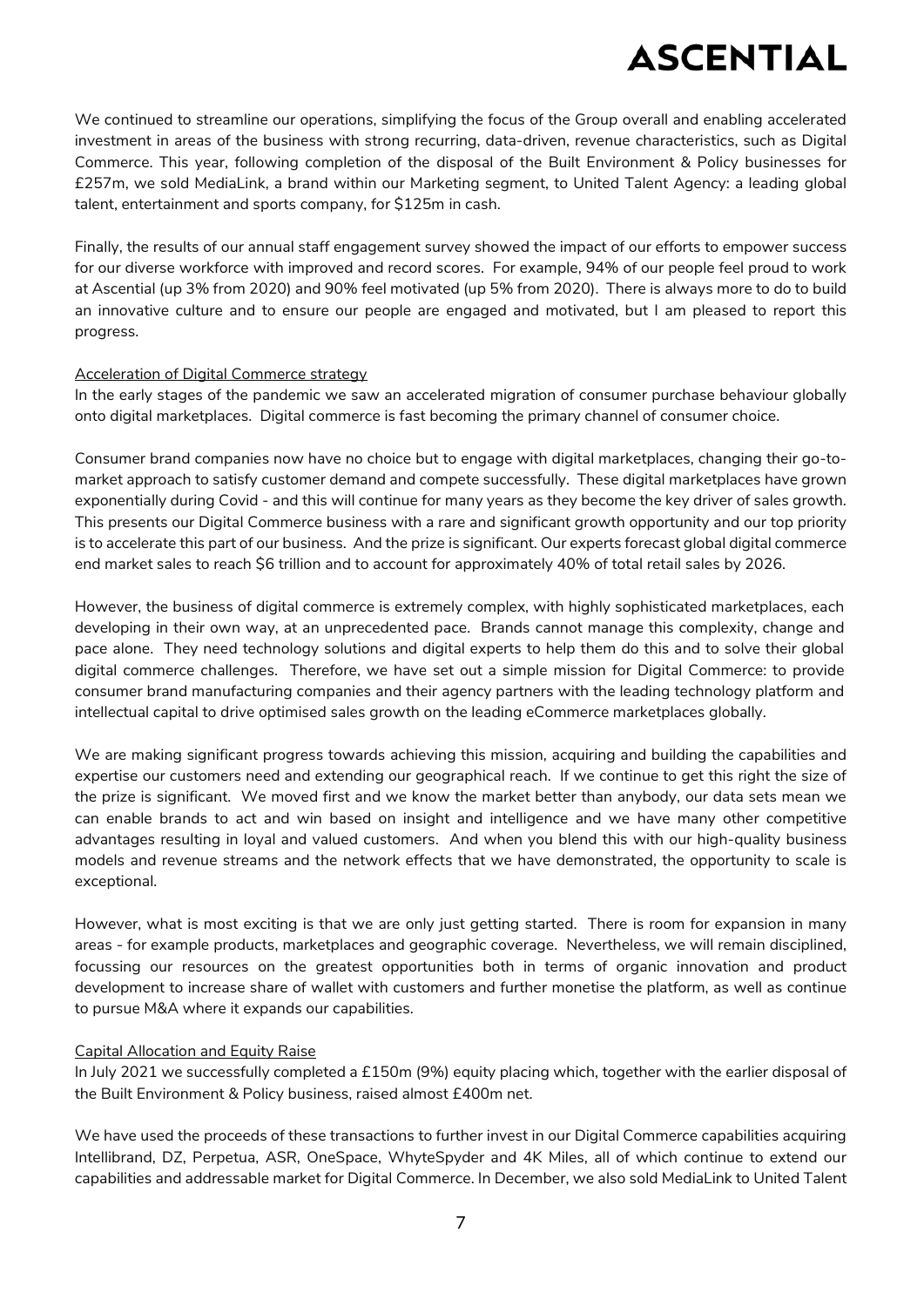Agency for \$125m in cash, which we intend to use to drive further expansion of our Digital Commerce offering, with our modest leverage (0.9x EBITDA at December 2021) providing scope to continue to execute on these opportunities.

We will also continue investing in our teams so that they have the best tools available to deliver excellence. Whether this is through large scale projects such as the roll-out of the Ascential Customer Management Platform and new financial systems, which will give us a single view of the customer for sales, marketing and service across the brands, or taking individual, day to day actions, we all have a responsibility to provide high-quality service to our customers.

#### Board and Management

We extended our Board in 2021 with the appointments of Suzanne Baxter, Funke Ighodaro and Joanne Harris as Independent Non-Executive Directors. These appointments complemented the existing Board composition by bringing experience of leading digital commerce and consumer retail experience (Joanne Harris), and further financial expertise (Suzanne Baxter and Funke Ighodaro) to our Board. Paul Harrison moved from non-executive Audit Committee chair to his new role as Chief Operating Officer in January 2021.

#### Our responsibility

We have carefully considered where Ascential has and can have the greatest impact in environmental, social and governance matters. The role of business in society continues to evolve and we have given much consideration to where there is the greatest need for our particular expertise and resources and where deploying them can have the most significant impact. Consequently, we are concentrating on the twin goals of equipping young people to thrive in a digital world and ensuring that Ascential is a diverse and inclusive company to work for and do business with.

As a digital business we believe we are well placed to use our expertise to support opportunities for organisations and individuals to develop critical digital skills. To help achieve this we now have specific charity partnerships in all our core regions and are growing our Early Talent offering to increase the number of apprenticeships, internships and work experience we offer.

We also remain committed to ensuring Ascential is a diverse and inclusive company. In January 2021 we published our 10-year Diversity and Inclusion commitments and the nine actions required this year to make progress against those commitments. These actions have set the foundations for progress to our 2030 targets, improving diversity data collection and equipping colleagues across Ascential with relevant training. There is always more to do, however we are making progress, and we were included in the Bloomberg Gender Equality Index, with a 9% increase in our 2021 score (compared to 2020), again ranked number two in FTSE 250 companies for Women on Boards and in Leadership in the Hampton Alexander Review and met and exceeded the targets for ethnic diversity on boards set by the Parker Review.

We also reviewed and reinforced our sustainability goals in 2021 and completed our first report in compliance with the requirements of the Taskforce on Climate-Related Financial Disclosures as you can see in our Annual Report.

#### 2022 Priorities and Outlook

Our top priority for growth continues to be to expand our Digital Commerce business. We remain laser focused on the following priorities:

- 1. Continuing our strong growth and expanding our global leadership position in Digital Commerce.
- 2. Continuing to build and expand on our quality partnerships with the eCommerce marketplaces.
- 3. Accelerating the revenue growth of our Product Design business while maintaining operating margins.
- 4. Maximising the opportunities from the return of our live event products.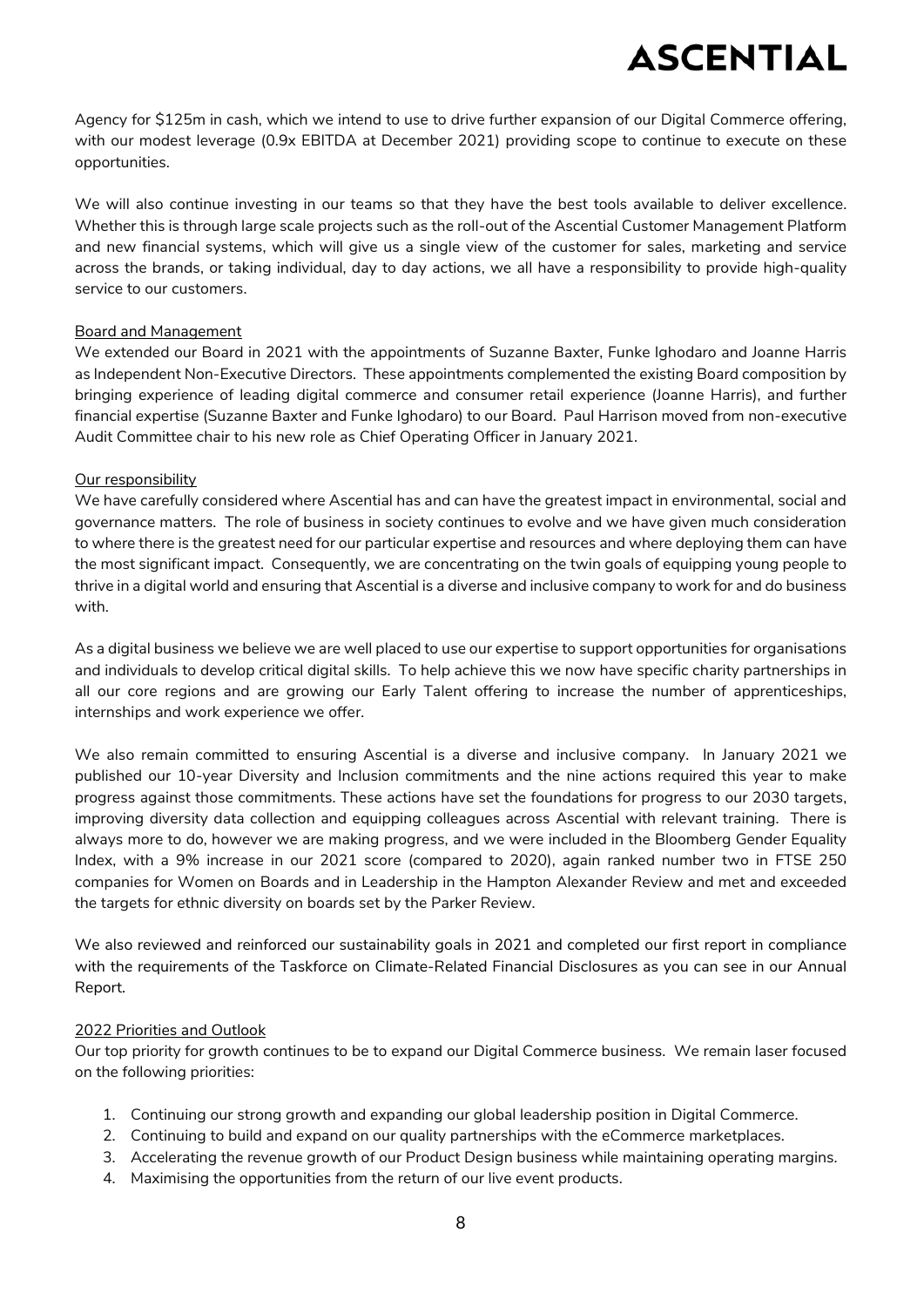2022 has started well. Digital Commerce and Product Design look set to deliver excellent levels of growth in the coming year, with Digital Commerce expected to make strong progress against its medium-term financial goals.

We expect to see a recovery in Marketing and Retail & Financial Services over the coming years as we continue to successfully navigate the ongoing impacts of the pandemic. Although Covid-19 is likely to continue to present challenges to our event products, the return of Money20/20 US has demonstrated that we can swiftly achieve full financial recovery.

The Board is confident about our prospects for future success.

**Duncan Painter Chief Executive** 2 March 2022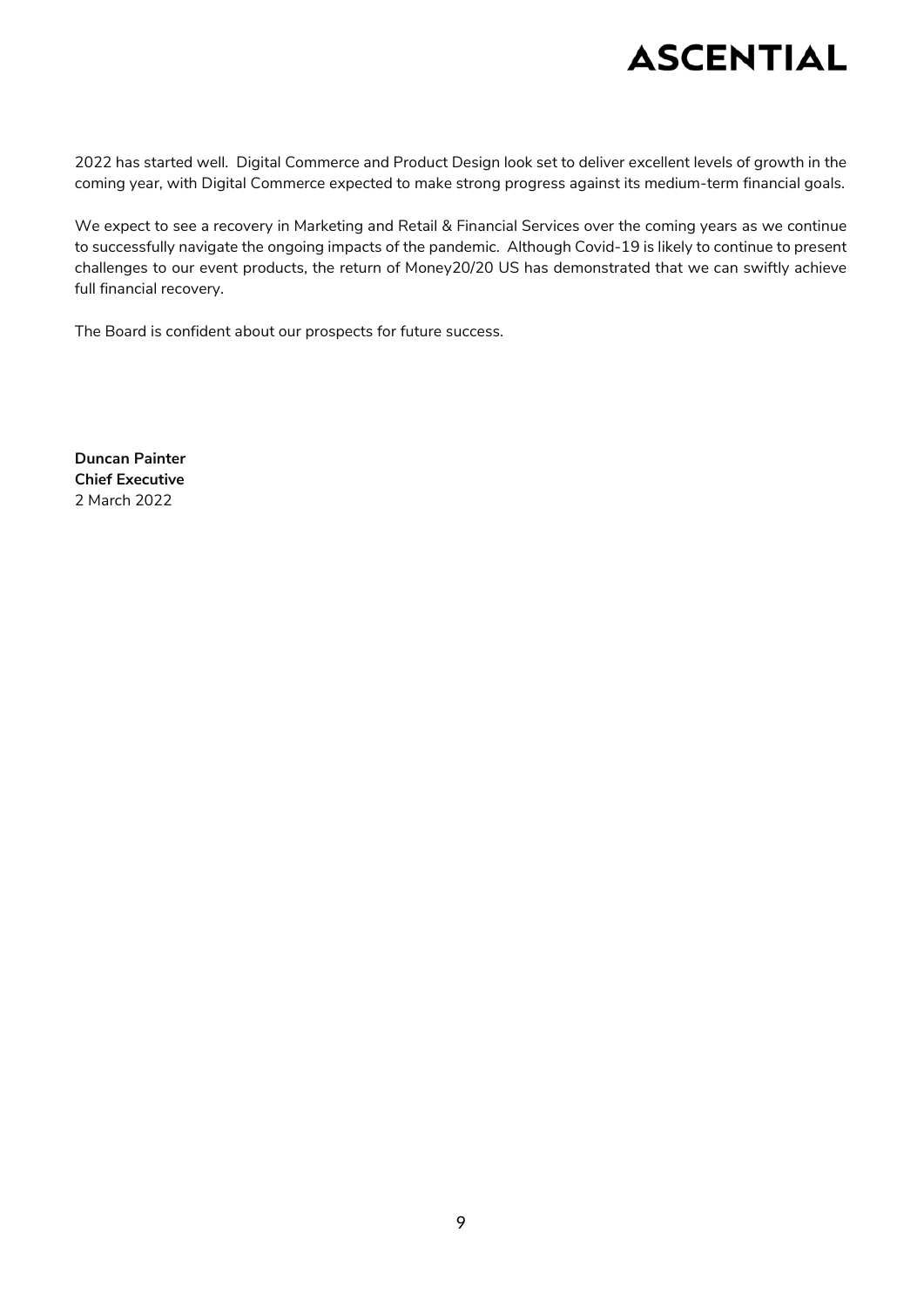### **SEGMENTAL REVIEW**

#### **Continuing Operations**

#### **Digital Commerce**

*A comprehensive, global set of technologies and services helping brand manufacturer customers optimise and accelerate their digital commerce performance. Execution: Flywheel Digital, DZ and WhyteSpyder provide managed execution services to global brands across the world's leading marketplaces. Perpetua and 4K Miles provide self-service execution to challenger brands, while ASR and OneSpace offer content optimisation. Measurement & Benchmarking: Edge and Yimian offer, primarily, digital shelf optimisation and market share insight across the key global marketplaces, while Intellibrand specialises in digital shelf services in the fastgrowing Latam region.* 

|                        | Year ended 31 December<br>(£'m) |       | Growth (%) |         |          |
|------------------------|---------------------------------|-------|------------|---------|----------|
|                        | 2021                            | 2020  | Reported   | Organic | Proforma |
| Revenue                | 147.3                           | 103.1 | $+43%$     | $+19%$  | $+33%$   |
| <b>Adjusted EBITDA</b> | 31.1                            | 22.6  | +37%       | $+17%$  | $+32%$   |
| Adjusted EBITDA Margin | 21%                             | 22%   |            |         |          |

Digital Commerce has continued to grow strongly, with revenues up 19% on an Organic basis and up 33% on a Proforma basis including the organic growth performance of the businesses acquired in the year (Intellibrand, DZ, Perpetua, ASR, OneSpace, 4K Miles and WhyteSpyder), which together now account for c.30% of Proforma Digital Commerce revenues. The strong underlying performance continues to come from a mix of new customer acquisition, individual customer growth, coverage expanding across the major digital marketplaces, new geographies, and additional market segments.

Profits also grew strongly, driven by the high level of revenue growth, offsetting investment in sales, product engineering, data collection and operations efficiency programmes. Adjusted EBITDA margin of 21% (2020: 22%) reflected ongoing investment in sales as well as transition costs for the data collection and operations efficiency programmes, the impact of the acquisition of several early-stage businesses which have higher growth but lower current levels of profitability, and currency movements.

Overall, in the year over 200 enterprise customers and more than 1,600 challenger brands were added to the customer base, while globally, customers are now served through active engagements in more than 70 countries.

#### Execution (70% of Digital Commerce revenue)

We now cover most of the world's major digital commerce marketplaces such as Amazon, Walmart, Instacart, Target, Kroger, Home Depot, Alibaba and JD. In addition, we now have access to cover over 130 individual retailer marketplaces through the major retail media networks.

Execution, which made up 70% of Digital Commerce revenues in 2021, grew extremely strongly, through a combination of new customers and expanding services for existing customers, with many now taking services across multiple major eCommerce platforms. Revenues from subscription and retainer contracts grew to 32% (2020: 20%) of revenue while variable revenues (based on either retail sales achieved, media spend or advisory) represented 68% (2020: 80%) of total revenue while media spend under management has doubled.

Across our Execution businesses we acquired 140 major new customers in the year with notable wins of several industry leaders in the Food & Beverage and Consumer Tech sectors. As an example, 2021 saw the beginning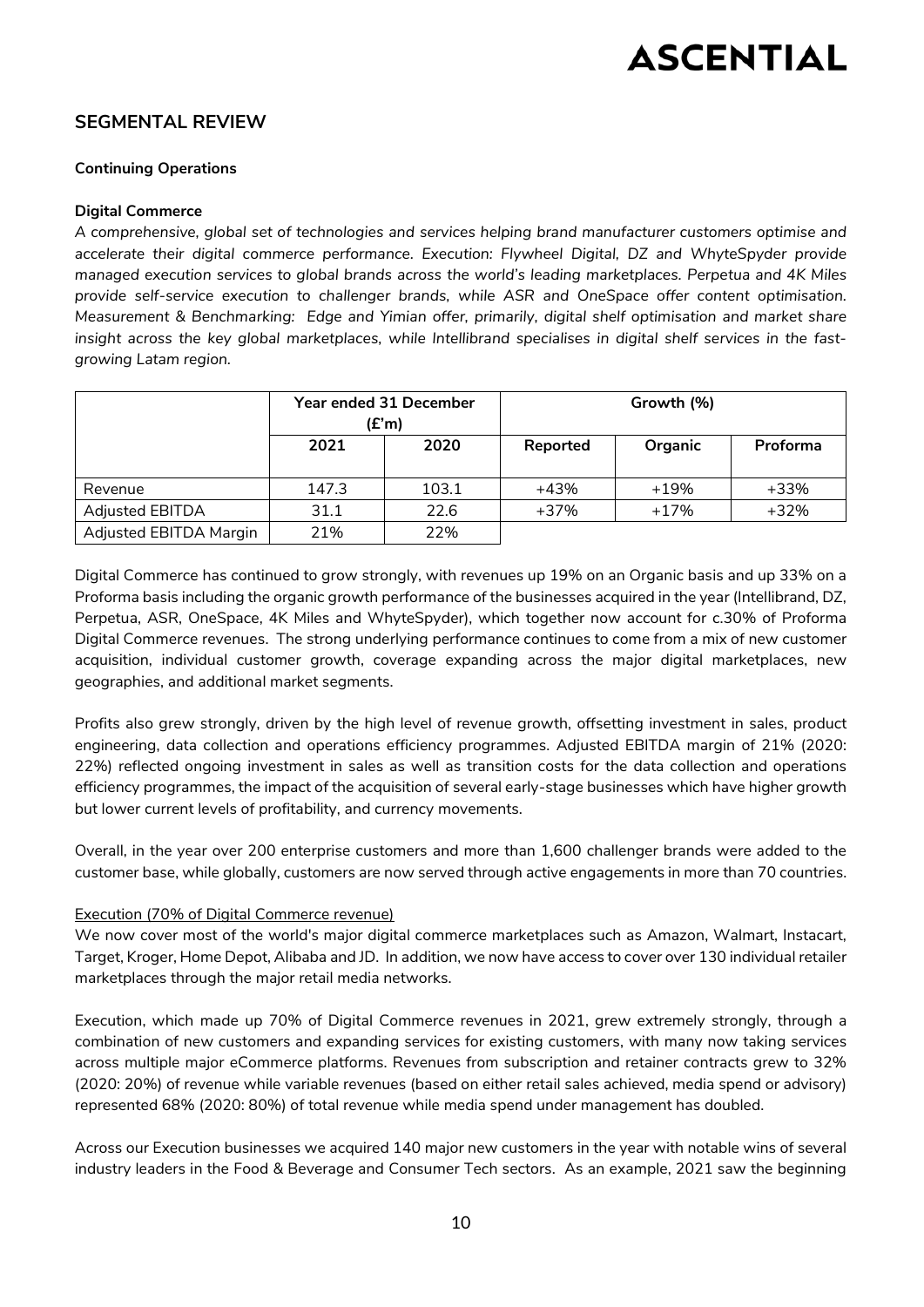of a particularly successful engagement with a leading global toy manufacturer, where Flywheel's media execution services delivered a 433% increase in the brand's share of voice, growing their market share in the extremely competitive Toys category.

A key point in the calendar, Amazon's Prime Day held this year in June, saw a more modest growth in terms of the marketplace's overall eCommerce transactions, although Flywheel's customers have generally outperformed the market. Beyond Amazon, we have invested significantly in integrating Flywheel into Walmart and Instacart's APIs for overall improved functionality. Revenue from these non-Amazon marketplaces is now more than 20% of revenue.

Our services to enterprise customers were enhanced in 2021 by the addition of DZ in China (Alibaba's number one awarded Independent Service Vendor), of OneSpace (which curates product specific content across multiple marketplaces) and of WhyteSpyder (adding specialism in Walmart to our Execution managed services).

We also acquired three execution businesses giving us access to the challenger brand segment namely Perpetua which focuses on the fast-growing US challenger brand segment, 4K Miles which brings a focus on Chinese challenger brands trading on Amazon and ASR which specialises in connecting professional independent content to marketplace transactions.

#### Measurement & Benchmarking (30% of Digital Commerce revenue)

Overall, we acquired more than 60 new customers across Measurement & Benchmarking in the year, with notable wins including Boehringer, LG and Sony.

Continued investment in the year has improved the scalability and performance of the Digital Shelf and Market Share platforms, enhancing data operations and upgrading collection capabilities. Our strong relationships with platforms continue to develop, with Edge becoming the first measurement provider accepted to the Amazon Advertising Partner Network. This relationship allows the opportunity for API access, collaborative R&D and ultimately results in a more precise and timelier product for our customers. Through Yimian, we expanded services to brands trading on South East Asian platforms, such as Shopee and Lazada.

The addition of Intellibrand in January 2021 provides Digital Shelf services for brands on Latin American marketplaces, such as Mercado Libre, in addition to the cross-selling across Digital Commerce of its Food Service Aggregator product, that recently expanded its reach to seven new countries beyond Latam including the US market.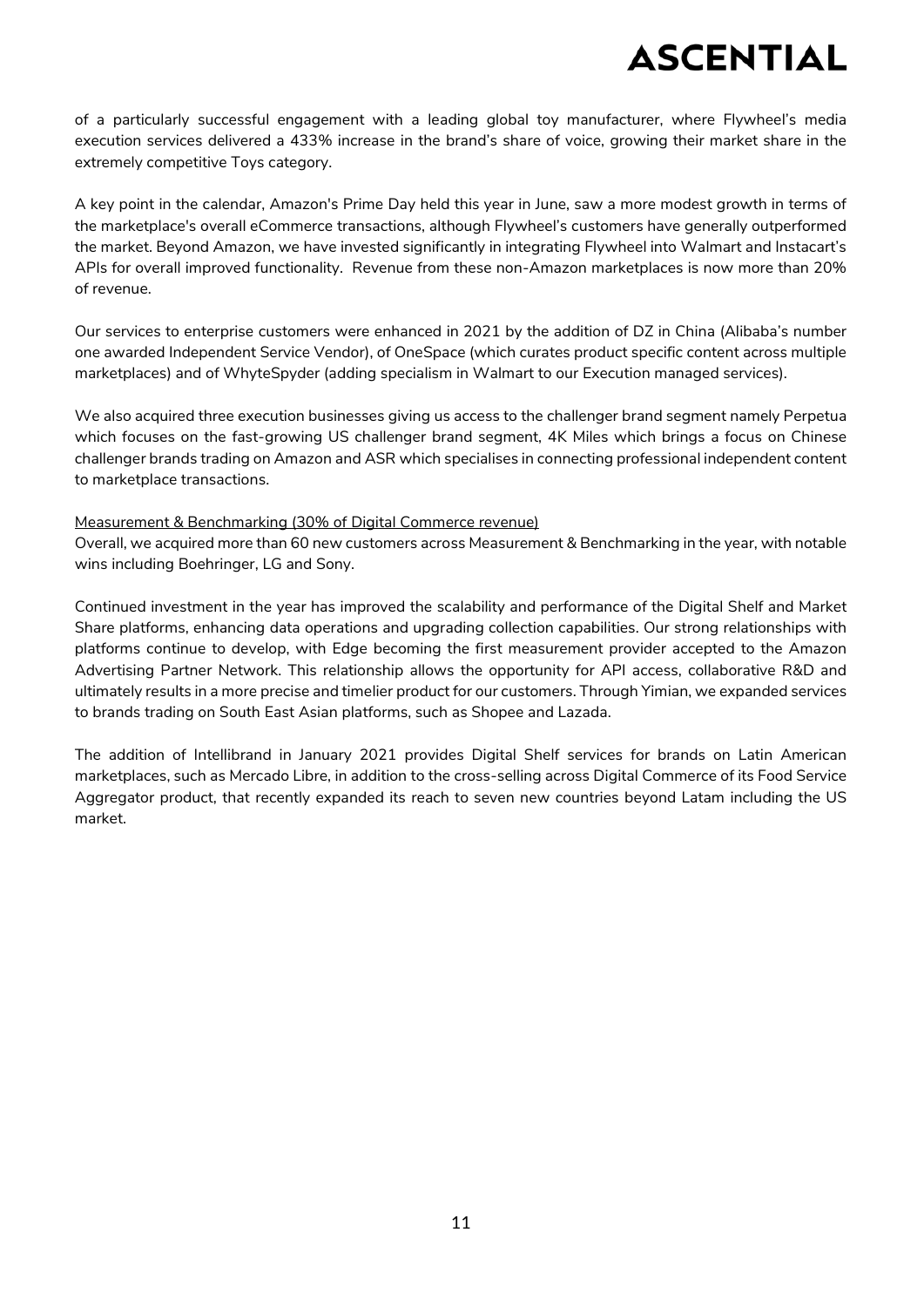#### **Product Design**

*WGSN, a leading global supplier of trend forecasts, market intelligence and consumer insight, helps customers understand the future demands of consumers. Information is delivered principally through digital subscriptions to over 6,300 customers in more than 90 countries. The Product Design segment also includes trend products for SMEs in the fashion market (WGSN Start and Use Fashion) and the innovative colour system Coloro.*

|                        |      | Year ended 31 December<br>(£'m) | Growth (%) |         |          |
|------------------------|------|---------------------------------|------------|---------|----------|
|                        | 2021 | 2020                            | Reported   | Organic | Proforma |
| Revenue                | 91.3 | 88.1                            | $+4%$      | $+7%$   | $+7%$    |
| <b>Adjusted EBITDA</b> | 41.3 | 38.0                            | $+9%$      | $+13%$  | $+13%$   |
| Adjusted EBITDA Margin | 45%  | 43%                             |            |         |          |

Product Design has seen a strong return to 7% revenue growth in the year, driven by an excellent performance from its subscription base, where billings grew 10%, in addition to a significant recovery in the Mindset advisory business and expansion from Coloro. Margins remained strong and EBITDA grew by 13% as a result.

Increasing take-up of non-fashion products, such as Consumer Insight and Beauty, where billings have grown by 30% in 2021, continues to be the main driver of growth. Subscription renewal rates, which remained robust throughout the pandemic period have now returned to pre-pandemic levels, at well above 90%, with 90% of revenue overall coming from subscriptions (and the balance from advisory and Coloro). The business has also maintained the record high levels of NPS recorded in 2020, emphasising the value customers derive from its information and the persistent strength of its brand. In terms of advisory, the recovery observed at the end of 2020 has continued throughout 2021, while the smaller Coloro business grew extremely strongly, doubling revenues and seeing significant acceleration in the second half of the year.

The second half of the year has seen a number of product upgrades for WGSN customers including personalised homepages and interactive platforms that allow users to collaborate with their in-company peers, sharing ideas, data and reports. WGSN also launched its campaign "Create Better: Innovating Towards a More Sustainable Future", providing practical solutions and advice for five key industries grappling with the challenges of sustainable product design and creation.

Product Design has continued to build out its product range, bringing together comprehensive quantitative data with its trend forecasting solutions, while continued investment in decision science capabilities and collaboration with Digital Commerce underpins new offerings such as TrendCurve.

August saw the launch of the Consumer Tech product, continuing the strategy to address adjacent markets and building on recent launches such as Insight, Beauty, Food & Drink and TrendCurve. At the same time, Lifestyle & Interiors was relaunched as WGSN Interiors to more deeply support this rapidly growing market segment. The Beauty product (launched in 2019) has now exceeded 500 customers, expanding into 5 languages and growing billings above £4m. Food & Drink (launched in 2020) has now surpassed 180 customers, providing global trend insights for brands to develop the products and services that consumers will eat, drink and experience in the near future.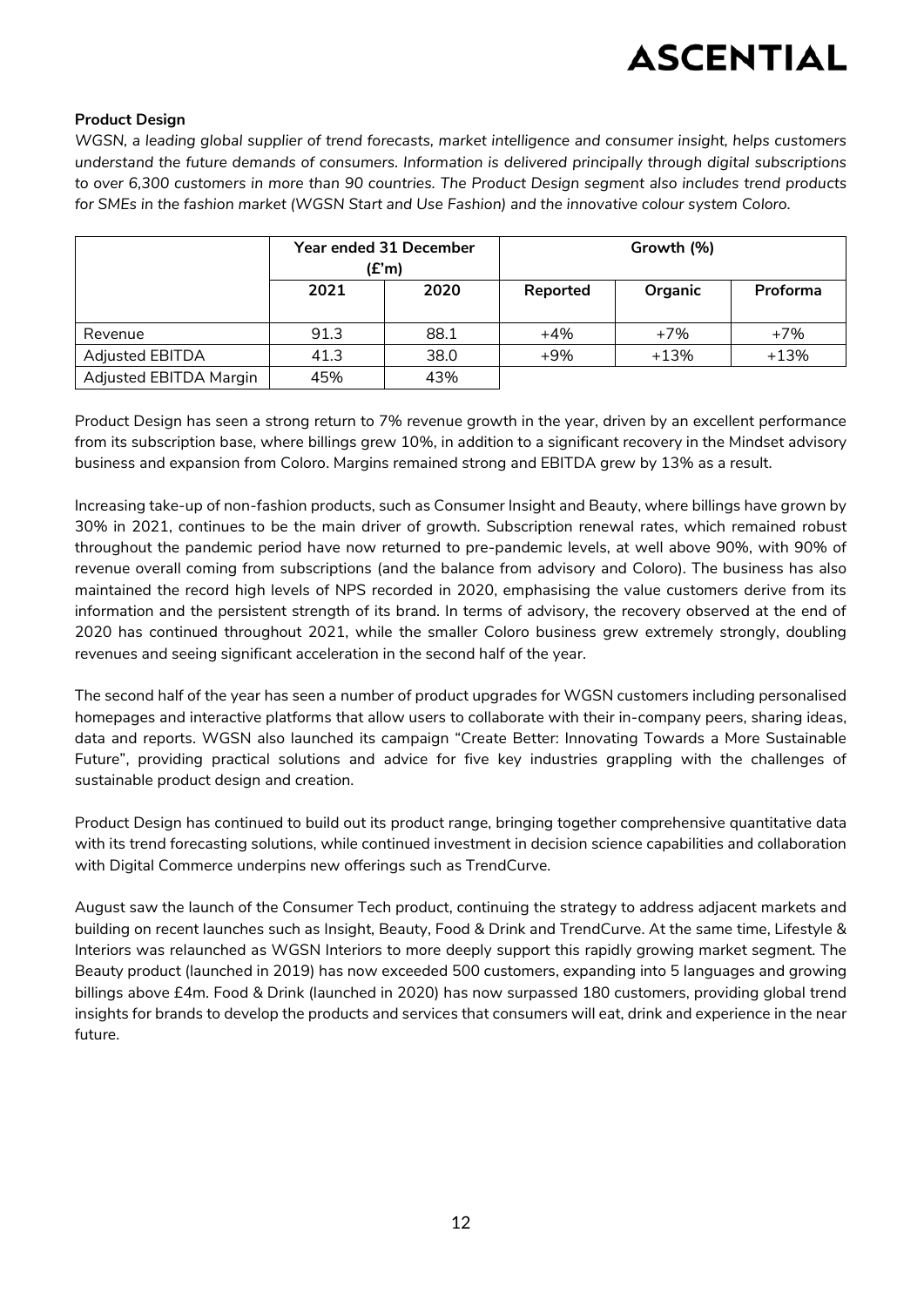#### **Marketing**

*Lions, through its awards and festival, as well as its subscription and advisory products, is the global benchmark*  for creativity in the branded communications industry, while WARC is the global authority on marketing *effectiveness for brands, agencies and media platforms.* 

|                        |      | Year ended 31 December<br>(£'m) | Growth (%) |         |          |
|------------------------|------|---------------------------------|------------|---------|----------|
|                        | 2021 | 2020                            | Reported   | Organic | Proforma |
| Revenue                | 56.5 | 20.5                            | $+175%$    | +188%   | +188%    |
| <b>Adjusted EBITDA</b> | 25.6 | (6.5)                           | nm         | nm      | nm       |
| Adjusted EBITDA Margin | 45%  | nm                              |            |         |          |

Marketing saw a strong recovery in 2021. This was led by the return of the Lions benchmark awards, where revenue exceeded that of 2019, despite the absence of a physical festival. Digital revenue performance was robust, with strong growth across the Lions and WARC subscription platforms, while Cannes Lions Live in June again brought the industry's global talent together through the power of digital connectivity, in both live and ondemand formats. The segment returned to strong levels of profitability following the losses incurred in 2020.

For Lions, despite a physical Cannes event not being possible in 2021, the awards benchmark successfully returned in 2021 in a purely digital format. The awards saw over 29,000 entries from 90 countries, with trends confirming that brands continue to invest in creativity and growth in entries driven by independent agencies and production companies. In the absence of a physical event, the Cannes Lions Live digital platform also returned in June, including live broadcasting of daily Lions award shows. Access to the digital platform was delivered through the Lions Membership subscription, launched in June. In addition, the platform attracted strong sponsorship and Lions Curated revenues, confirming the brand's strength in a digital format. Lions Membership complements The Work's subscription business which saw strong growth in the year, while the Creative Transformation Advisory practice saw further strong performance, through major clients such as AB InBev and PepsiCo. Overall, Lions revenues in 2021 amounted to £40m compared to £76m in 2019.

WARC achieved strong 16% revenue growth, with renewal rates in the year in excess of 90%. June saw the launch of the WARC Awards for Effectiveness, with over 700 entries and the Grand Prix winners announced via the Cannes Lions Live platform. Development of the WARC China platform in H1, was followed by the launch of WARC Data Premium in H2, offering deeper and broader analysis and improved data visualisation for customers' insights into product advertising effectiveness. Growth in advisory, from customers such as TikTok, Spotify and Google, demonstrated engagement with the business from customers beyond its traditional agency constituency.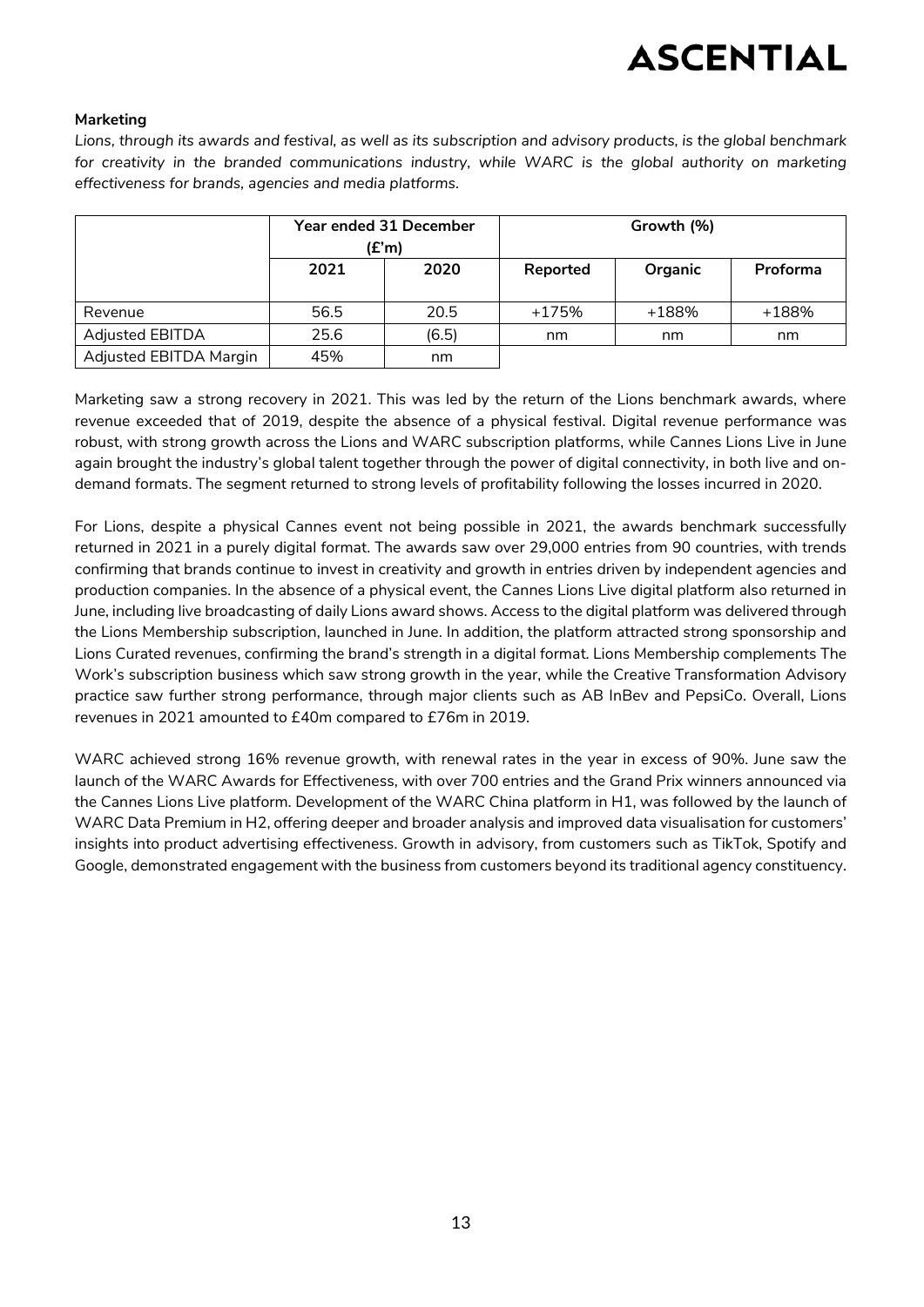#### **Retail & Financial Services**

*Money20/20 is the world's leading, premium content, sales and networking platform for the fintech industry. The Retail and Financial Services segment also comprises Retail Week World Retail Congress ("RWRC"), the retail customers previously served by the Digital Commerce business and the Alternative Data team.* 

|                        | Year ended 31 December<br>(£'m) |        | Growth (%) |         |          |
|------------------------|---------------------------------|--------|------------|---------|----------|
|                        | 2021                            | 2020   | Reported   | Organic | Proforma |
| Revenue                | 54.2                            | 18.2   | +198%      | +205%   | +205%    |
| <b>Adjusted EBITDA</b> | 10.9                            | (14.3) | nm         | nm      | nm       |
| Adjusted EBITDA Margin | 20%                             | nm     |            |         |          |

The fintech end market and the broader payments ecosystem which Money20/20 serves has traded robustly throughout the pandemic and remains a long-term growth sector globally with recent conditions having accelerated some key drivers, such as the migration to digital banking and growth of digital commerce transactions. Furthermore, the Fintech 2.0 report we published in June 2021 expects the end market to continue to be dynamic and fast-growing as it moves from the digital distribution of existing products and services to digitally native financial services. The underlying buoyancy of the market, and Money20/20's leading role within it, was illustrated by the successful return of both the European and US editions of the event, in September and October 2021 respectively.

Money20/20 Europe attracted more than 4,000 attendees, from 1,500 companies and more than 70 countries to Amsterdam. Money20/20 US brought in more than 8,000 attendees, from 2,800 companies to Las Vegas, with the latter achieving revenues at 98% of its 2019 level. The events were showcases for the fastest growing and most innovative fintech companies with a quarter of all attendees at C-Suite level and more than 14,000 physical meetings booked, digitally via the Money20/20 app, across the two events.

For RWRC, Retail Week Awards and Retail Week Live both ran in October 2021 while the global platform of World Retail Congress ran a series of virtual connection events across the second half with the physical event due to return in Rome in April 2022. The subscription business of Retail Week continued to experience lower revenue driven by the weak underlying UK retail environment.

Our Alternative Data business, serving the financial services industry with information delivered chiefly through digital subscriptions, grew strongly in the period, seeing over 60% revenue growth and renewal rates of over 90%. We track hundreds of digital commerce retailers and thousands of brands and products to provide data feeds of trends in pricing, discounting and product availability for uses including inflation model inputs and research on individual stocks and categories.

Price & Promotion and Retail Insights performed well with renewal rates in excess of 90% (after accounting for the sunsetting of certain unprofitable market segments). Improvements were led by new product development with a focus on retailers utilising the relationships and expertise across the Retail & Financial Services segment.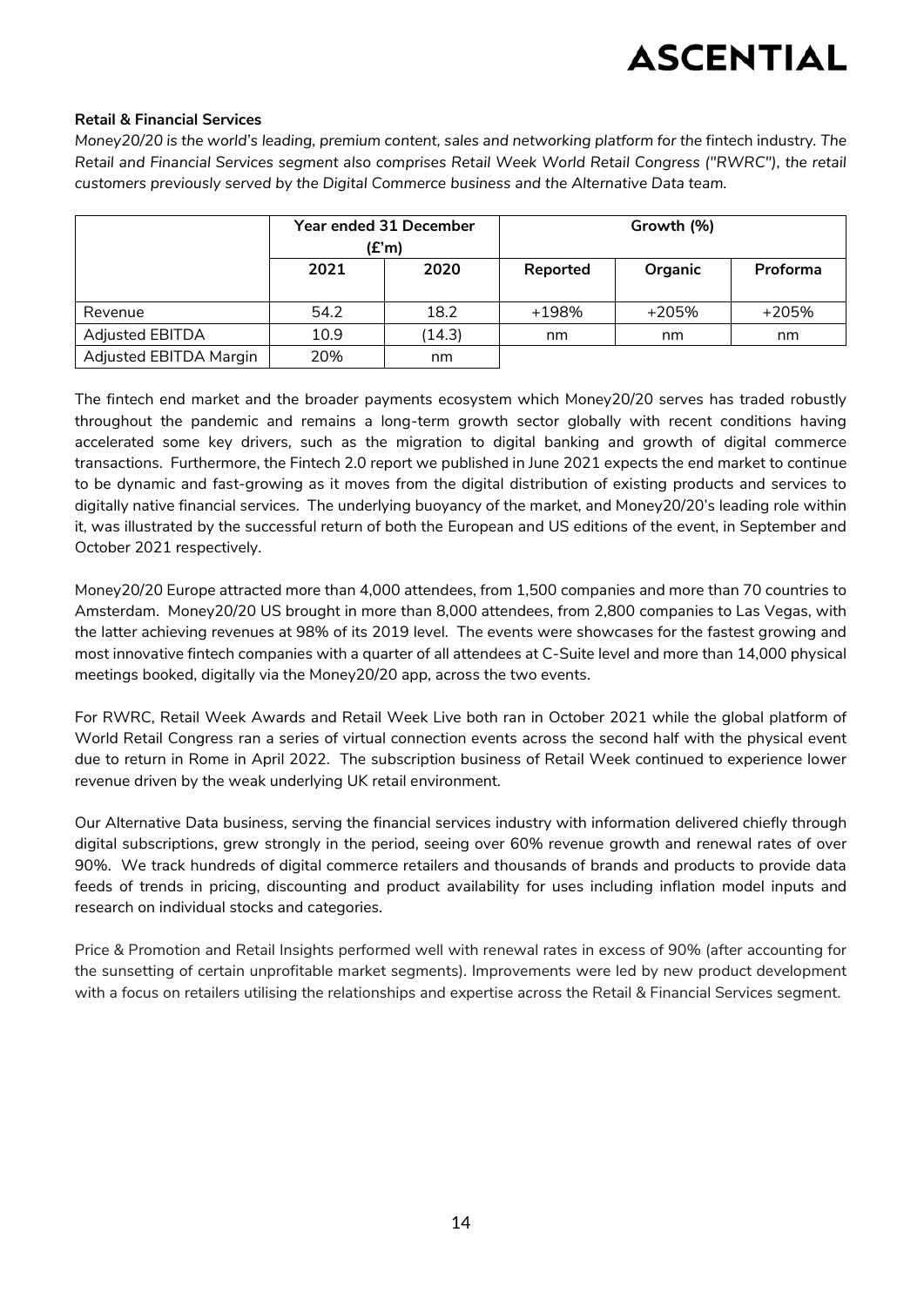#### **FINANCIAL REVIEW**

In 2021 we demonstrated strong delivery against our strategic priorities as well as robust recovery from the challenging backdrop of 2020. Revenue and profits grew very strongly due to the excellent structural growth demonstrated by the Digital Commerce and Product Design segments as well as the first year of what we expect to be a multi-year post-Covid recovery of the Marketing and Retail & Financial Services segments.

#### **Overview**

Following the disposal of the Built Environment & Policy segment and the MediaLink business in the year, the results have been restated to classify these businesses as discontinued and the commentary within this report is focused on our continuing operations.

The results for the year are set out in the consolidated statement of profit or loss and show, for continuing operations, revenue of £349.3m (2020: £229.9m) and an operating loss of £26.7m (2020: £171.3m). Adjusted EBITDA was £88.9m (2020: £21.7m) driven in large part by the return of the Lions benchmarking awards and Money20/20 in the year. We also delivered solid cash flow performance in 2021 with free cash flow from continuing operations after tax and capex of £57.7m (2020: outflow of £2.6m), an operating cash flow conversion of 95% and a free cash flow conversion of 65%.

A core KPI and strategic goal of the Company is Organic revenue growth rate. We believe that this is the most efficient method of growth, measures the underlying health of the business and is a key driver of shareholder value creation. Organic revenue growth rate eliminates the impact of acquisitions (counting them only once they have been owned for 12 months) and disposals and that element of growth which is driven by changes in foreign exchange rates. It is an Alternative Performance Measure and is discussed in more detail in the Alternative Performance Measure section below. Proforma growth rate is measured in a similar way to Organic growth rate but assumes that the Group's acquisitions were all made on 1 January 2020 and is therefore a measure of the rate of growth of the brands owned today.

Adjusted EBITDA is also an Alternative Performance Measure and is used in the day-to-day management of the business to aid comparisons with peer companies, manage banking covenants and provide a reference point for assessing our operational cash generation. It eliminates items arising from portfolio investment and divestment decisions, and from changes to capital structure. Such items arise from events which are non-recurring or intermittent, and while they may generate substantial income statement amounts, do not relate to the ongoing operational performance that underpins long-term value generation.

#### **Continuing operations**

The results for the year ended 31 December 2021 are set out in the consolidated statement of profit or loss and summarised in the table below.

| f'm                    |        | 2021    | $2020*$  |         | Growth rate |  |
|------------------------|--------|---------|----------|---------|-------------|--|
|                        |        |         | Reported | Organic | Proforma    |  |
| Revenue                | 349.3  | 229.9   | 52%      | 44%     | 48%         |  |
| <b>Adjusted EBITDA</b> | 88.9   | 21.7    | 311%     | 323%    | 248%        |  |
| Operating loss         | (26.7) | (171.3) | nm       | nm      | nm          |  |

\* Restated for discontinued operations (see Note 7) and the IFRIC agenda decision on cloud configuration and customisation costs in April 2021 (see Note 2)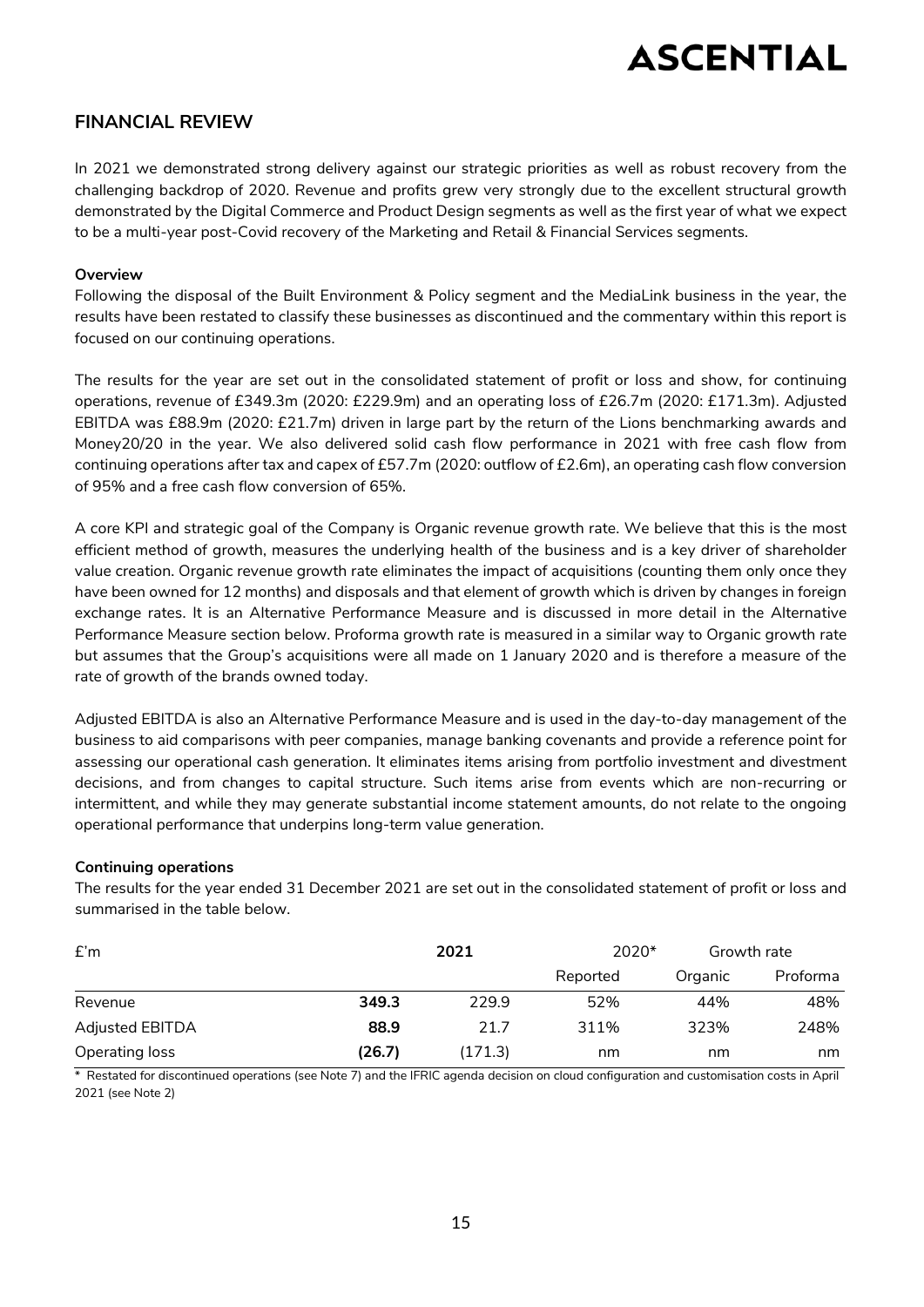#### **Segmental results**

Following the sale of the Built Environment & Policy businesses in early 2021, the Group has four continuing reportable segments. These are Digital Commerce, Product Design, Marketing and Retail & Financial Services. Information regarding the results of each is included below and described in the Segmental review above.

|                                           |                 |         |           | Retail &        |        |                             |
|-------------------------------------------|-----------------|---------|-----------|-----------------|--------|-----------------------------|
|                                           | <b>Digital</b>  | Product |           | Financial       |        | <b>Corporate Continuing</b> |
| £'m                                       | <b>Commerce</b> | Design  | Marketing | <b>Services</b> |        | costs operations            |
| 2021                                      |                 |         |           |                 |        |                             |
| Revenue                                   | 147.3           | 91.3    | 56.5      | 54.2            |        | 349.3                       |
| Organic growth                            | 19%             | 7%      | 188%      | 205%            |        | 44%                         |
| Proforma growth                           | 33%             | 7%      | 188%      | 205%            |        | 48%                         |
| <b>Adjusted EBITDA</b>                    | 31.1            | 41.3    | 25.6      | 10.9            | (20.0) | 88.9                        |
| Organic growth                            | 17%             | 13%     | nm        | nm              | (5%)   | 323%                        |
| Proforma growth                           | 32%             | 13%     | nm        | nm              | (5%)   | 248%                        |
| Adjusted EBITDA margin                    | 21%             | 45%     | 45%       | 20%             |        | 25.5%                       |
| Depreciation and software<br>amortisation | (10.0)          | (2.9)   | (3.0)     | (1.8)           | (1.8)  | (19.5)                      |
| Adjusted operating profit                 | 21.1            | 38.4    | 22.6      | 9.1             | (21.8) | 69.4                        |
| 2020*                                     |                 |         |           |                 |        |                             |
| Revenue                                   | 103.1           | 88.1    | 20.5      | 18.2            |        | 229.9                       |
| <b>Adjusted EBITDA</b>                    | 22.6            | 38.0    | (6.5)     | (14.3)          | (18.1) | 21.7                        |
| Adjusted EBITDA margin                    | 22%             | 43%     | nm        | nm              |        | 9.4%                        |
| Depreciation and software<br>amortisation | (6.7)           | (4.7)   | (3.7)     | (2.3)           | (3.1)  | (20.5)                      |
| Adjusted operating profit                 | 15.9            | 33.3    | (10.2)    | (16.6)          | (21.2) | 1.2                         |

\* Restated for discontinued operations (see Note 7)

#### **Revenue**

The Company benefits from diverse revenue streams across its segments ranging from digital subscriptions to live events to advisory. Most of these revenue streams have recurring or repeat characteristics and benefit from our focus on customer retention.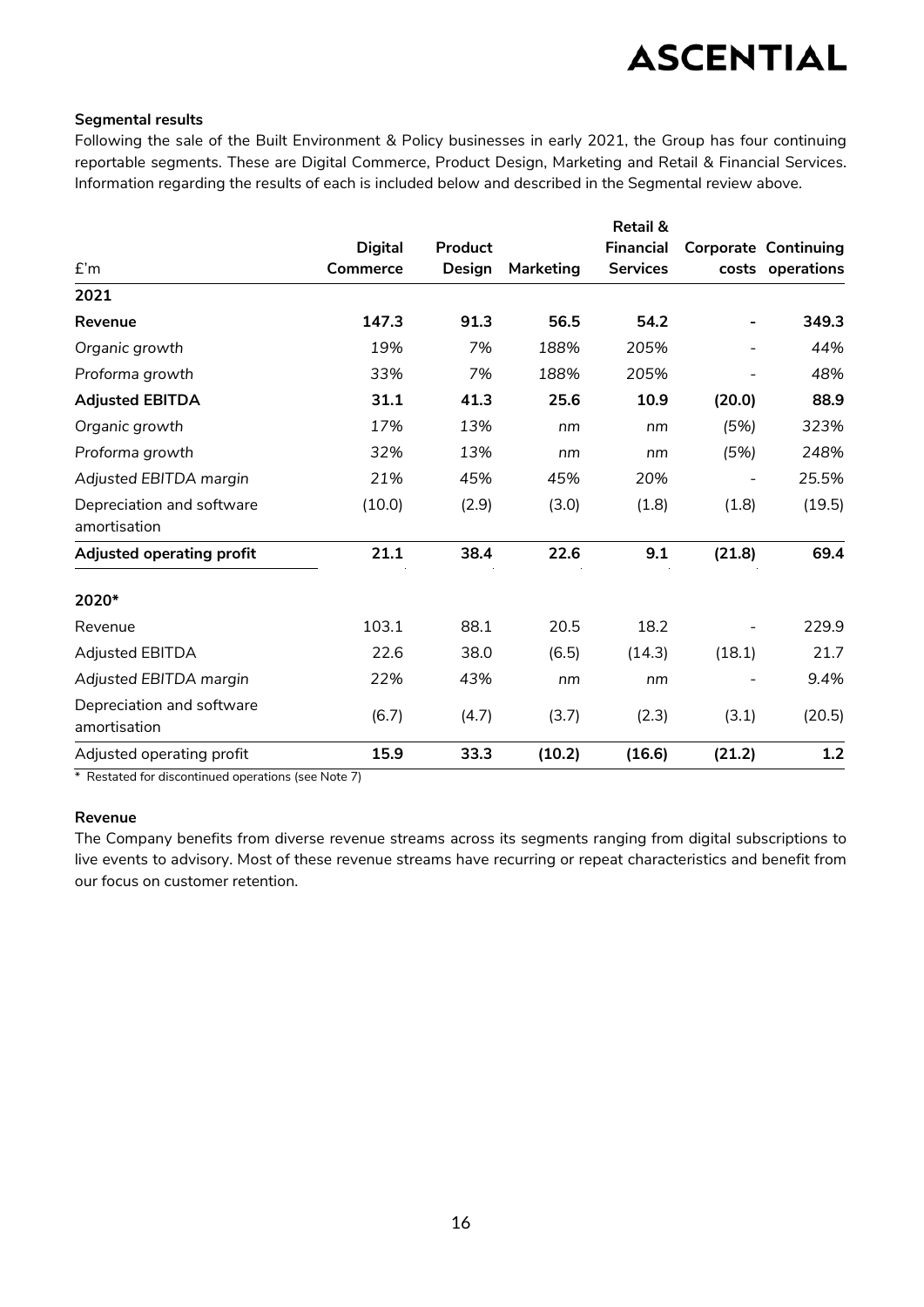|                                        |                               |       | Restated* |
|----------------------------------------|-------------------------------|-------|-----------|
| (£ million)                            | Timing of revenue recognition | 2021  | 2020      |
| Digital Subscriptions & Platforms      | Over time                     | 136.2 | 95.6      |
| Advisory                               | Over time                     | 11.1  | 7.5       |
| <b>Digital Commerce</b>                |                               | 147.3 | 103.1     |
| Digital Subscriptions & Platforms      | Over time                     | 81.9  | 81.3      |
| Advisory                               | Over time                     | 9.4   | 6.8       |
| <b>Product Design</b>                  |                               | 91.3  | 88.1      |
| Digital Subscriptions & Platforms      | Over time                     | 18.2  | 17.0      |
| Advisory                               | Over time                     | 3.7   | 1.2       |
| <b>Benchmarking Awards</b>             | Point in time                 | 29.3  | 1.0       |
| Events                                 | Point in time                 | 5.3   | 1.3       |
| <b>Marketing</b>                       |                               | 56.5  | 20.5      |
| Digital Subscriptions & Platforms      | Over time                     | 10.8  | 14.3      |
| Advisory                               | Over time                     | 2.7   | 2.2       |
| Events                                 | Point in time                 | 40.7  | 1.7       |
| <b>Retail &amp; Financial Services</b> |                               | 54.2  | 18.2      |
| Digital Subscriptions & Platforms      | Over time                     | 247.1 | 208.2     |
| Advisory                               | Over time                     | 26.9  | 17.7      |
| <b>Benchmarking Awards</b>             | Point in time                 | 29.3  | 1.0       |
| Events                                 | Point in time                 | 46.0  | 3.0       |
| Revenue from continuing operations     |                               | 349.3 | 229.9     |
|                                        |                               |       |           |

\* Restated for discontinued operations (see Note 7)

Revenue from continuing operations grew to £349.3m (2020: £229.9m), an increase of £119.4m or 52%. Adjusting for currency impacts and acquisitions, revenue increased by 44% and 48% on an Organic and Proforma basis respectively. This was driven by the continued strong growth in our Digital Commerce and Product Design segments and the post-Covid recovery in the Marketing and Retail & Financial Services segments. When comparing our 2021 revenues with the 2019 pre-pandemic period on a Proforma basis, we were pleased to be able to deliver a 9% growth rate driven by the performance of our Digital Commerce business.

#### **Adjusted EBITDA**

Adjusted EBITDA from continuing operations increased by £67.2m to £88.9m (2020: £21.7m) representing growth of 248% on a Proforma basis with profits growing by double-digits in all four of our segments.

Adjusted EBITDA margin from continuing operations increased from the prior year to 25.5% (2020: 9.4%). This reflects the return of EBITDA in the Marketing and Retail & Financial Services segments while margins in the pure-play digital businesses remained stable and where, in Product Design, we continue to see the evidence of the superior margin opportunities in scaled, mature, digital subscription businesses.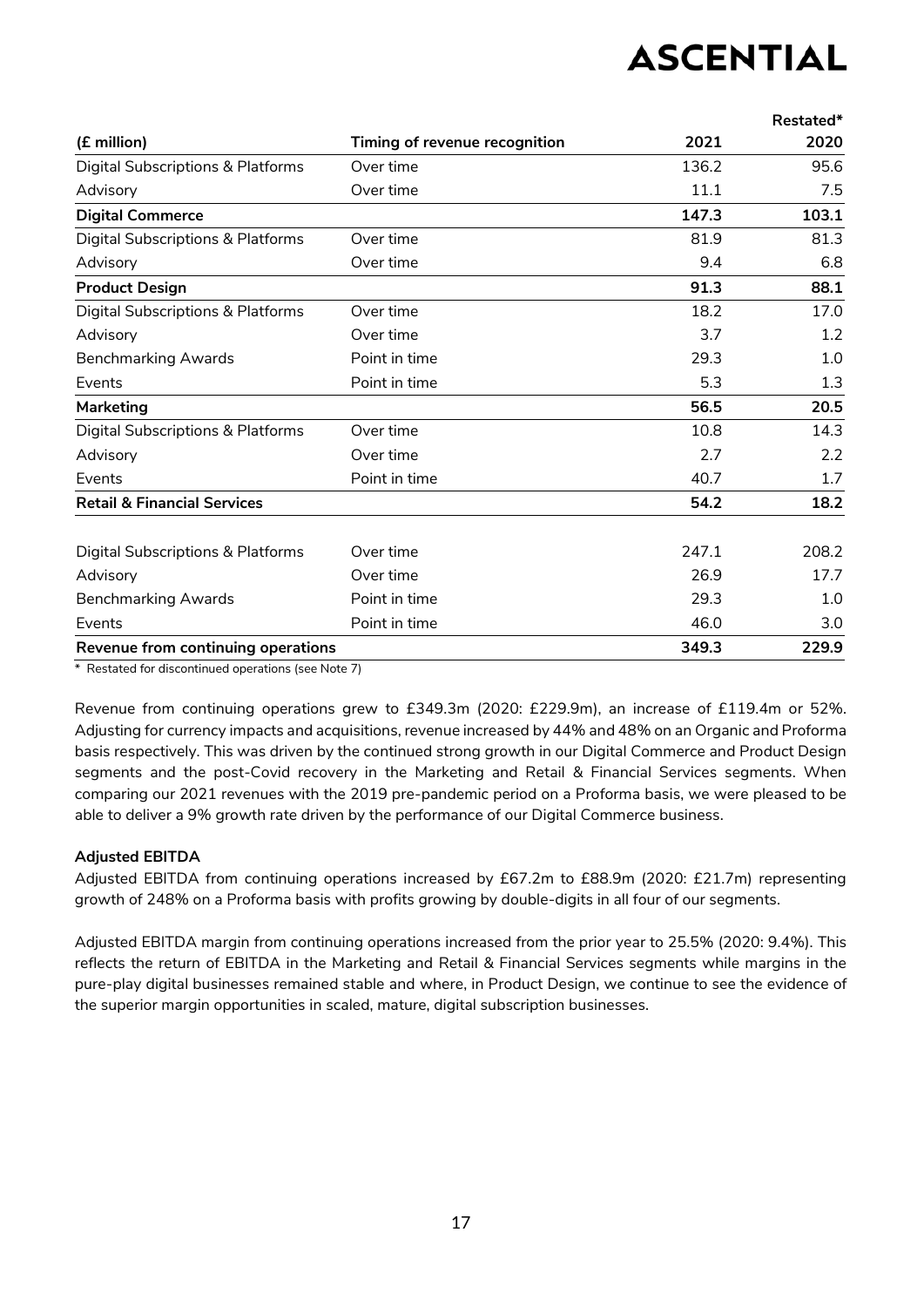#### **Reconciliation between Adjusted EBITDA and statutory operating profit/(loss)**

Adjusted EBITDA from continuing operations is reconciled to statutory operating profit as shown in the table below:

|                                        |        | Restated* |
|----------------------------------------|--------|-----------|
| f'm                                    | 2021   | 2020      |
| Adjusted EBITDA                        | 88.9   | 21.7      |
| Depreciation and software amortisation | (19.5) | (20.5)    |
| Adjusted operating profit              | 69.4   | 1.2       |
| Amortisation of acquired intangibles   | (31.9) | (30.8)    |
| <b>Exceptional items</b>               | (55.8) | (142.8)   |
| Share-based payments                   | (8.4)  | 1.1       |
| <b>Statutory operating loss</b>        | (26.7) | 171.3     |

\* Restated for discontinued operations (see Note 7) and the IFRIC agenda decision on cloud configuration and customisation costs in April 2021 (see Note 2)

#### **Amortisation of acquired intangible assets**

The amortisation charge of £31.9m (2020: £30.8m) on acquired intangible assets remained in line with the prior year as additional amortisation of newly acquired intangibles offset the impact of fully amortised assets. The Company undertakes a periodic review of the carrying value of its intangible assets of £878.9m (2020: £665.1m). No impairments were identified in the current year (2020: £31.9m).

#### **Exceptional items**

The charge for exceptional items from continuing operations in 2021 totalled £55.8m (2020: £142.8m) as set out in the table below and further explained in Note 5.

|                                                     |      | Restated* |
|-----------------------------------------------------|------|-----------|
| f'm                                                 | 2021 | 2020      |
| Deferred contingent consideration                   | 29.9 | 95.5      |
| M&A transaction and integration costs               | 9.0  | 2.6       |
| Implementation of new ERP and Salesforce systems    | 16.9 | 6.6       |
| Impairment of Retail & Financial Services assets    |      | 28.4      |
| Restructuring costs                                 |      | 5.1       |
| Property impairments and onerous contracts          |      | 4.6       |
| Exceptional items relating to continuing operations | 55.8 | 142.8     |

\* Restated for discontinued operations (see Note 7) and the IFRIC agenda decision on cloud configuration and customisation costs in April 2021 (see Note 2)

The charge for deferred contingent consideration of £29.9m (2020: £95.5m) predominantly relates to acquisitionrelated contingent employment costs on the acquisitions of DZ, OneSpace and Yimian. M&A transaction and integration costs comprise professional fees and advisory services and integration costs incurred in 2021 relating primarily to the seven acquisitions made during the year.

In April 2021, the IFRIC published an agenda decision on the design and implementation costs for business systems built upon software that is contracted on a "software as a service" (SaaS) basis and hosted in a public cloud. This resulted in an amendment to the treatment of costs incurred on the Company's new ERP and Salesforce systems under IAS 38 "Intangible Assets". In response to the IFRIC decision, the Group's accounting policy on intangibles assets have been updated, resulting in the majority of implementation costs on SaaS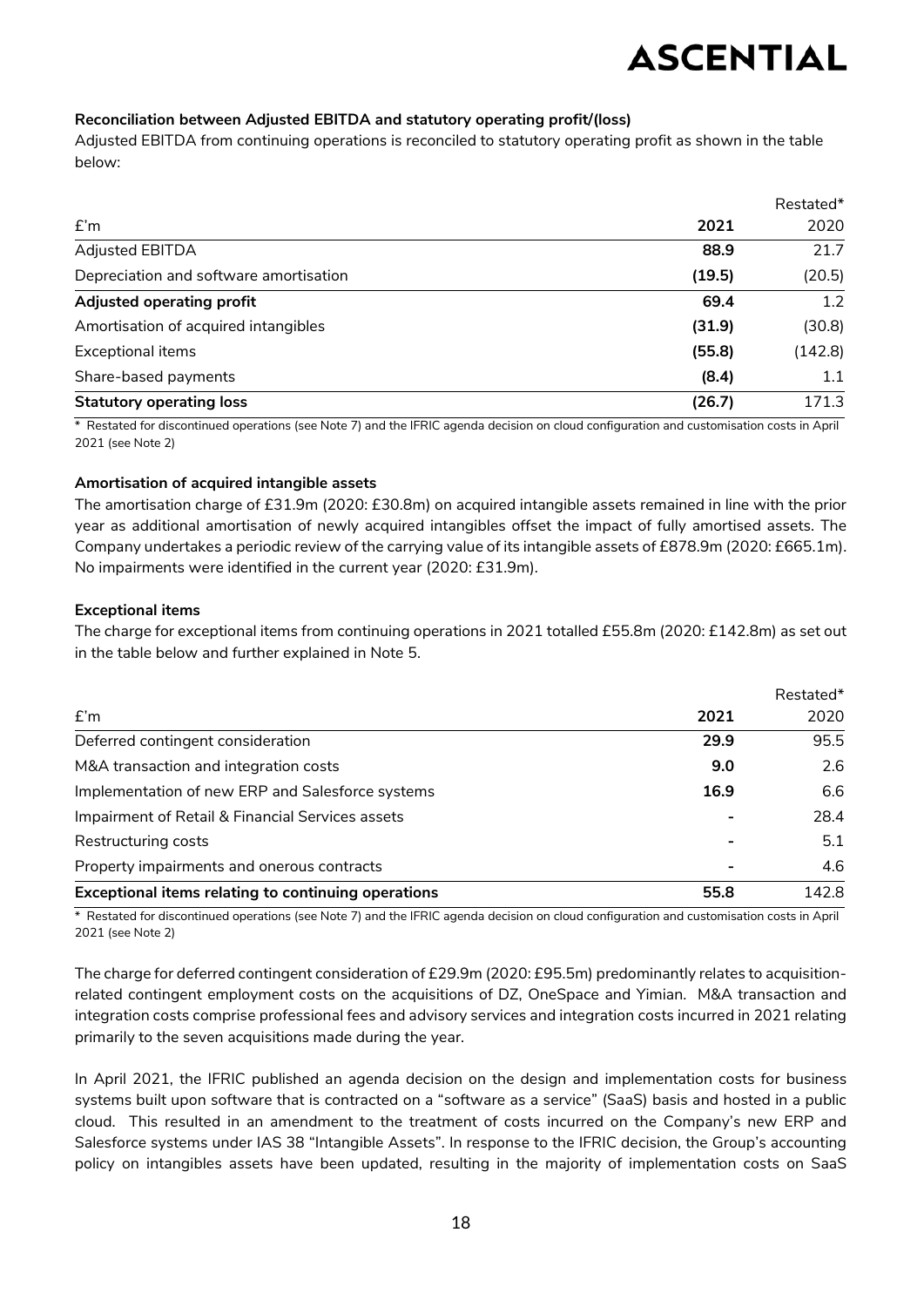implementations incurred to date no longer being capitalised but expensed as incurred. This change in accounting policy has been applied retrospectively (see Note 2 for further details). The Group is undertaking a multi-year programme to introduce a new ERP to replace the former Oracle system introduced in 2007 and a new instance of Salesforce, both of which are cloud-based. Costs relating to this significant and non-recurring programme totalled £16.9m in 2021 and £6.6m in 2020 and, given the scale and incidence as a once in a decade investment, have been treated as exceptional items.

#### **Share-based payments**

The charge for share-based payments from continuing operations of £8.4m (2020: £1.1m credit) increased to reflect the issuance of new awards in 2021. It contrasted with the £1.1m credit in the prior year which reflected revised expectations on the vesting of the Performance Share Plan awards due to the expected performance of the Group versus the EPS target performance conditions because of the impacts of Covid-19.

#### **Finance costs**

The Adjusted net finance cost from continuing operations for the year was £17.4m (2020: £15.7m) as set out in the table below:

|                                                                     |        | Restated* |
|---------------------------------------------------------------------|--------|-----------|
| f'm                                                                 | 2021   | 2020      |
| Interest income on bank deposits and vendor loan note               | 2.5    | 0.3       |
| Interest payable on borrowings                                      | (8.6)  | (7.4)     |
| Amortisation of loan arrangement fees                               | (0.9)  | (0.8)     |
| Foreign exchange                                                    | (0.6)  | 0.2       |
| Derivative financial instruments                                    | 0.2    | (0.3)     |
| Revaluation of trade investments to fair value                      |        | 1.4       |
| Discount unwind on contingent and deferred contingent consideration | (9.0)  | (7.9)     |
| Discount unwind of lease liability                                  | (1.0)  | (1.1)     |
| Discount unwind of property provisions                              |        | (0.1)     |
| Adjusted net finance costs from continuing operations               | (17.4) | (15.7)    |

Interest income is derived mainly from the vendor loan note issued to the buyer of Groundsure in January 2021 and repaid in August 2021. The interest payable on the Group's borrowings was £8.6m (2020: £7.4m) with the increase due to higher margins following the covenant amendment agreed in February 2021. Amortisation of loan arrangement fees relates to the unwind of fees capitalised in respect of the five-year multi-currency revolving credit facility ("RCF") of £450m which was agreed in January 2020.

The increase in the unwind of the discount on deferred contingent consideration totalling £9.0m (2020: £7.9m) was driven by new acquisitions partially offset by a lower unwind for Flywheel as the earnout comes to an end.

In addition to the Adjusted net finance costs set out and described above, we have also included in Adjusting items a charge of £0.8m in respect of covenant amendments agreed in February 2021 and a credit of £7.8m relating to the revaluation of our trade investment in Infosum.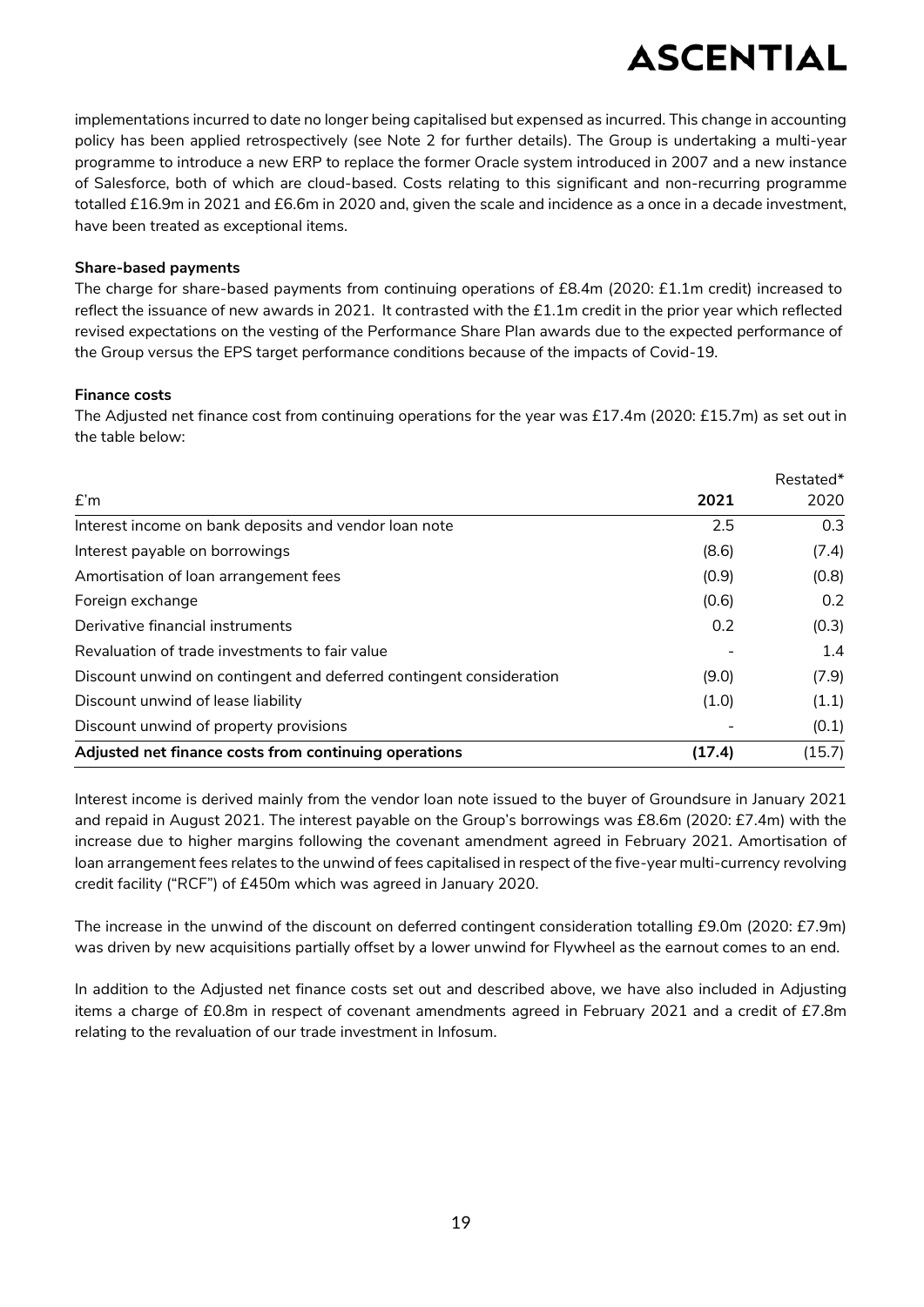#### **Taxation**

A tax charge of £8.2m (2020: credit of £2.8m) was incurred on continuing Adjusted profit before tax of £49.6m (2020: loss before tax of £14.7m) resulting in an Adjusted effective tax rate for the year of 17% (2020: 19%) which compares to the effective tax rate of 4% on reported losses as can be seen in the table below.

|                                                          |        | Restated* |
|----------------------------------------------------------|--------|-----------|
| Analysis of tax charge (£'m)                             | 2021   | 2020      |
| Adjusted profit/(loss) before tax                        | 49.6   | (14.7)    |
| Tax (charge)/credit on Adjusted profit/(loss) before tax | (8.2)  | 2.8       |
| Effective tax rate (%)                                   | 17%    | 19%       |
| Adjusting items                                          | (89.2) | (174.4)   |
| Tax credit on Adjusting items                            | 9.8    | 33.7      |
| Effective tax rate on Adjusting items (%)                | 11%    | 19%       |
| Reported loss before tax                                 | (39.6) | (189.1)   |
| Tax credit/(charge) on reported loss before tax          | 1.6    | (36.5)    |
| Effective tax rate on reported loss before tax (%)       | 4%     | 19%       |

\* Restated for discontinued operations (see Note 7) and the IFRIC agenda decision on cloud configuration and customisation costs in April 2021 (see Note 2)

Cash tax paid was £3.3m (2020: £3.3m) reflecting taxes paid in the UK, where instalment payments were due for the prior year, as well as taxes paid outside of the UK in respect of the current year. The Group's cash flow also benefitted from the utilisation of historic US tax losses with a value of £2.2m (2020: £nil).

The Group has a total recognised net deferred tax asset of £51.2m (2020: £52.8m) relating to UK and US losses, accelerated capital allowances, US acquired intangibles, and deferred contingent consideration. This comprised a gross asset of £77.3m offset by a deferred tax liability of £26.1m on non-deductible acquired intangibles. Approximately 50% of this gross asset is expected to convert into cash savings over the next three years.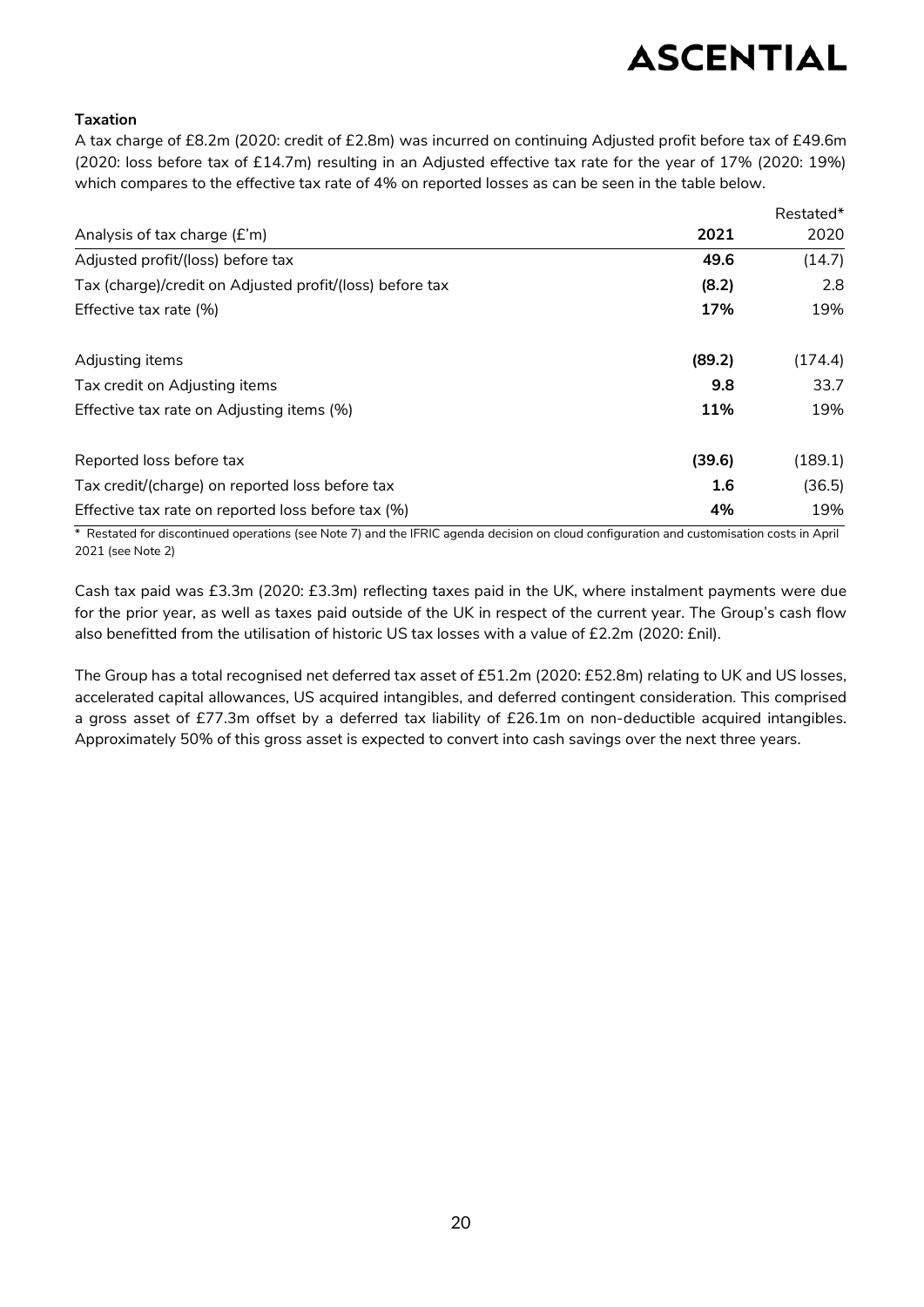#### **Discontinued operations**

As part of its strategy to focus resources and investment on its strategic priorities, the Group disposed of its noncore segment of Built Environment & Policy, with Groundsure, DeHavilland and Glenigan being sold on 20 January 2021, 12 February 2021 and 17 March 2021 respectively. The Group also disposed of MediaLink, a brand previously within the Marketing segment, on 15 December 2021. The results of the discontinued businesses are included as a single line items within Profit After Tax and can be summarised as follows:

|                                   | <b>Built Environment &amp;</b> |       |                  |                              |              |       |
|-----------------------------------|--------------------------------|-------|------------------|------------------------------|--------------|-------|
|                                   | <b>Policy</b>                  |       | <b>MediaLink</b> |                              | <b>Total</b> |       |
| E'm                               | 2021                           | 2020  | 2021             | 2020                         | 2021         | 2020  |
| Revenue                           | 4.8                            | 37.4  | 44.5             | 34.2                         | 49.3         | 71.6  |
| <b>Adjusted EBITDA</b>            | 2.4                            | 21.5  | 13.6             | 7.3                          | 16.0         | 28.8  |
| Depreciation and amortisation     |                                | (1.1) | (3.0)            | (4.4)                        | (3.0)        | (5.5) |
| Share based payments              |                                | -     | (0.7)            | 0.5                          | (0.7)        | 0.5   |
| Profit on disposal of business    | 226.1                          | -     | 33.3             | $\qquad \qquad \blacksquare$ | 259.4        |       |
| Deferred contingent consideration |                                | -     | (5.2)            | (2.1)                        | (5.2)        | (2.1) |
| Other exceptional items           | (0.8)                          | (3.0) |                  | (2.1)                        | (0.8)        | (5.1) |
| <b>Profit before tax</b>          | 227.7                          | 17.4  | 38.0             | (0.8)                        | 265.7        | 16.6  |
| Tax                               | (0.7)                          | (3.9) | (3.1)            | 0.3                          | (3.8)        | (3.6) |
| Profit after tax                  | 227.0                          | 13.5  | 34.9             | (0.5)                        | 261.9        | 13.0  |

#### **Profit after tax**

The Group recorded a total statutory profit after tax of £223.9m (2020: loss of £139.6m) arising from both continuing operations of £38.0m (2020: loss of £152.6m) and discontinued operations of £261.9m (2020: £13.0m).

#### **Foreign currency translation impact**

The Group's reported performance is sensitive to movements in both the Euro and US dollar against pounds sterling with significant acquisitions denominated in US Dollars and events revenues in Euro and US Dollars.

| Weighted average rate |      |      |           | Year-end rate |      |         |
|-----------------------|------|------|-----------|---------------|------|---------|
| Currency              | 2021 | 2020 | Change    | 2021          | 2020 | Change  |
| Euro                  | 1.17 | 1.13 | $(3.3\%)$ | 1.19          | 1.12 | (6.7%)  |
| US Dollar             | 1.37 | 1.29 | $(6.4\%)$ | 1.35          | 1.36 | $0.8\%$ |

When comparing 2021 and 2020, changes in currency exchange rates had an unfavourable impact on revenue and adjusted EBITDA of £8.6m and £2.0m. On a segmental basis, the unfavourable impact of changes in foreign currency exchange rates was as follows:

- Digital Commerce: £4.5m impact on revenue and £0.8m impact on Adjusted EBITDA
- Product Design: £2.7m impact on revenue and £1.5m impact on Adjusted EBITDA.
- Marketing: £1.0m impact on revenue and a £0.7m favourable impact on Adjusted EBITDA.
- Retail & Financial Services: £0.4m impact on revenue and a £0.5m favourable impact on Adjusted EBITDA.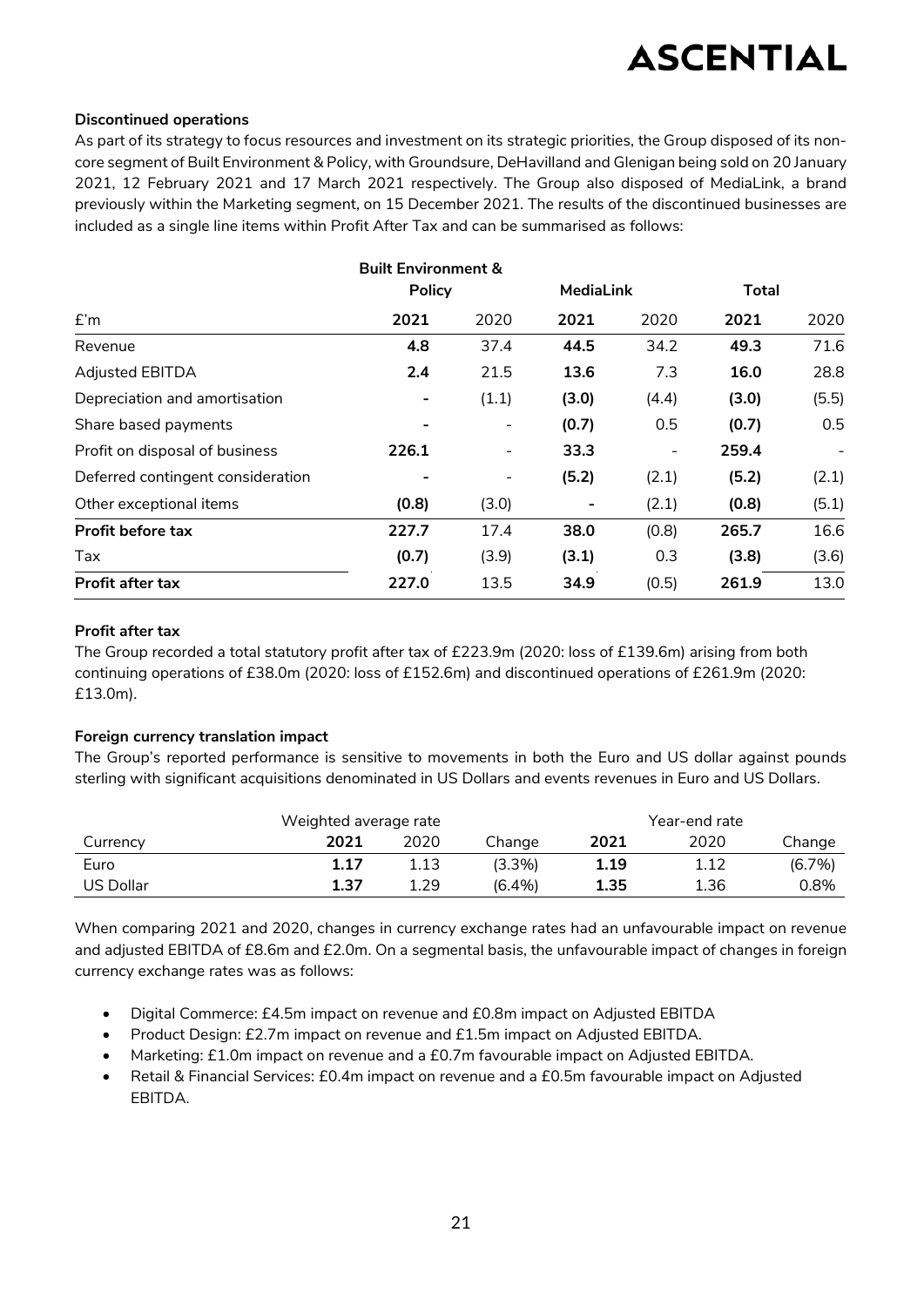For illustrative purposes, the table below provides details of the impact on revenue and Adjusted EBITDA if the reported results were restated for Sterling weakening by 1% against the USD and Euro in isolation.

|                                                        | 2021    |               | 2020    |               |
|--------------------------------------------------------|---------|---------------|---------|---------------|
|                                                        |         | Adjusted      |         | Adjusted      |
| E'm                                                    | Revenue | <b>EBITDA</b> | Revenue | <b>EBITDA</b> |
| Increase in revenue/ Adjusted EBITDA if, in isolation, |         |               |         |               |
| Sterling weakens by 1% against the:                    |         |               |         |               |
| Euro                                                   | 0.6     | 0.5           | 0.3     | $0.2^{\circ}$ |
| US Dollar                                              | 1.9     | 0.9           | 1.3     | 0.4           |

Furthermore, each 1% movement in the Euro to pounds Sterling exchange rate has a £0.9m (2020: £1.5m) impact on the carrying value of borrowings. Each 1% movement in the US Dollar has a circa £0.7m impact on the carrying value of borrowings (2020: £0.9m).

#### **Earnings per share**

Continuing Adjusted diluted earnings per share were 9.5p per share (2020: loss of 3.1p per share).

Total diluted earnings per share were 53.5p (2020: loss of 35.0p) with the increase arising from the significant improvements in Adjusted EBITDA noted above as well as the significant profit realised on the disposal of the Built Environment & Policy and MediaLink businesses.

#### **Acquisitions**

We regularly assess opportunities to acquire high-growth products and capabilities to serve our key end markets and in particular Digital Commerce. In 2021 we completed the acquisition of seven companies in the Digital Commerce segment and incurred initial cash consideration (net of cash acquired) of £195.3m.

#### **Intellibrand**

In January 2021, we acquired 100% of ERA Serviços de Inteligência em Software S.A. ("Intellibrand") for an initial cash consideration of £3.5m plus estimated earnout payments payable over three years resulting in an estimated total consideration (including the initial consideration) between £5.9m and £7.9m. Total consideration payable, in the event that very stretching targets are reached, is capped at £9.1m. 30% of the earn-out is also contingent on the ongoing employment of the founders and therefore recognised in the income statement over the life of the earn-out. Intellibrand provides global brands operating in Latin America with expert local market digital shelf analytic capabilities. These services cover the major Latin America eCommerce platforms, notably Mercado Libre, as well as Food Service Aggregators, such as Just Eat and Uber Eats. The acquisition provides Ascential with an opportunity to scale its Digital Commerce operations in the fast-growing Latin-American eCommerce market. It also offers proven capability in FSA analytics: a product that is growing in demand among Ascential's global customers.

#### DZ

In February 2021, we acquired 100% of Hangzhou Duozhun Data Technology Co. Ltd. ("DZ") for an initial cash consideration of £11.1m plus estimated earnout payments payable over three years resulting in an estimated total consideration (including the initial consideration) between £29m and £35m. Total consideration payable, in the event that very stretching targets are reached, is capped at £55m. Half of the earn-out is additionally linked to the ongoing employment of the founders and therefore recognised in the income statement over the life of the earn-out. DZ helps multi-national and premium Chinese brands optimise their consumer targeting, media execution and content marketing strategy across the leading eCommerce platforms in China, including Alibaba and JD. The acquisition allows Ascential to extend its offering in China, with the broadest eCommerce analytics proposition for consumer product companies, while also providing the opportunity to cross-sell and enhance customer relationships with Ascential's Yimian business.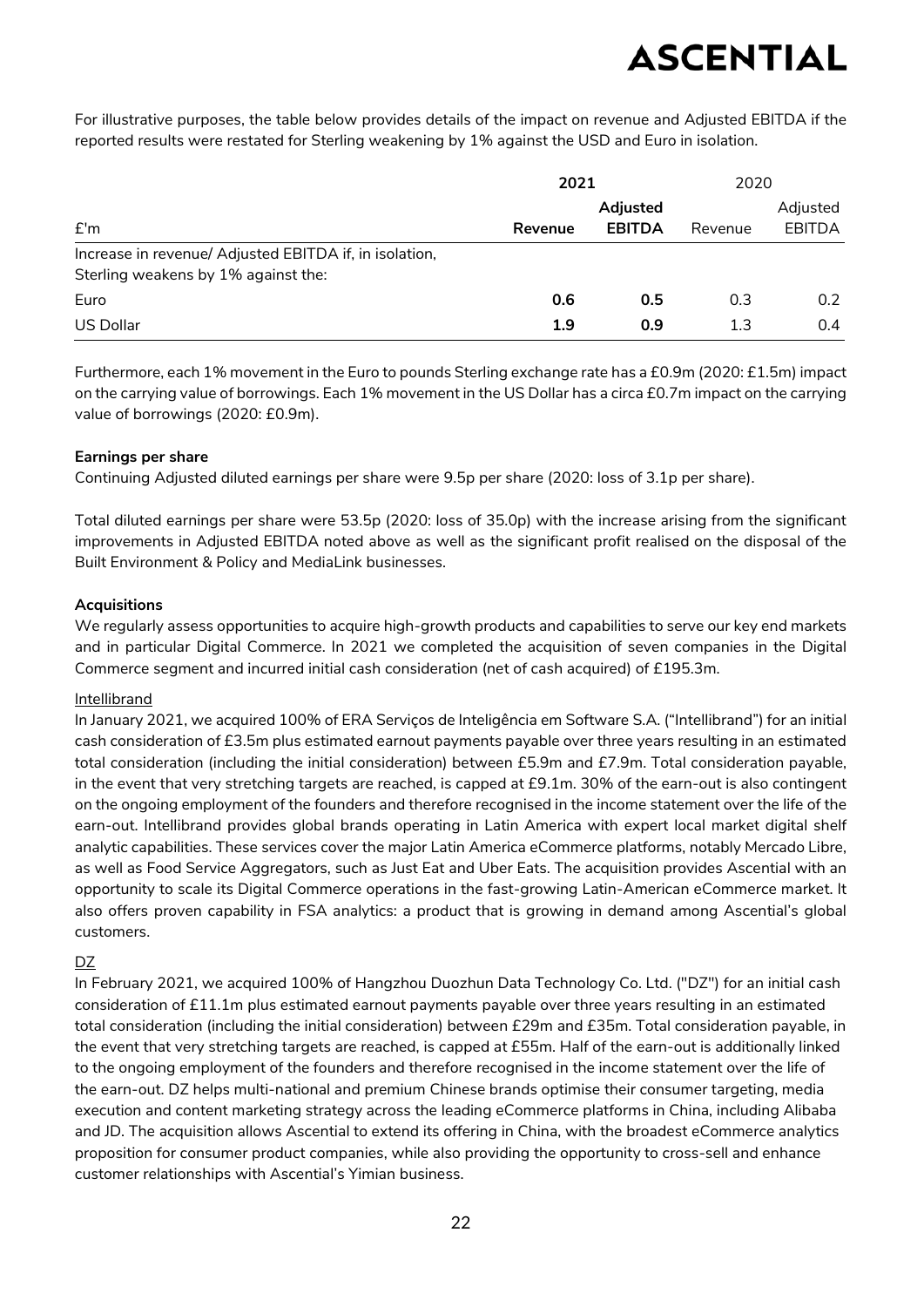#### **Perpetua**

In April 2021, we acquired 100% of Perpetua Labs, Inc. ("Perpetua") for initial cash consideration (net of cash acquired) of £41.9m, plus deferred contingent consideration payable over four years resulting in an estimated total consideration (including the initial consideration) between £76m and £120m. Total consideration payable, in the event that very stretching targets are reached, is capped at £185m. Approximately a quarter of the deferred contingent consideration to be paid over the four years is linked to the ongoing employment of the founders and therefore recognised in the income statement over the life of the earn-out. Perpetua provides a self-service SaaS platform that helps independent sellers, as well as agencies and some larger brands, optimise the purchase of search and display advertising on Amazon and other major marketplaces. The acquisition of Perpetua gives us access to the fast-growing Third-Party seller market (for brands that sell directly to consumers through the marketplaces).

#### ASR

In July 2021, we acquired a 51% majority stake in ASR Group Holdings LLC ("ASR"), a digital content optimisation business that enables brands to grow sales through eCommerce marketplaces. The acquisition was for an initial cash consideration of £89.1m. Ascential also has an option to acquire two further 24.5% stakes in the company based on a pre-determined multiple of trailing EBITDA between July 2022 and June 2025. Through its softwaredriven solutions, ASR helps drive higher consumer engagement rates for marketplace content and higher sales for the featured brands. ASR's expertise offers an exciting new area of expansion for the Digital Commerce Business Unit, building on our current offer by allowing us to directly connect professional independent content with brands' products at the point of purchase to enhance the impact of their advertising in the marketplaces.

#### **OneSpace**

In September 2021, we acquired 100% of OneSpace Inc. ("OneSpace") for an initial cash consideration of £21.5m plus estimated earnout payments payable over two years resulting in an estimated total consideration (including the initial consideration) of approximately £32m. Underpinned by its subscription model, OneSpace manages product specific content catalogues, enables the creation of original material and customizes content in order to drive higher sales across multiple products and marketplaces.

#### **WhyteSpyder**

In November 2021, we acquired 100% of WhyteSpyder LLC ("WhyteSpyder") for an initial cash consideration of £24.1m plus estimated earnout payments payable over three years resulting in an estimated total consideration (including the initial consideration) between £40m and £42m. Total consideration payable, in the event that very stretching targets are reached, is capped at £56m. 60% of the earn-out is additionally linked to the ongoing employment of the founders and therefore recognised in the income statement over the life of the earn-out. WhyteSpyder provides retail managed services to enterprise brands that trade on Walmart.com, utilising a mix of technology-driven search engine optimisation, retail insights, content management and rich media hosting.

#### 4K Miles

In December 2021, we acquired 100% of Shenzhen 4KMiles Technologies, Ltd. ("4K Miles"). The acquisition was for an initial cash consideration of £13.3m plus estimated earnout payments payable over three years resulting in an estimated total consideration (including the initial consideration) between £34m and £44m. Total consideration payable, in the event that very stretching targets are reached, is capped at £87m. 50% of the earnout is additionally linked to the ongoing employment of the founders and therefore recognised in the income statement over the life of the earn-out. Through its software-based offering, 4K Miles provides advertising execution, sales data analytics and inventory tracking to over 500 challenger brand customers based in China, trading on Amazon marketplaces including the US, major European countries, Mexico, India and Japan.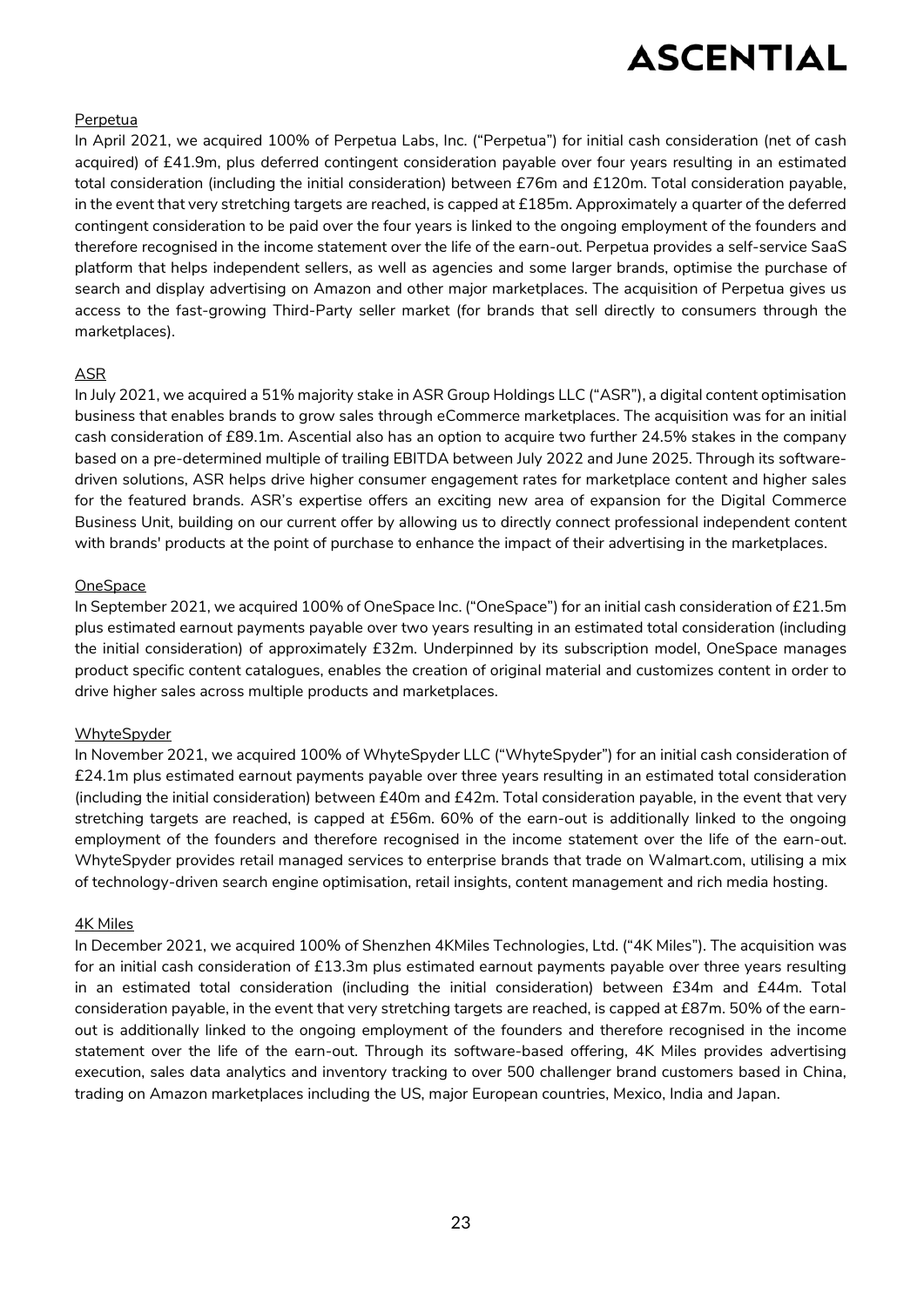#### **Investments**

#### **Hudson**

Hudson MX is an advertising software business providing media buying and media accounting solutions through a cloud-based SaaS platform. In 2021, we made investments into Hudson totalling £44.0m (2020: £13.8m) and our share of losses recognised totalled £1.1m (2020: £nil). At 31 December we hold a total investment of £65.9m (2020: £23.0m) through a combination of common and preference stock and we have concluded that £65.4m of the Hudson preference shares held have attributes that require measurement at fair value through the profit and loss with the remaining £0.5m of the Hudson common stock investment measured using the equity method.

Hudson was treated as a trade investment in 2020 but, following our investment in 2021 which included board observer rights, we determined that we exerted significant influence and started to account for it as an associate. We have conducted an analysis under IFRS10 to confirm that we did not meet the threshold for control and consolidation as described more fully in Note 11 where we also provide sensitivity analysis around the valuation we have performed over our holding in Hudson.

#### Infosum

Infosum is developing the world's first decentralized data collaboration platform with the power to analyse and activate data at speed with a vision to connect the world's data without ever sharing it. The Group recorded a revaluation credit of £7.8m in adjusting items relating to its holding following the valuation from the most recent funding round.

#### **Disposals**

#### Built Environment & Policy

In December 2020, the Group entered into an agreement to sell Glenigan to Byggfakta Group for £74.4m in cash. Following regulatory clearance, the sale completed in March 2021. In January 2021, the Group sold Groundsure to a subsidiary of ATI Global Limited for a purchase price of £169.0m comprising an initial cash consideration of £139.0m plus a £30.0m interest-bearing vendor loan note which was subsequently repaid in August 2021. In February 2021, the Group sold DeHavilland to the alternative asset management group Bridgepoint for £14.9m in cash. The total profit on disposal of the above businesses was £226.1m.

#### MediaLink

In December 2021, the Group sold MediaLink, a brand within the Marketing segment, to United Talent Agency, LLC for £94.7m cash consideration, resulting in a profit on disposal of £33.3m.

#### **Deferred contingent consideration**

Ascential paid £127.0m (2020: £69.1m) in deferred contingent consideration during the year. The Company's preferred structure for acquisitions is to enter into long-term earnout arrangements with the founders of acquired companies and to link this to both the post-acquisition performance of the acquired company and the continuing employment of the founders. Accounting for the earnout is complex and requires considerable judgements to be made about the expected future performance of the acquired company at the point of acquisition – this is especially difficult in the type of high growth, early stage companies that Ascential acquires. The earnout is accounted for in three ways:

- 1. A liability for deferred contingent consideration is established on the balance sheet at the point of acquisition based on that element of the earnout which is not dependent on the continuing employment of the founders. Any subsequent change in estimate is recorded as an exceptional item and in 2021 we recorded a charge of £5.2m (2020: £64.1m) primarily driven by the outperformance of Yimian and Flywheel in the year. During the year we made cash payments of £87.6m (2020: £46.0m) in relation to this element of deferred contingent consideration.
- 2. This liability is discounted to present value with the reversal of this discount being recorded as a finance cost. This amounted to a charge of £9.0m in 2021 (2020: £7.9m).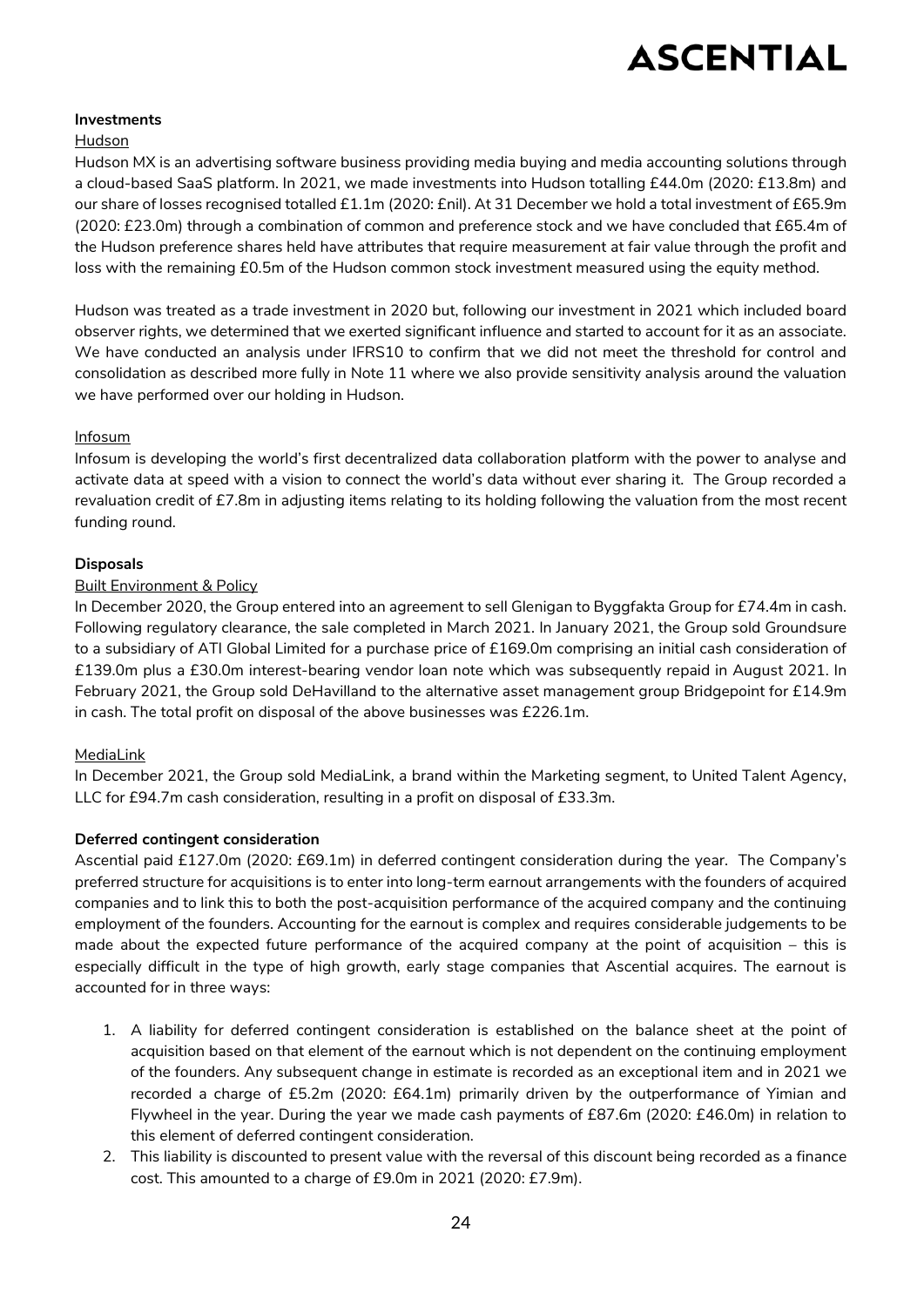3. Finally, that element of the deferred contingent consideration that is contingent on the continuing employment of the founders is charged to the consolidated statement of profit or loss as an exceptional item over the service life of those founders (typically three years). This amounted to a charge of £29.9m in 2021 (2020: £33.5m). During the year we made cash payments of £39.4m (2020: £23.1m) in relation to this element of deferred contingent consideration.

The liability for deferred contingent consideration amounted to £102.9m at December 2021 (2020: £136.2m). In total, when combining this liability with the future income statement charges for discount unwind and for deferred contingent consideration that is contingent on continuing employment of the founders, the Company expects to pay out deferred contingent consideration of approximately £150m over the next four years for acquisitions to date. £55m is due in 2022 for performance to date and £95m is expected to be paid between 2023 and 2025 based on the performance of the acquired businesses in the next three years.

#### **Cash flow**

#### **Continuing operations**

The Company generated Adjusted operating cash flow from continuing operations of £80.8m (2020: £17.1m), being a 95% operating cash flow conversion (2020: 79%) benefiting from strong customer collections.

An increasing feature of our cash flow is the working capital required in Digital Commerce for the purchasing of advertising media on behalf of customers where the payment terms agreed with the marketplace can differ from those agreed with customers. At the year end we had £137.4m receivable from customers and £124.1m payable to the marketplaces up from £105.3m and £93.4m respectively at the end of 2020. In order to reduce the impact of this working capital dynamic on the Group, we have arranged a facility with a bank to sell certain of the customer receivables for an attractive rate of interest that is lower than our overall cost of borrowing. The net working capital position relating to such media reimbursables of £13.3m (2020: £11.9m) benefited by £23.8m (2020: £nil) as a result of this new working capital facility.

Adjusting for the restatement of capitalised Salesforce and ERP implementation costs of £6.6m in 2020, the Group's remaining capital spend increased by £7.1m from the prior year to £23.2m (2020: £16.4m) driven by increased product development in the Digital Commerce business.

Tax paid on profits from continuing operations remained consistent with the prior year at £3.2m (2020: £3.3m) where tax liabilities continue to be sheltered by significant prior period losses and tax-deductible acquisition consideration particularly in the US.

|                                                         |        | Restated* |
|---------------------------------------------------------|--------|-----------|
| f'm                                                     | 2021   | 2020      |
| <b>Adjusted EBITDA</b>                                  | 88.9   | 21.7      |
| Working capital movements                               | (4.9)  | (4.6)     |
| Adjusted operating cash flow from continuing operations | 84.0   | 17.1      |
| Operating cash flow conversion (%)                      | 95%    | 79%       |
| Capital expenditure                                     | (23.1) | (16.4)    |
| Tax paid                                                | (3.2)  | (3.3)     |
| Free cash flow from continuing operations               | 57.7   | (2.6)     |
| Free cash flow conversion (%)                           | 65%    | (12%)     |

As a result, the Company generated free cash flow from continuing operations of £57.7m (2020: outflow of £2.6m) as shown in the table below:

\* Restated for discontinued operations (see Note 7) and the IFRIC agenda decision on cloud configuration and customisation costs in April 2021 (see Note 2)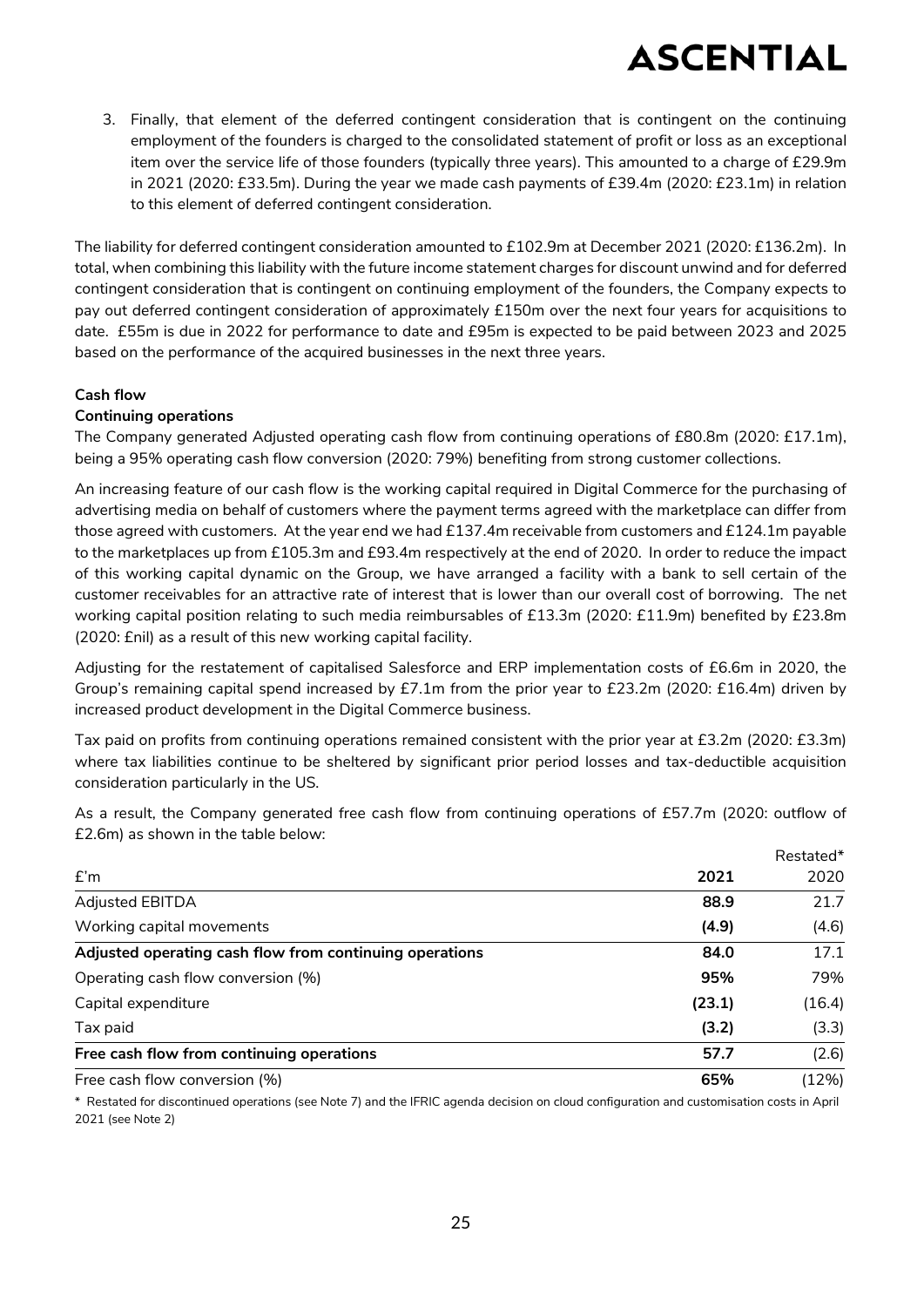#### **Discontinued operations**

The Company generated free cash flow from discontinued operations of £14.3m (2020: £28.7m).

|                                                           |       | Restated* |
|-----------------------------------------------------------|-------|-----------|
| f'm                                                       | 2021  | 2020      |
| Adjusted EBITDA                                           | 16.0  | 28.8      |
| Working capital movements                                 | (1.5) | 0.9       |
| Adjusted operating cash flow from discontinued operations | 14.5  | 29.7      |
| Operating cash flow conversion (%)                        | 91%   | 103%      |
| Capital expenditure                                       | (0.1) | (1.0)     |
| Tax paid                                                  | (0.1) |           |
| Free cash flow from discontinued operations               | 14.3  | 28.7      |
| Free cash flow conversion (%)                             | 89%   | 100%      |

\* Restated for discontinued operations (see Note 7)

#### **Total operations**

The cash flow statement and net debt position are summarised as follows.

|                                                                        |         | Restated* |
|------------------------------------------------------------------------|---------|-----------|
| f'm                                                                    | 2021    | 2020      |
| Free cash flow from continuing operations                              | 57.7    | (2.6)     |
| Free cash flow from discontinued operations                            | 14.3    | 28.7      |
| Free cash flow from total operations                                   | 72.0    | 26.1      |
| Acquisition of businesses net of cash acquired                         | (195.3) | (2.7)     |
| Deferred contingent consideration including contingent employment cost | (127.0) | (69.1)    |
| Disposal proceeds net of cash disposed and disposal costs              | 342.4   |           |
| Acquisition of investments and loan to associate                       | (51.4)  | (16.8)    |
| Disposal of equity-accounted investments                               |         | 55.1      |
| Exceptional costs paid                                                 | (25.9)  | (19.2)    |
| Cash flow before financing activities                                  | 14.8    | (26.6)    |
| Net (repayment of) / proceeds from borrowings                          | (149.0) | 25.7      |
| Net interest paid                                                      | (6.4)   | (12.0)    |
| Net lease liabilities paid                                             | (7.2)   | (8.9)     |
| Proceeds of issue or sale of shares net of expenses                    | 150.7   | 1.3       |
| Share repurchase                                                       |         | (9.2)     |
| Dividends paid to non-controlling interest                             | (0.5)   |           |
| Net cash flow                                                          | 2.4     | (29.7)    |
| <b>Opening cash balance</b>                                            | 80.2    | 111.7     |
| FX movements                                                           | 1.5     | (1.8)     |
| <b>Closing cash balance</b>                                            | 84.1    | 80.2      |
| Borrowings                                                             | (160.5) | (312.7)   |
| Capitalised arrangement fees                                           | 2.4     | 3.2       |
| Derivative financial instruments                                       | 0.2     |           |
| Net debt                                                               | (73.8)  | (229.3)   |

\* Restated for discontinued operations (see Note 7) and the IFRIC agenda decision on cloud configuration and customisation costs in April 2021 (see Note 2)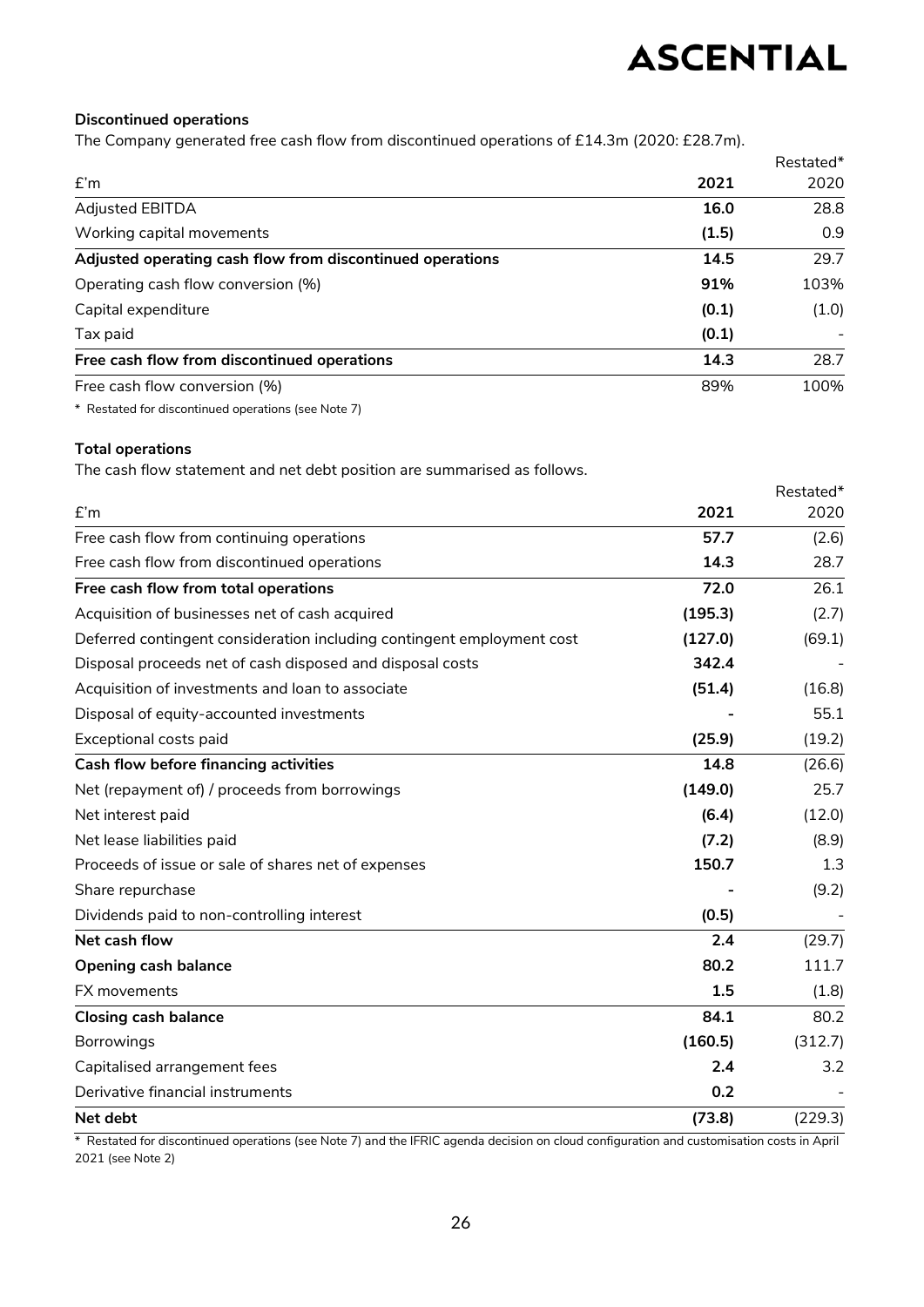#### **Equity placing**

On 26 July 2021, the Company placed 35,500,000 new ordinary shares of £0.01 each at a placing price of £4.32 resulting in cash proceeds of £150.2m after expenses.

#### **Returns to shareholders**

The Board has historically targeted a dividend payout ratio of 30% of Adjusted profit after tax. Following the impact of Covid-19 on the business, no dividends were paid in 2020 and in 2021 cash flow was prioritised for acquisitions. The Board continues to prioritise capital for investment and acquisitions to support our growth strategy and has decided not to declare a full year dividend at this time. The Board will keep capital allocation priorities, including shareholder cash returns, continually under review.

#### **Strong balance sheet and access to liquidity**

Ascential manages its capital to ensure that entities in the Group will be able to continue as going concerns while maximising the return to shareholders through the optimisation of the debt to equity balance. The capital structure of the Group consists of debt, cash and cash equivalents and equity attributable to equity holders of the parent comprising capital, reserves and retained earnings. The Group's policy is to borrow centrally to meet anticipated funding requirements. These borrowings, together with cash generated from the operations, are on-lent at market-based interest rates and on commercial terms and conditions or contributed as equity to subsidiaries.

In January 2020, the Group entered into a 5-year multi-currency revolving credit facility ("RCF") of £450m plus an accordion to raise further debt amounts, at the option of the lenders, of up to the greater of £120m or 150% of EBITDA. At 31 December 2021 the borrowings were subject to interest at a margin of 2.0% over LIBOR reducing to 1.2% over LIBOR in early 2022.

The facility covenants include a maximum net leverage of 3.25x with the benefit of additional 0.5x leverage spikes for relevant acquisitions and a minimum interest cover of 3.00x and are tested semi-annually. To address the uncertain business environment and ensure maximum flexibility across a broad range of business planning scenarios, the Group agreed certain covenant amendments for 2021 with its banking group. In light of the Group's strong performance, these amendments were cancelled by the Company in December 2021 such that the original facility covenants apply as at the 31 December 2021 testing point. At 31 December 2021, the Group is well within its covenant limits with a leverage ratio of 0.9x compared to the limit of 3.25x.

#### **Risk management**

The Board is responsible for determining the nature and extent of the principal risks it is willing to take in achieving its strategic objectives. Ascential's business activities, performance and position, together with the factors likely to affect its future development, are set out in the Annual Report. The financial risk management objectives, policies and processes in place for assessment, management and monitoring of risks are also described in the Annual Report.

The Group is exposed to risks arising from the international nature of its operations and the financial instruments which fund them. These instruments include cash and borrowing and items such as trade receivables and trade payables which arise directly from operations. External borrowings are denominated 58% in Euros and 42% in US Dollars. The Group also reviews and protects a proportion of its exposure to interest rate rises on the cost of borrowings through use of derivatives such as interest rate caps where appropriate. Principal risks (including strategic, operational, legal and other risks) are set out in the Annual Report.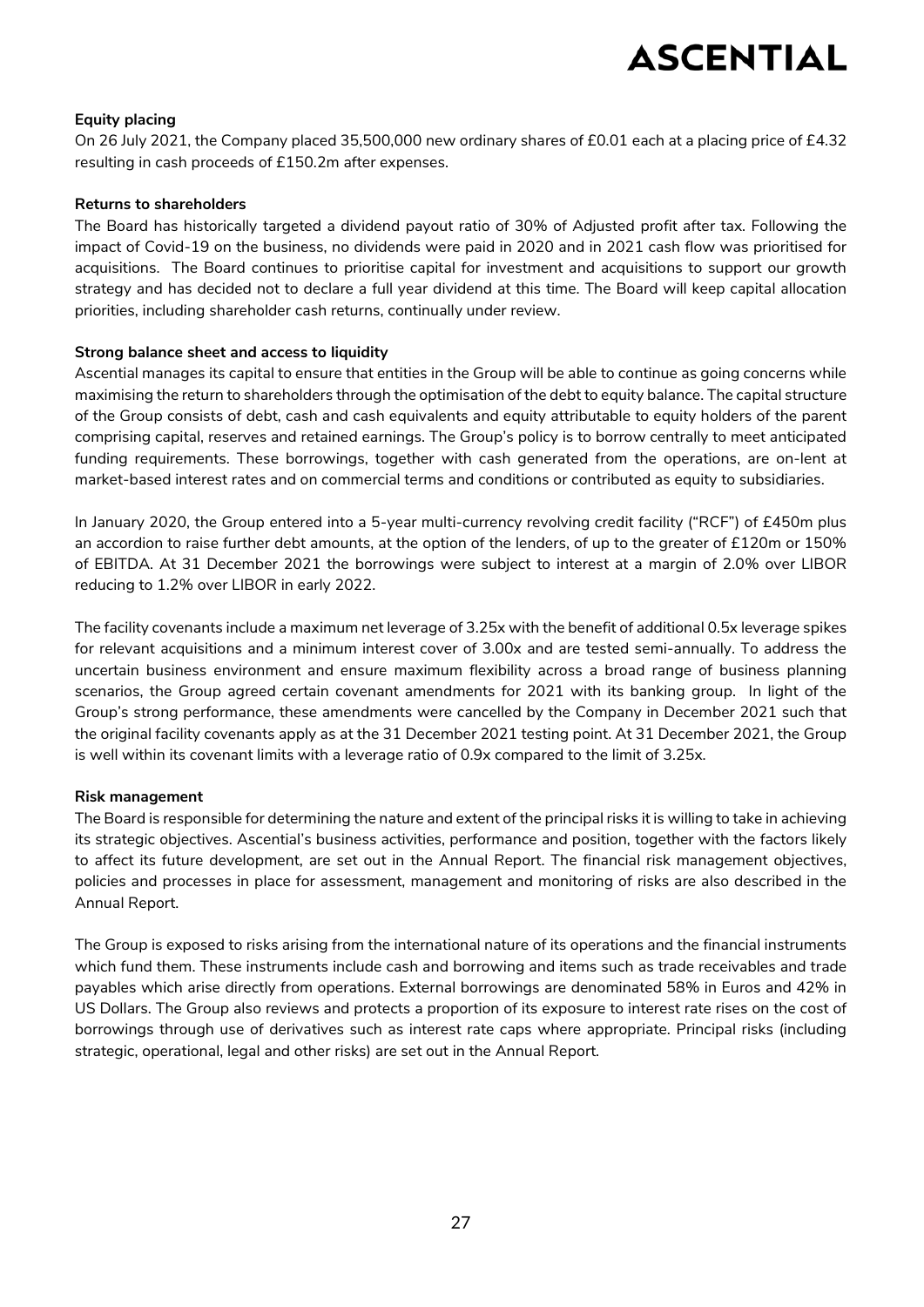#### **Going concern**

There continues to be uncertainty surrounding the resolution of the Covid-19 outbreak and the impact to the wider global economy. The Directors have considered the most severe but plausible scenarios, including the scenario where all events are cancelled in 2022, and taken into account the strong condition of our balance sheet, our 2020 refinancing and 2021 equity placing, the recent disposal of the MediaLink business, the diversification and digital nature of many of our business models and the proactive steps taken previously to provide covenant headroom and adjust our cost base as well as further potential mitigating actions.

The Directors believe that the Company is well placed to manage its business risks successfully and have assessed the Group's prospects and viability over a three-year period. While the Group prepares a five-year plan, levels of uncertainty increase as the planning horizon extends and the Group's plans focus more closely on the next three years. After careful consideration, the Board therefore considers a period of three years to be an appropriate period over which to assess the long-term viability of the Company. The viability statement, which provides further detail of this assessment, can be found in the Annual Report.

The Board's assessment of the Group's prospects and stress test scenarios, together with its review of principal risks and the effectiveness of risk management procedures, show that the Group has adequate resources to continue in operational existence for the foreseeable future, including the period exceeding 12 months from the date when the financial statements are approved. Accordingly, the Directors continue to adopt the going concern basis for the preparation of the financial statements.

**Mandy Gradden Chief Financial Officer** 2 March 2022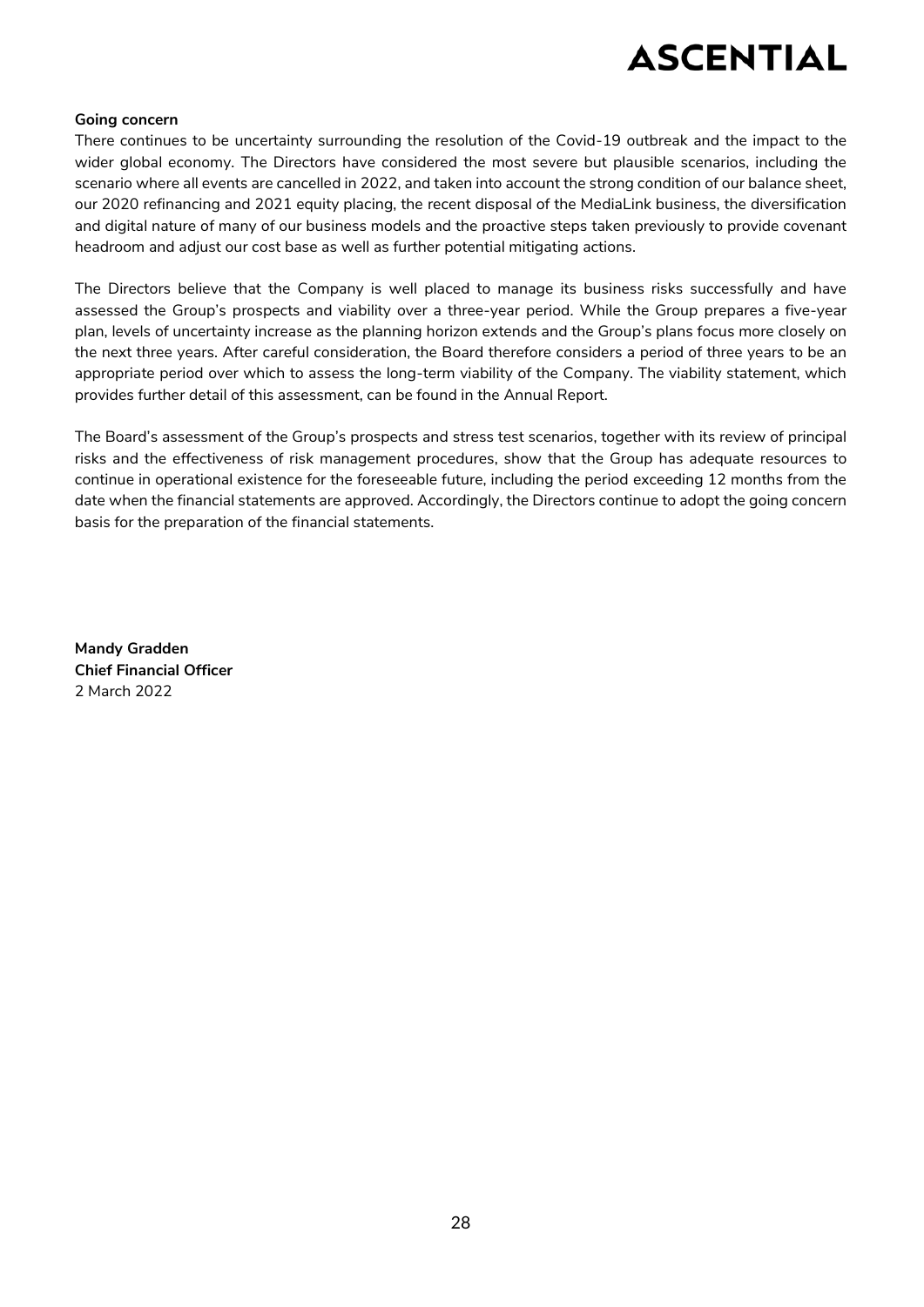### **ALTERNATIVE PERFORMANCE MEASURES**

Ascential aims to maximise shareholder value by optimising potential for return on capital through strategic investment and divestment, by ensuring the Company's capital structure is managed to support both strategic and operational requirements, and by delivering returns through a focus on organic growth and operational discipline. The Board considers it helpful to provide, where practicable, performance measures that distinguish between these different factors – these are also the measures that the Board uses to assess the performance of the Company, on which the strategic planning process is founded and on which management incentives are based. Accordingly, this report presents the following non-GAAP measures alongside standard accounting terms as prescribed by IFRS and the Companies Act, in order to provide this useful additional information.

#### *Adjusted profit measures*

The Group uses Adjusted profit measures to assist readers in understanding underlying operational performance from continuing operations. These measures exclude income statement items relating to items arising from portfolio investment and divestment decisions, and from changes to capital structure. Such items arise from events which are non-recurring or intermittent, and while they may generate substantial income statement amounts, do not relate to the ongoing operational performance that underpins long-term value generation. The income statement items that are excluded from Adjusted profit measures are referred to as Adjusting items.

Both Adjusted profit measures and Adjusting items are presented together with statutory measures on the face of the profit and loss statement. In addition, the Group presents a non-GAAP profit measure, Adjusted EBITDA, in order to aid comparisons with peer group companies and provide a reference point for assessing the operational cash generation of the Group. Adjusted EBITDA is defined as Adjusted Operating Profit before depreciation and amortisation. The Group measures operational profit margins with reference to Adjusted EBITDA. As Adjusted results include the benefits of portfolio investment and divestment decisions but exclude significant costs (such as amortisation of acquired intangibles and other exceptional items), they should not be regarded as a complete picture of the Group's financial performance, which is presented in its Total results. The exclusion of other Adjusting items may result in Adjusted results being materially higher or lower than Total results.

Adjusting items are not a defined term under IFRS, so may not be comparable to similar terminology used in other companies' financial statements and should not be viewed in isolation but as supplementary information. Details of the charges and credits presented as Adjusting items are set out in Note 5 to the financial statements. The basis for treating these items as Adjusting is as follows:

#### *Exceptional items*

Exceptional items are recorded in accordance with the Group's policy set out in Note 5 to the financial statements. They arise from portfolio investment and divestment decisions, from changes to the Group's capital structure, as well as material events that are expected to be non-recurring and outside the course of ordinary operating activities. They do not reflect underlying operational performance.

#### *Amortisation of intangible assets acquired through business combinations*

Charges for amortisation of acquired intangibles arise from the purchase consideration of a number of separate acquisitions. These acquisitions are portfolio investment decisions that took place at different times over many years, so the associated amortisation does not reflect current operational performance.

#### *Share-based payments*

Ascential operates several employee share schemes. Income statement charges or credits relating to such schemes are a significant non-cash charge or credit and are driven by a valuation model which references the Ascential share price and future performance expectations. The income statement charge or credit is consequently subject to volatility and does not fully reflect current operational performance.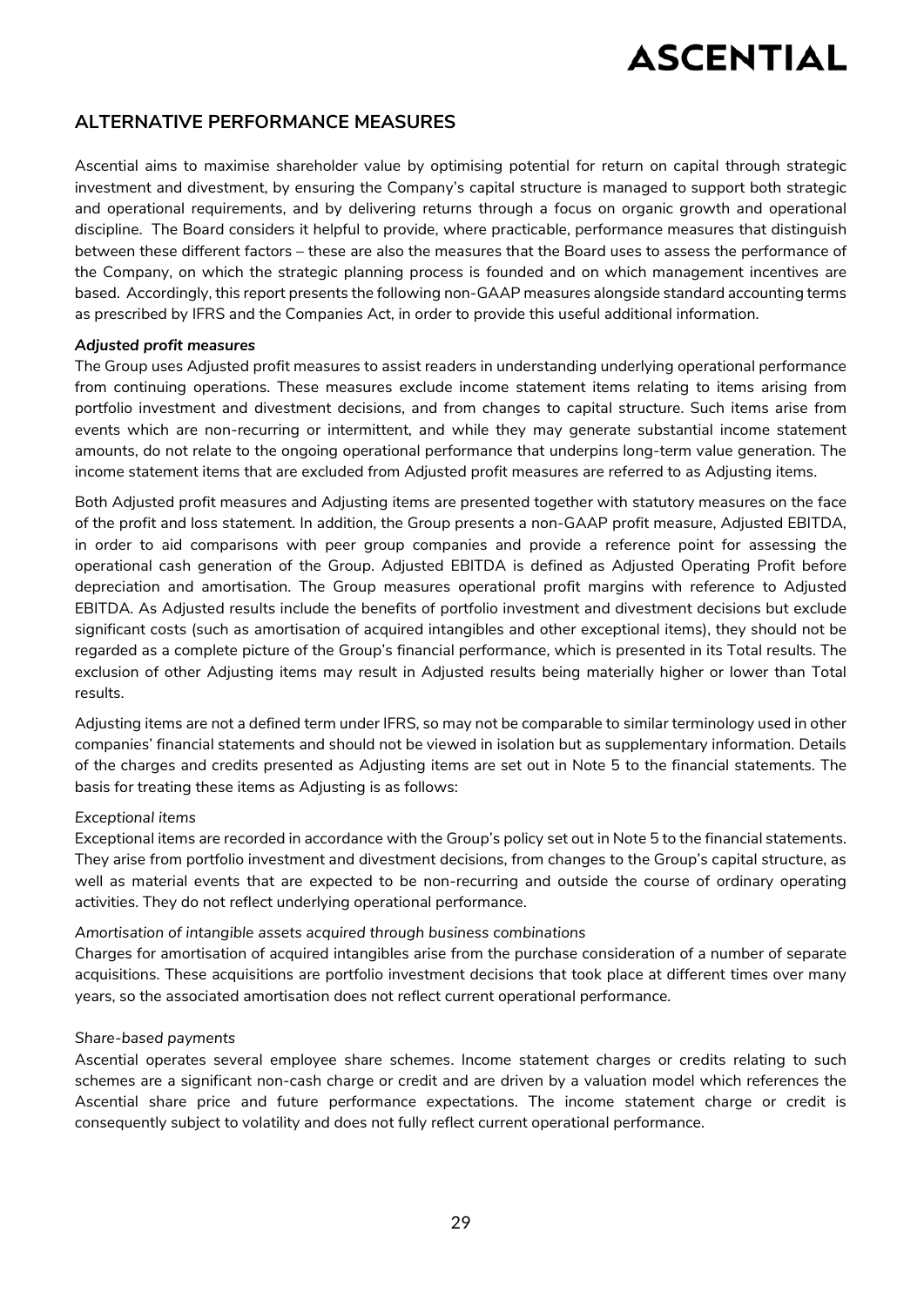#### *Gains and losses on disposal*

Gains and losses on disposal of businesses arise from divestment decisions that are part of strategic portfolio management and do not reflect current operational performance.

#### *Finance costs*

As part of the Group's early refinancing of its 2016 debt facility in 2020, unamortised arrangement fees relating to the previous facility were written off and fees for subsequent covenant amendments were incurred. These one-off items do not reflect the current operational performance of the Group.

#### *Tax related to Adjusting items*

The elements of the overall Group tax charge relating to the Adjusting items are also treated as Adjusting. These elements of the tax charge are calculated with reference to the specific tax treatment of each Adjusting item, taking into account its tax deductibility, the tax jurisdiction concerned, and any previously recognised tax assets or liabilities.

#### *Adjusted cash flow measures*

The Group uses Adjusted cash flow measures for the same purpose as Adjusted profit measures, in order to assist readers of the accounts in understanding the ongoing operational performance of the Group from continuing operations. The two measures used are Adjusted Cash Generated from operations, and Free Cash Flow. The Group monitors its operational efficiency with reference to operational cash conversion. These are reconciled to IFRS measures as follows:

|                                                                  |        | Restated* |
|------------------------------------------------------------------|--------|-----------|
| E'm                                                              | 2021   | 2020      |
| Cash generated from operations                                   | 33.2   | 4.5       |
| Less: cash generated from discontinued operations                | (12.0) | (28.5)    |
| Add back: acquisition-related contingent consideration cash flow | 39.4   | 23.1      |
| Add back: other exceptional cash flow                            | 23.4   | 18.0      |
| Adjusted cash generated from operations                          | 84.0   | 17.1      |
| <b>Adjusted EBITDA</b>                                           | 88.9   | 21.7      |
| <b>Operating cash conversion</b>                                 | 95%    | 79%       |
|                                                                  |        |           |
| Net cash generated from operating activities                     | 29.9   | 1.2       |
| Less: cash generated from discontinued operations                | (12.0) | (28.5)    |
| Less: capital expenditure                                        | (23.1) | (16.4)    |
| Add back: tax paid by discontinued operations                    | 0.1    |           |
| Add back: acquisition-related contingent consideration cash flow | 39.4   | 23.1      |
| Add back: other exceptional cash flow                            | 23.4   | 18.0      |
| Free cash flow                                                   | 57.7   | (2.6)     |
| <b>Adjusted EBITDA</b>                                           | 88.9   | 21.7      |
| Free cash flow conversion                                        | 65%    | (12%)     |

\* Restated for discontinued operations (see Note 7)

#### *Leverage*

The Group monitors leverage using definitions included in the Group's banking covenants. The ratio of net debt to EBITDA is calculated as follows:

| E'm                          | 2021  |
|------------------------------|-------|
| Adjusted EBITDA              | 88.9  |
| Less: Rent expense           | (4.9) |
| Adjusted EBITDA (pre-IFRS16) | 84.0  |
| Net debt                     | 73.8  |
| Leverage ratio               | 0.9x  |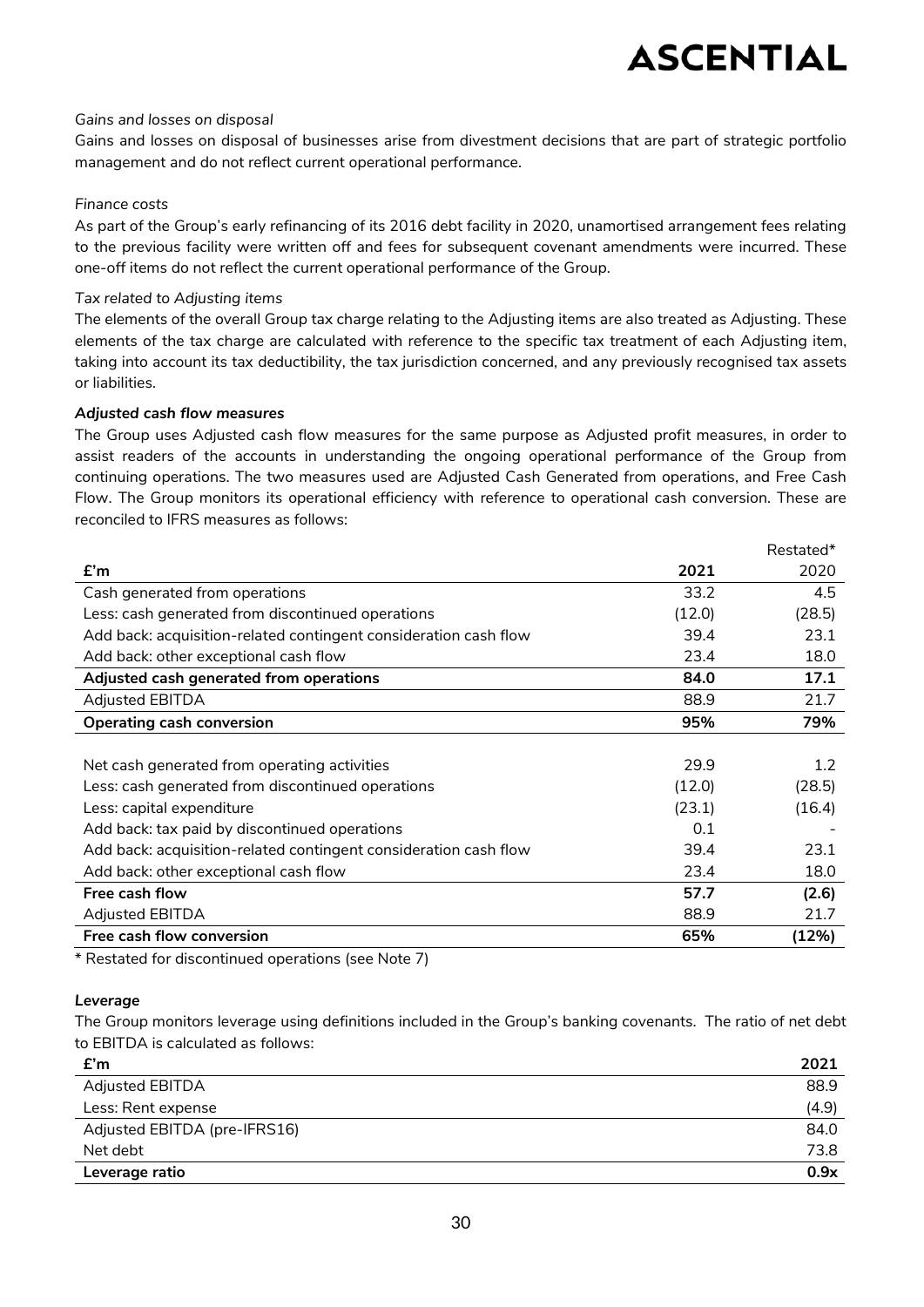#### **Organic growth measures**

To assess whether the Company is achieving its strategic goal of driving organic growth, it is helpful to compare like-for-like operational results between periods. Income statement measures, both Adjusted and Reported, can be significantly affected by the following factors which mask like-for-like comparability:

- acquisitions and disposals of businesses lead to a lack of comparability between periods due to consolidation of only part of a year's results for these companies; and
- changes in exchange rates used to record the results of non-sterling businesses result in a lack of comparability between periods as equivalent local currency amounts are recorded at different sterling amounts in different periods.

Ascential therefore defines Organic growth measures, which are calculated with the following adjustments:

- results of acquired and disposed businesses are excluded where the consolidated results include only part-year results in either current or prior periods; and
- prior year and current year consolidated results are restated at constant currency for non-sterling businesses.

| 2021<br>f'm            | <b>Digital</b><br>Commerce | Product<br>Design | Marketing | <b>Retail &amp;</b><br><b>Financial</b><br><b>Services</b> | Corporate<br>Costs       | $Total -$<br>continuing<br>operations |
|------------------------|----------------------------|-------------------|-----------|------------------------------------------------------------|--------------------------|---------------------------------------|
| Revenue                |                            |                   |           |                                                            |                          |                                       |
| 2021 - restated        | 147.3                      | 91.3              | 56.5      | 54.2                                                       |                          | 349.3                                 |
| Exclude acquisitions   | (29.2)                     |                   |           |                                                            |                          | (29.2)                                |
| 2021 – Organic basis   | 118.1                      | 91.3              | 56.5      | 54.2                                                       | $\overline{\phantom{0}}$ | 320.1                                 |
| Organic revenue growth | 19%                        | 7%                | 188%      | 205%                                                       | nm                       | 44.4%                                 |
|                        |                            |                   |           |                                                            |                          |                                       |
| $2020 - as$ restated*  | 103.1                      | 88.1              | 20.5      | 18.2                                                       |                          | 229.9                                 |
| Include acquisitions   | 0.4                        |                   |           |                                                            | $\overline{\phantom{0}}$ | 0.4                                   |
| Currency adjustment    | (4.5)                      | (2.7)             | (1.0)     | (0.4)                                                      |                          | (8.6)                                 |
| 2020 - Organic basis   | 99.0                       | 85.4              | 19.5      | 17.8                                                       | $\sim$                   | 221.7                                 |
|                        |                            |                   |           |                                                            |                          |                                       |
| <b>Adjusted EBITDA</b> |                            |                   |           |                                                            |                          |                                       |
| $2021$ – restated      | 31.1                       | 41.3              | 25.6      | 10.9                                                       | (20.0)                   | 88.9                                  |
| Exclude acquisitions   | (5.4)                      |                   |           |                                                            |                          | (5.4)                                 |
| 2021 - Organic basis   | 25.7                       | 41.3              | 25.6      | 10.9                                                       | (20.0)                   | 83.5                                  |
| Organic EBITDA growth  | 17%                        | 13%               | nm        | nm                                                         | (5%)                     | 323.2%                                |
|                        |                            |                   |           |                                                            |                          |                                       |
| $2020 - as restated*$  | 22.6                       | 38.0              | (6.5)     | (14.3)                                                     | (18.1)                   | 21.7                                  |
| Include acquisitions   | 0.1                        |                   | $\Omega$  | $\Omega$                                                   |                          | 0.1                                   |
| Currency adjustment    | (0.8)                      | (1.5)             | 0.7       | 0.5                                                        | (0.9)                    | (2.0)                                 |
| 2020 - Organic basis   | 21.9                       | 36.5              | (5.8)     | (13.8)                                                     | (19.0)                   | 19.8                                  |

Organic growth is calculated as follows:

\* Restated for discontinued operations (see Note 7) and the IFRIC agenda decision on cloud configuration and customisation costs in April 2021 (see Note 2)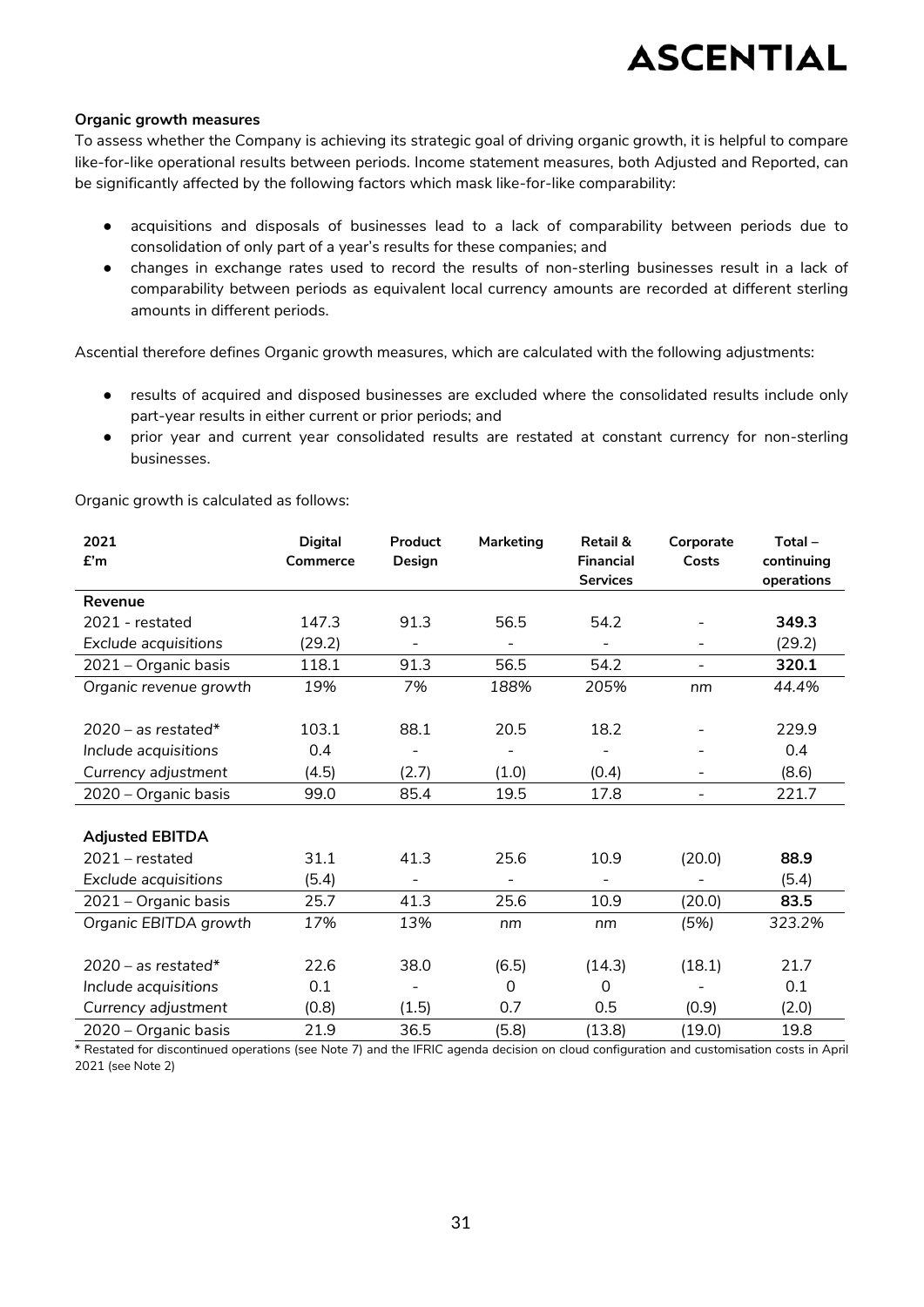#### **Proforma growth measures**

Proforma growth is measured in a similar way to Organic growth but assumes that the Company's acquisitions or disposals were all made on the first day of the comparative accounting period and is a measure of the rate of growth of the brands owned today. Proforma growth is calculated as follows:

| 2021                    | <b>Digital</b> | Product | Marketing | Retail &                            | Corporate                | Total $-$                       |
|-------------------------|----------------|---------|-----------|-------------------------------------|--------------------------|---------------------------------|
| f'm                     | Commerce       | Design  |           | <b>Financial</b><br><b>Services</b> | Costs                    | Continuing<br><b>Operations</b> |
| Revenue                 |                |         |           |                                     |                          |                                 |
| 2021 - restated         | 147.3          | 91.3    | 56.5      | 54.2                                |                          | 349.3                           |
| Include acquisitions    | 26.7           |         |           |                                     |                          | 26.7                            |
| 2021 – Proforma basis   | 174.0          | 91.3    | 56.5      | 54.2                                |                          | 376.0                           |
| Proforma revenue growth | 33%            | 7%      | 188%      | 205%                                |                          | 48.1%                           |
|                         |                |         |           |                                     |                          |                                 |
| $2020 - as$ restated    | 103.1          | 88.1    | 20.5      | 18.2                                |                          | 229.9                           |
| Include acquisitions    | 34.1           |         |           |                                     |                          | 34.1                            |
| Currency adjustment     | (6.2)          | (2.7)   | (1.0)     | (0.4)                               |                          | (10.3)                          |
| 2020 – Proforma basis   | 131.0          | 85.4    | 19.5      | 17.8                                | $\overline{\phantom{a}}$ | 253.7                           |
|                         |                |         |           |                                     |                          |                                 |
| <b>Adjusted EBITDA</b>  |                |         |           |                                     |                          |                                 |
| $2021$ – reported       | 31.1           | 41.3    | 25.6      | 10.9                                | (20.0)                   | 88.9                            |
| Include acquisitions    | 8.4            |         |           |                                     |                          | 8.4                             |
| 2021 - Proforma basis   | 39.5           | 41.3    | 25.6      | 10.9                                | (20.0)                   | 97.3                            |
| Proforma EBITDA growth  | 32%            | 13%     | nm        | nm                                  | (5%)                     | 247.7%                          |
|                         |                |         |           |                                     |                          |                                 |
| $2020 - as$ restated    | 22.6           | 38.0    | (6.5)     | (14.3)                              | (18.1)                   | 21.7                            |
| Include acquisitions    | 9.0            |         |           |                                     |                          | 9.0                             |
| Currency adjustment     | (1.5)          | (1.5)   | 0.7       | 0.5                                 | (0.9)                    | (2.7)                           |
| 2020 – Proforma basis   | 30.1           | 36.5    | (5.8)     | (13.8)                              | (19.0)                   | 28.0                            |

\* Restated for discontinued operations (see Note 7) and the IFRIC agenda decision on cloud configuration and customisation costs in April 2021 (see Note 2).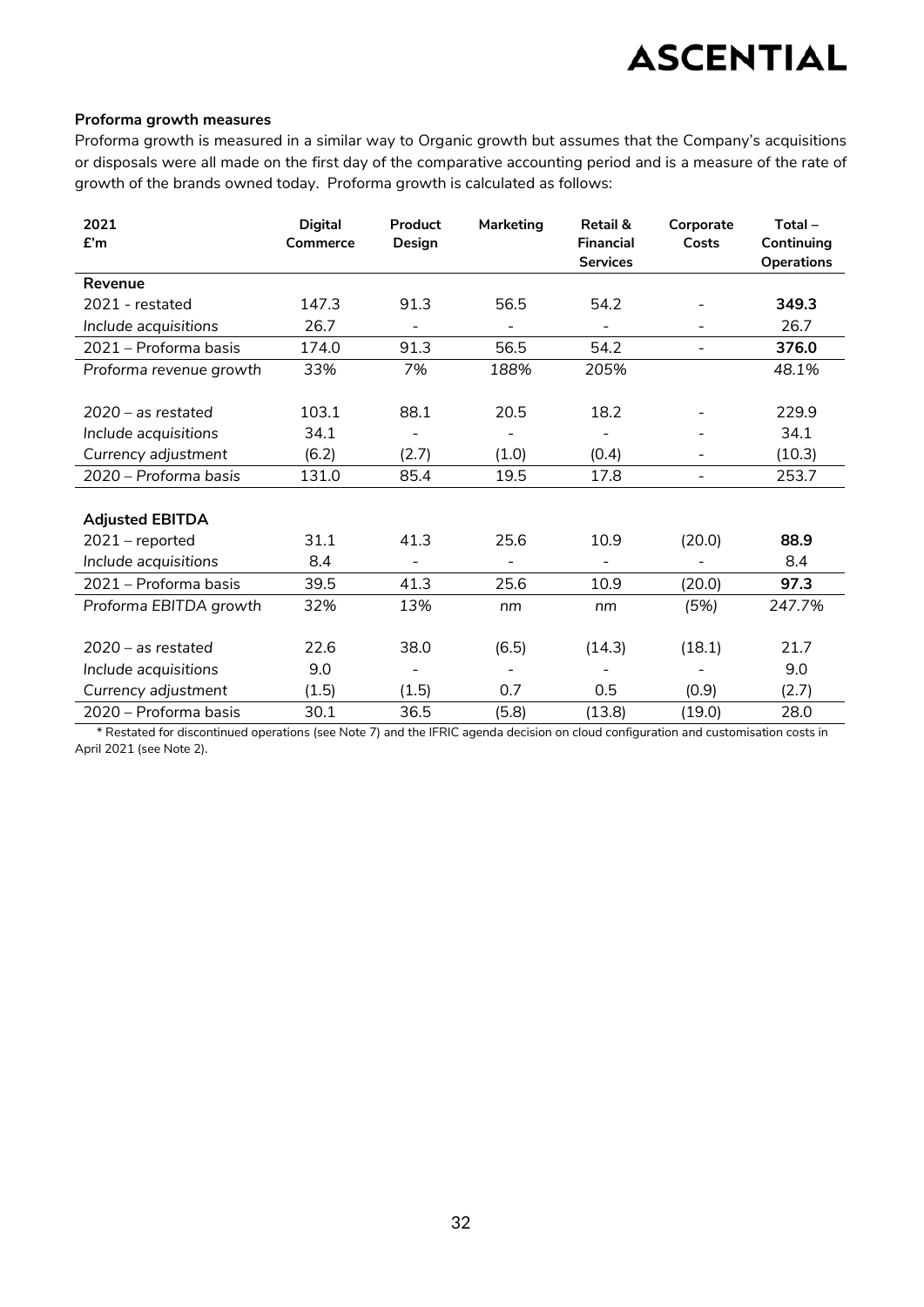#### **Glossary of alternative performance measures**

| <b>Term</b>                                | Description                                                                                                                                                                                                                                                           |
|--------------------------------------------|-----------------------------------------------------------------------------------------------------------------------------------------------------------------------------------------------------------------------------------------------------------------------|
| Organic revenue growth                     | Revenue growth on a like-for-like basis                                                                                                                                                                                                                               |
| Organic EBITDA growth                      | Adjusted EBITDA growth on a like-for-like basis                                                                                                                                                                                                                       |
| Proforma revenue growth                    | Revenue growth on a like-for-like basis assuming the Company's<br>acquisitions or disposals were all made on the first day of the<br>comparative accounting period                                                                                                    |
| Proforma EBITDA growth                     | Adjusted EBITDA growth on a like-for-like basis assuming the<br>Company's acquisitions or disposals were all made on the first day of<br>the comparative accounting period                                                                                            |
| <b>Exceptional items</b>                   | Items within Operating profit / (loss) separately identified in<br>accordance with Group accounting policies                                                                                                                                                          |
| Adjusting items                            | Exceptional items, Amortisation of intangible assets acquired<br>through business combinations, Share-based payments, Gains and<br>losses on disposal, Write-off of unamortised arrangement fees on re-<br>financing, Covenant amendment fees and Tax related thereto |
| Adjusted operating profit / (loss)         | Operating profit / (loss) excluding Adjusting items                                                                                                                                                                                                                   |
| <b>Adjusted EBITDA</b>                     | Adjusted operating profit / (loss) excluding depreciation and<br>amortisation                                                                                                                                                                                         |
| Adjusted EBITDA margin                     | Adjusted EBITDA as a percentage of Revenue                                                                                                                                                                                                                            |
| Adjusted profit / (loss) before tax        | Profit / (loss) before tax excluding Adjusting items                                                                                                                                                                                                                  |
| Adjusted tax charge                        | Tax charge excluding Adjusting items                                                                                                                                                                                                                                  |
| Adjusted effective tax rate                | Adjusted tax charge expressed as a percentage of Adjusted profit<br>before tax                                                                                                                                                                                        |
| <b>Adjusted EPS</b>                        | EPS calculated with reference to Adjusted Profit / (loss) for the year                                                                                                                                                                                                |
| Adjusted cash generated from<br>operations | Cash generated from operations with cash generated from<br>discontinued operations, acquisition related contingent consideration<br>and other exceptional cash flows excluded                                                                                         |
| Operating cash conversion                  | Adjusted cash generated from operations expressed as a percentage<br>of Adjusted EBITDA                                                                                                                                                                               |
| Free cash flow                             | Net cash generated from operating activities including capital<br>expenditure. Net cash generated from discontinued operations,<br>acquisition-related contingent consideration and other exceptional<br>cash flow are excluded                                       |
| Leverage                                   | The ratio of Net debt to Adjusted EBITDA before, in both cases,<br>accounting for the impact of IFRS 16                                                                                                                                                               |
| Net debt                                   | Net debt comprises external borrowings net of arrangement fees,<br>cash and cash equivalents and derivative financial instruments. Net<br>debt excludes lease liabilities in line with how net debt is considered<br>for the Group's banking covenants                |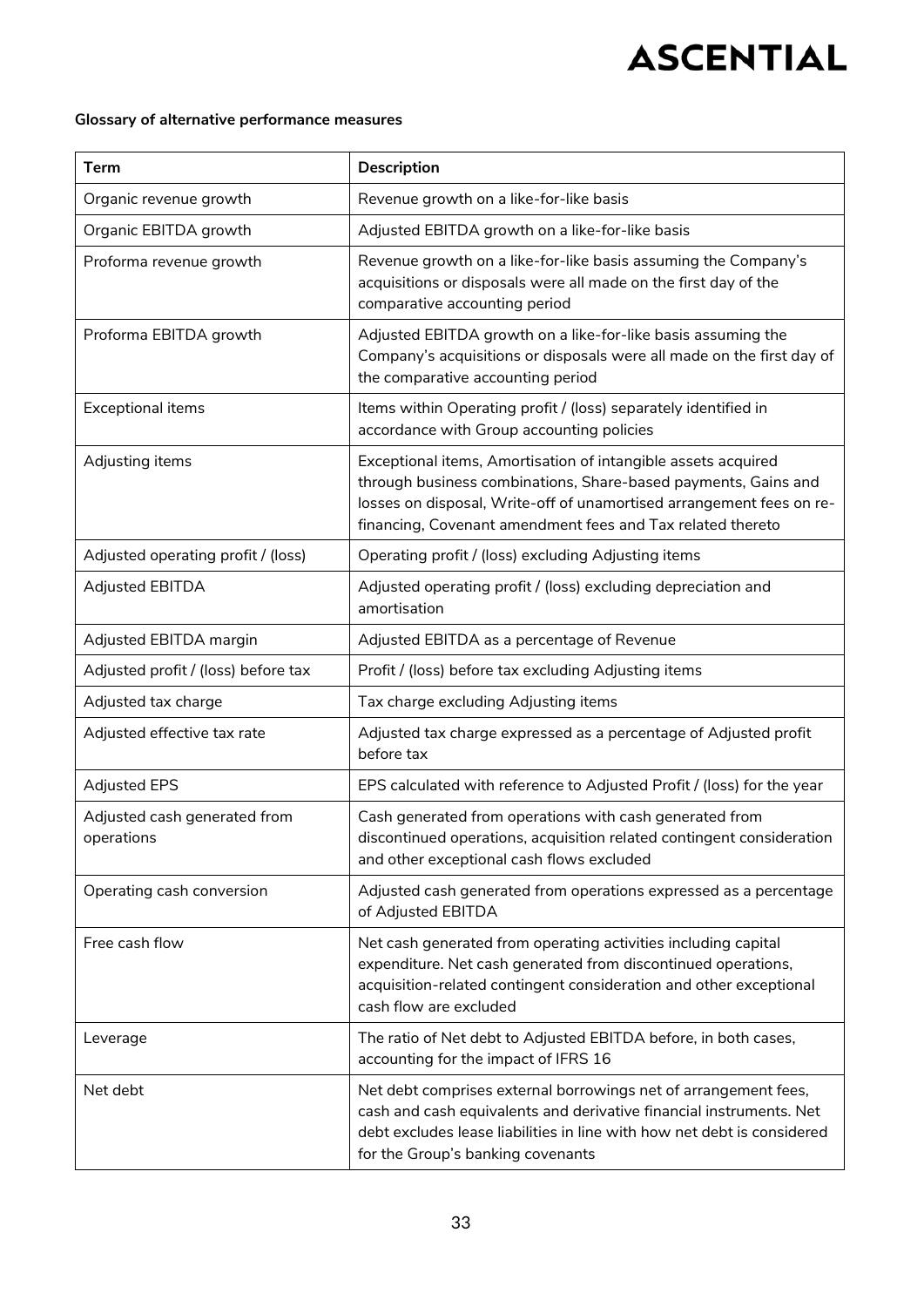### **Consolidated Statement of Profit or Loss**

**For the year ended 31 December 2021**

| 2021<br>2020<br>Adjusted<br>Adjusting<br>Adjusted<br>Adjusting<br>(£ million)<br>Note<br>results<br>Total<br>items<br><b>Total</b><br>results<br>items<br><b>Continuing operations</b><br>349.3<br>4<br>349.3<br>229.9<br>229.9<br>Revenue |
|--------------------------------------------------------------------------------------------------------------------------------------------------------------------------------------------------------------------------------------------|
|                                                                                                                                                                                                                                            |
|                                                                                                                                                                                                                                            |
|                                                                                                                                                                                                                                            |
|                                                                                                                                                                                                                                            |
|                                                                                                                                                                                                                                            |
| Cost of sales<br>(127.6)<br>(88.3)<br>(88.3)<br>(127.6)                                                                                                                                                                                    |
| Sales, marketing and                                                                                                                                                                                                                       |
| (152.3)<br>(96.1)<br>administrative expenses<br>(248.4)<br>(140.4)<br>(172.5)<br>(312.9)                                                                                                                                                   |
|                                                                                                                                                                                                                                            |
| 69.4<br><b>Operating profit/(loss)</b><br>(96.1)<br>(26.7)<br>1.2<br>(172.5)<br>(171.3)                                                                                                                                                    |
|                                                                                                                                                                                                                                            |
| 21.7<br>Adjusted EBITDA<br>$\overline{4}$<br>88.9<br>88.9<br>21.7<br>$\overline{\phantom{a}}$<br>$\overline{\phantom{a}}$                                                                                                                  |
| Depreciation and amortisation<br>(19.5)<br>(51.4)<br>(20.5)<br>(30.8)<br>(51.3)<br>4<br>(31.9)                                                                                                                                             |
| Exceptional items<br>5<br>(142.8)<br>(55.8)<br>(55.8)<br>(142.8)<br>$\overline{\phantom{0}}$                                                                                                                                               |
| Share-based payments<br>5<br>(8.4)<br>(8.4)<br>1.1<br>1.1<br>$\overline{\phantom{a}}$                                                                                                                                                      |
|                                                                                                                                                                                                                                            |
| 69.4<br>(96.1)<br><b>Operating profit/(loss)</b><br>(26.7)<br>1.2<br>(172.5)<br>(171.3)                                                                                                                                                    |
| Share of the loss of joint ventures                                                                                                                                                                                                        |
| and associates<br>(2.4)<br>(0.1)<br>(2.5)<br>(0.2)<br>(0.2)                                                                                                                                                                                |
| (20.1)<br>(20.1)<br>(17.6)<br>(19.5)<br>Finance costs<br>(1.9)                                                                                                                                                                             |
| Finance income<br>2.7<br>7.0<br>9.7<br>1.9<br>1.9                                                                                                                                                                                          |
|                                                                                                                                                                                                                                            |
| 49.6<br>Profit/(loss) before taxation<br>(89.2)<br>(39.6)<br>(14.7)<br>(174.4)<br>(189.1)                                                                                                                                                  |
| Taxation<br>6<br>9.8<br>2.8<br>33.7<br>36.5<br>(8.2)<br>1.6                                                                                                                                                                                |
| Profit/(loss) from continuing                                                                                                                                                                                                              |
| 41.4<br>(79.4)<br>(38.0)<br>(11.9)<br>(140.7)<br>(152.6)<br>operations                                                                                                                                                                     |
|                                                                                                                                                                                                                                            |
| <b>Discontinued operations</b>                                                                                                                                                                                                             |
| Profit/(loss) from discontinued                                                                                                                                                                                                            |
| $\overline{7}$<br>250.4<br>21.0<br>operations, net of tax<br>11.5<br>261.9<br>(8.0)<br>13.0                                                                                                                                                |
|                                                                                                                                                                                                                                            |
| 52.9<br>171.0<br>223.9<br>9.1<br>(148.7)<br>Profit/(loss) for the year<br>(139.6)                                                                                                                                                          |
|                                                                                                                                                                                                                                            |
| Profit/(loss) attributable to:                                                                                                                                                                                                             |
|                                                                                                                                                                                                                                            |
| 51.1<br>Owners of the Company<br>172.0<br>223.1<br>8.4<br>(148.7)<br>(140.3)                                                                                                                                                               |
| Non-controlling interest<br>1.8<br>(1.0)<br>0.8<br>0.7<br>0.7                                                                                                                                                                              |
| Earnings/(loss) per share (basic                                                                                                                                                                                                           |
| and diluted, pence)                                                                                                                                                                                                                        |
| Continuing operations<br>8<br>9.5<br>(18.8)<br>(9.3)<br>(35.1)<br>(38.2)<br>(3.1)                                                                                                                                                          |
| 5.2<br>Discontinued operations<br>8<br>2.8<br>60.0<br>62.8<br>(2.0)<br>3.2                                                                                                                                                                 |
| 8<br>41.2<br>Total operations<br>12.3<br>53.5<br>2.1<br>(37.1)<br>(35.0)                                                                                                                                                                   |

\* Restated for discontinued operations (see Note 7) and the IFRIC agenda decision on cloud configuration and customisation costs in April 2021 (see Note 2)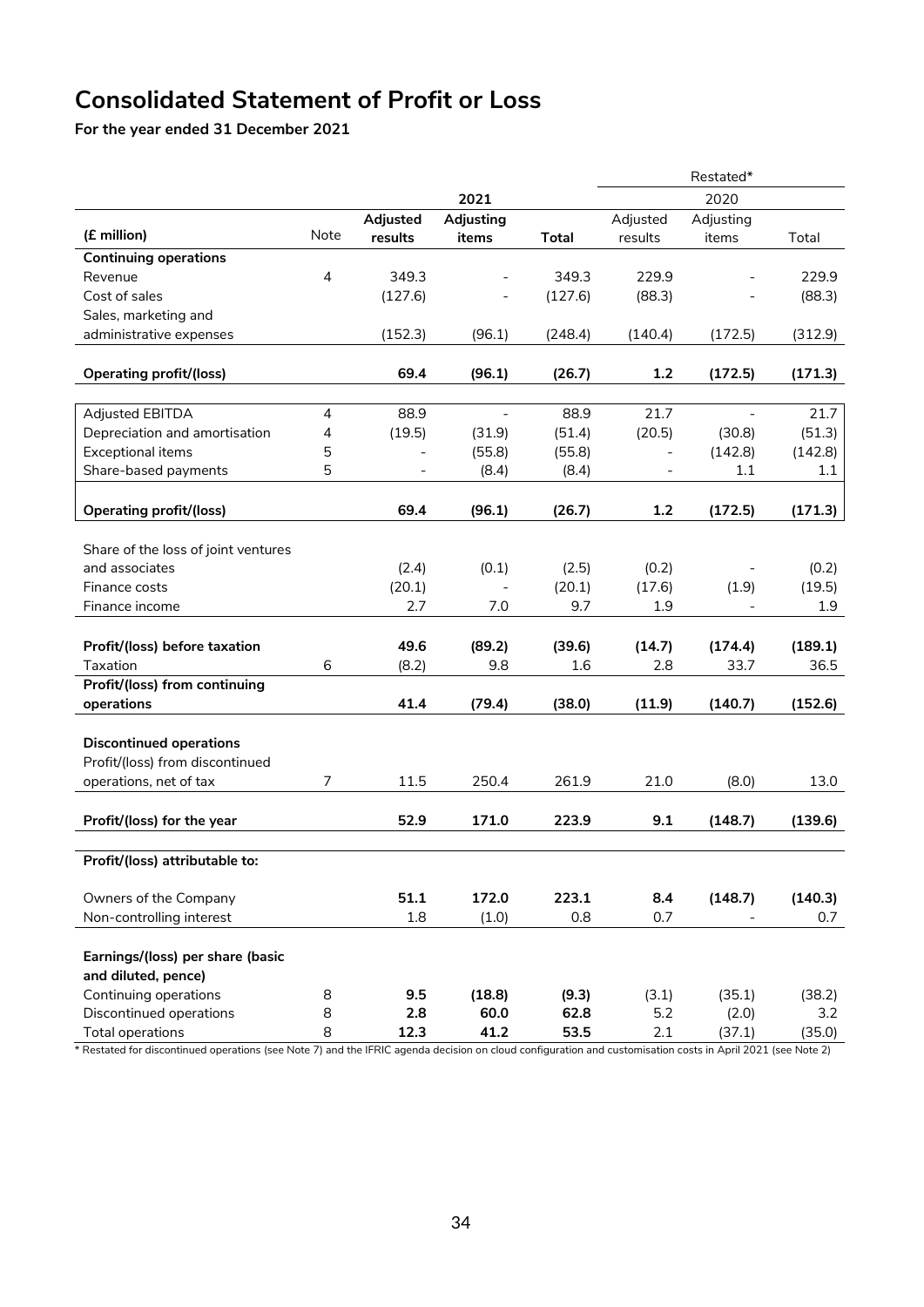### **Consolidated Statement of Other Comprehensive Income**

**For the year ended 31 December 2021**

|                                                    |          |                          |        |          | Restated* |         |
|----------------------------------------------------|----------|--------------------------|--------|----------|-----------|---------|
|                                                    |          | 2021                     |        |          | 2020      |         |
|                                                    | Adjusted | Adjusting                |        | Adjusted | Adjusting |         |
| (£ million)                                        | results  | items                    | Total  | results  | items     | Total   |
| Profit/(loss) for the from year continuing         |          |                          |        |          |           |         |
| operations                                         | 41.4     | (79.4)                   | (38.0) | (11.9)   | (140.7)   | (152.6) |
| Profit/(loss) for the year from discontinued       |          |                          |        |          |           |         |
| operations                                         | 11.5     | 250.4                    | 261.9  | 21.0     | (8.0)     | 13.0    |
| Profit/(loss) for the year                         | 52.9     | 171.0                    | 223.9  | 9.1      | (148.7)   | (139.6) |
|                                                    |          |                          |        |          |           |         |
| Other comprehensive expense                        |          |                          |        |          |           |         |
| Items that have been or may be reclassified        |          |                          |        |          |           |         |
| subsequently to profit or loss:                    |          |                          |        |          |           |         |
| Foreign exchange translation differences:          |          |                          |        |          |           |         |
| - recognised in equity from continuing             |          |                          |        |          |           |         |
| operations                                         | 18.5     |                          | 18.5   | (10.5)   |           | (10.5)  |
| - transferred from equity for disposed of entities | 6.7      |                          | 6.7    |          |           |         |
|                                                    |          |                          |        |          |           |         |
| Other comprehensive income/(expense), net of       |          |                          |        |          |           |         |
| tax                                                | 25.2     | $\overline{\phantom{0}}$ | 25.2   | (10.5)   |           | (10.5)  |
|                                                    |          |                          |        |          |           |         |
| Total comprehensive income/(expense) for the       |          |                          |        |          |           |         |
| year                                               | 78.1     | 171.0                    | 249.1  | (1.4)    | (148.7)   | (150.1) |
| Total comprehensive income/(expense)               |          |                          |        |          |           |         |
| attributable to:                                   |          |                          |        |          |           |         |
| Owners of the Company                              | 76.3     | 172.0                    | 248.3  | (2.1)    | (148.7)   | (150.8) |
| Non-controlling interest                           | 1.8      | (1.0)                    | 0.8    | 0.7      |           | 0.7     |

\* Restated for discontinued operations (see Note 7) and the IFRIC agenda decision on cloud configuration and customisation costs in April 2021 (see Note 2)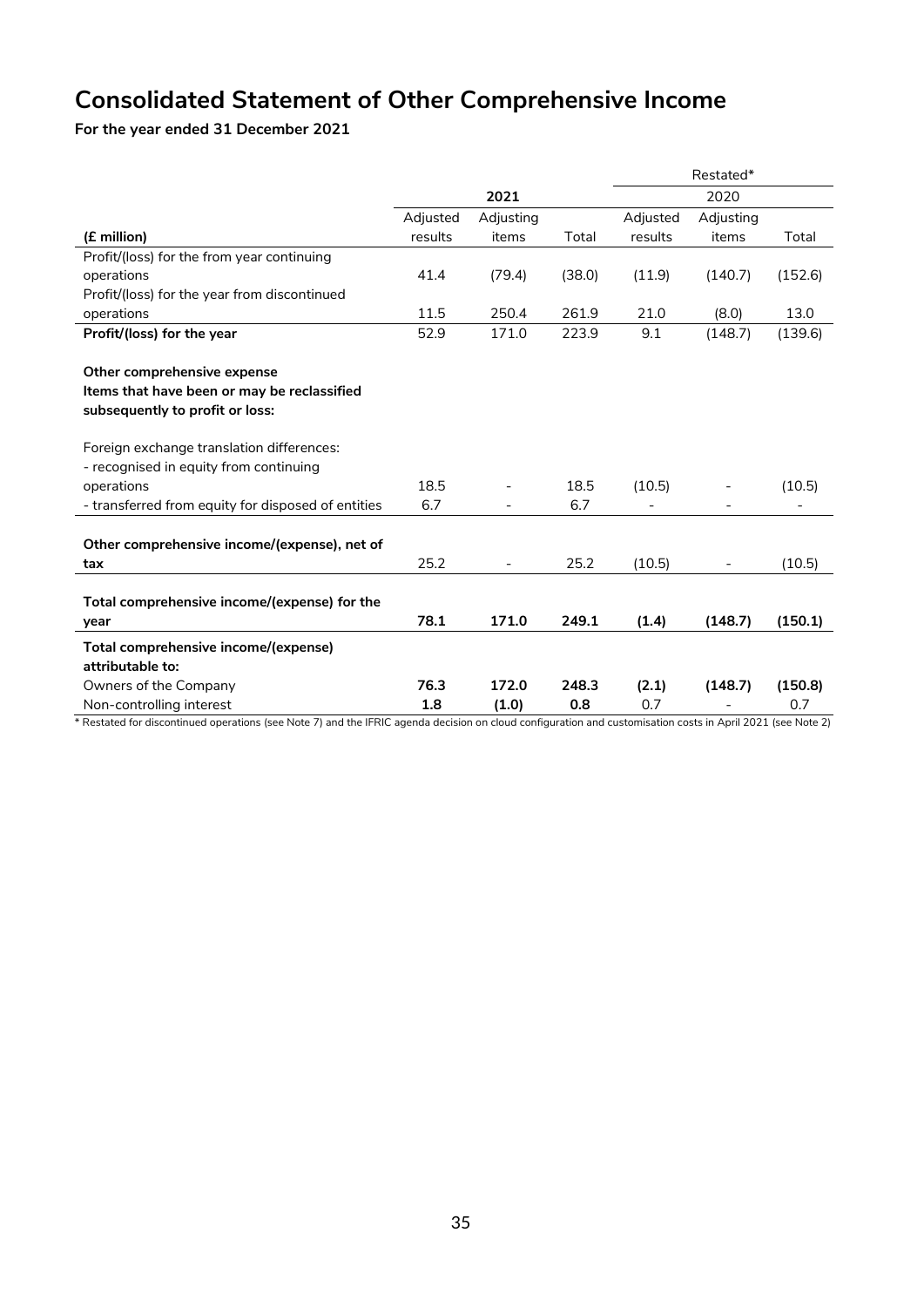### **Consolidated Statement of Financial Position**

### **As at 31 December 2021**

|                                         |      |         | Restated* |
|-----------------------------------------|------|---------|-----------|
| (£ million)                             | Note | 2021    | 2020      |
| Assets                                  |      |         |           |
| <b>Non-current assets</b>               |      |         |           |
| Goodwill                                | 9    | 603.6   | 467.4     |
| Intangible assets                       | 9    | 275.3   | 197.7     |
| Property, plant and equipment           |      | 5.4     | 5.5       |
| Right of use assets                     |      | 21.8    | 15.4      |
| Investments                             | 11   | 82.2    | 32.4      |
| Investment property                     |      | 0.6     | 0.8       |
| Deferred tax assets                     | 6    | 57.7    | 57.4      |
| Other receivables                       |      |         | 0.7       |
|                                         |      | 1,046.6 | 777.3     |
| <b>Current assets</b>                   |      |         |           |
| Inventories                             |      | 1.9     | 2.1       |
| Trade and other receivables             |      | 272.6   | 197.9     |
| Assets classified as held for sale      |      |         | 40.2      |
| Cash and cash equivalents               |      | 84.1    | 78.2      |
|                                         |      | 358.6   | 318.4     |
| <b>Total assets</b>                     |      | 1,405.2 | 1,095.7   |
| <b>Liabilities</b>                      |      |         |           |
| <b>Current liabilities</b>              |      |         |           |
| Trade and other payables                |      | 198.4   | 137.3     |
| Deferred income                         |      | 100.3   | 91.2      |
| Deferred and contingent consideration   | 12   | 52.6    | 113.5     |
| Lease liabilities                       |      | 7.0     | 6.7       |
| Liabilities classified as held for sale |      |         | 13.3      |
| <b>Current tax liabilities</b>          |      | 3.6     | 2.4       |
| Provisions                              |      | 2.9     | 7.4       |
|                                         |      | 364.8   | 371.8     |
| <b>Non-current liabilities</b>          |      |         |           |
| Deferred income                         |      | 0.7     | 0.6       |
| Deferred and contingent consideration   | 12   | 50.3    | 22.7      |
| Lease liabilities                       |      | 18.2    | 13.7      |
| <b>External borrowings</b>              | 13   | 158.1   | 309.5     |
| Deferred tax liabilities                | 6    | 6.5     | 4.6       |
| Provisions                              |      | 1.0     | 1.6       |
|                                         |      | 234.8   | 352.7     |
| <b>Total liabilities</b>                |      | 599.6   | 724.5     |
| Net assets                              |      | 805.6   | 371.2     |
| Equity                                  |      |         |           |
| Share capital                           |      | 4.4     | 4.0       |
| Share premium                           |      | 153.3   | 3.0       |
| Translation reserve                     |      | (20.5)  | (45.7)    |
| Other reserves                          |      | 167.0   | 167.0     |
| Retained earnings                       |      | 471.7   | 241.6     |
| Non-controlling interest                |      | 29.7    | 1.3       |
| <b>Total equity</b>                     |      | 805.6   | 371.2     |

\* Restated for the IFRIC agenda decision on cloud configuration and customisation costs in April 2021 (see Note 2)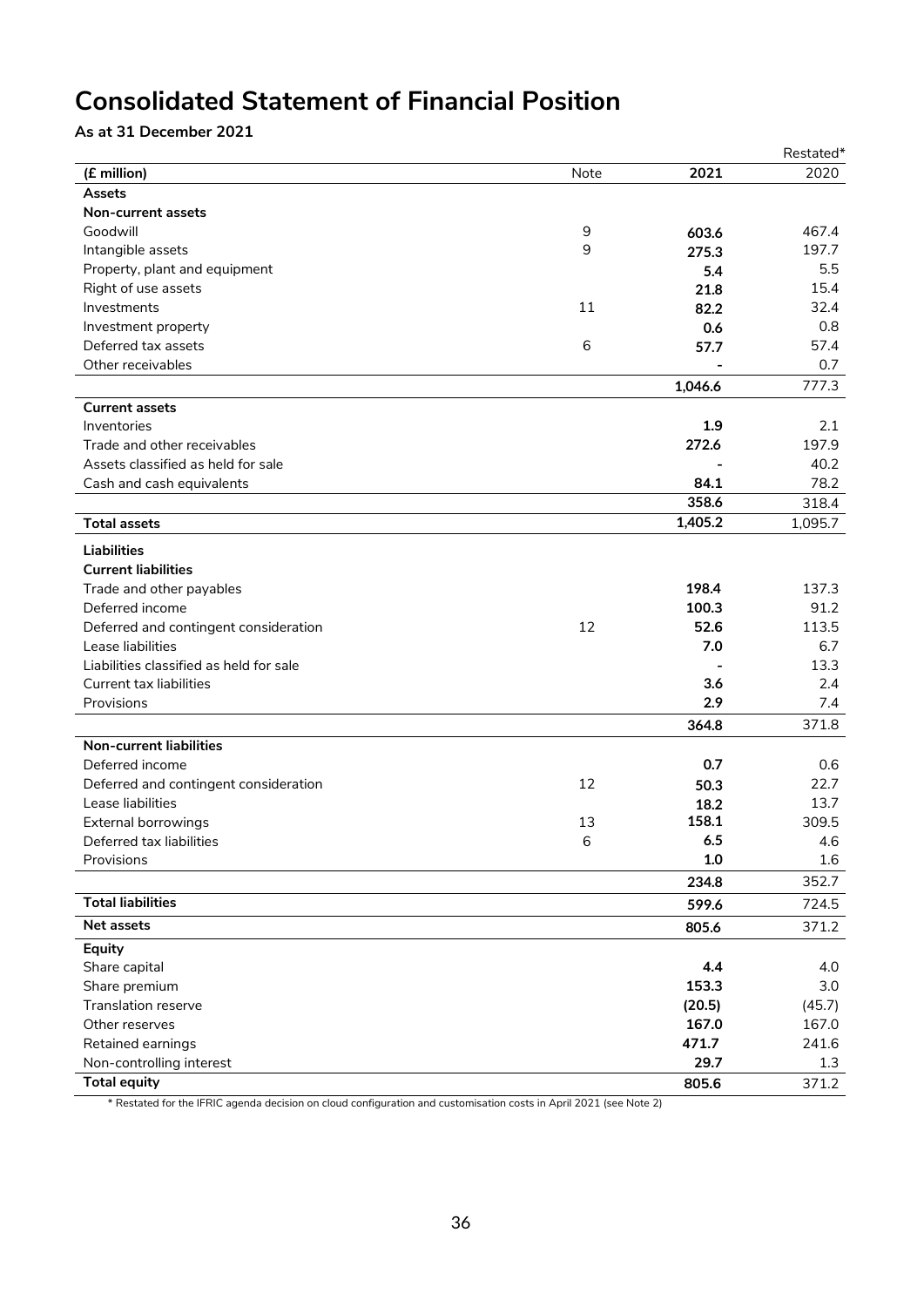### **Consolidated Statement of Changes in Equity**

**For the year ended 31 December 2021**

|                                | Attributable to owners of the Company |                          |                          |                   |                              |                                 |                        |  |
|--------------------------------|---------------------------------------|--------------------------|--------------------------|-------------------|------------------------------|---------------------------------|------------------------|--|
| (£ million)                    | <b>Share</b><br>capital               | <b>Share</b><br>premium  | Translatio<br>n reserve  | Other<br>reserves | <b>Retained</b><br>earnings* | Non-<br>controlling<br>interest | <b>Total</b><br>equity |  |
| At 1 January 2020              | 4.0                                   | 1.7                      | (35.2)                   | 167.0             | 394.0                        | 0.6                             | 532.1                  |  |
| Adjustment for IFRIC           |                                       |                          |                          |                   |                              |                                 |                        |  |
| interpretation on IAS 38       |                                       |                          |                          |                   | (2.4)                        |                                 | (2.4)                  |  |
| Restated balance at 1 January  |                                       |                          |                          |                   |                              |                                 |                        |  |
| 2020                           | 4.0                                   | 1.7                      | (35.2)                   | 167.0             | 391.6                        | 0.6                             | 529.7                  |  |
| Restated profit/(loss) for the |                                       |                          |                          |                   |                              |                                 |                        |  |
| year*                          | $\overline{a}$                        |                          |                          |                   | (140.3)                      | 0.7                             | (139.6)                |  |
| Other comprehensive expense    | $\overline{a}$                        |                          | (10.5)                   |                   |                              | $\overline{\phantom{a}}$        | (10.5)                 |  |
| Total comprehensive            |                                       |                          |                          |                   |                              |                                 |                        |  |
| (expense)/income               |                                       | $\overline{\phantom{a}}$ | (10.5)                   |                   | (140.3)                      | 0.7                             | (150.1)                |  |
| Issue of shares                |                                       | 0.7                      |                          |                   |                              |                                 | 0.7                    |  |
| Share repurchase               |                                       | $\overline{\phantom{a}}$ |                          |                   | (9.2)                        | $\overline{\phantom{a}}$        | (9.2)                  |  |
| Treasury shares sold           |                                       | 0.6                      |                          |                   | $\overline{\phantom{a}}$     |                                 | 0.6                    |  |
| Share-based payments           |                                       | $\overline{\phantom{a}}$ |                          |                   | (1.4)                        | $\overline{\phantom{a}}$        | (1.4)                  |  |
| Taxation on share-based        |                                       |                          |                          |                   |                              |                                 |                        |  |
| payments                       |                                       | $\overline{\phantom{a}}$ |                          |                   | 0.9                          | $\overline{\phantom{a}}$        | 0.9                    |  |
| <b>Restated balance at 31</b>  | 4.0                                   | 3.0                      | (45.7)                   | 167.0             | 241.6                        | 1.3                             | 371.2                  |  |
| December 2020                  |                                       |                          |                          |                   |                              |                                 |                        |  |
| Profit for the year            | $\overline{a}$                        | $\overline{\phantom{a}}$ | $\overline{\phantom{a}}$ |                   | 223.1                        | 0.8                             | 223.9                  |  |
| Other comprehensive income     | $\overline{a}$                        | $\overline{a}$           | 18.5                     |                   |                              |                                 | 18.5                   |  |
| Transferred to the income      |                                       |                          |                          |                   |                              |                                 |                        |  |
| statement                      | $\overline{\phantom{a}}$              |                          | 6.7                      | $\overline{a}$    |                              | $\qquad \qquad -$               | 6.7                    |  |
| Total comprehensive income     | $\overline{\phantom{a}}$              |                          | 25.2                     | $\overline{a}$    | 223.1                        | 0.8                             | 249.1                  |  |
| Issue of shares                | 0.4                                   | 150.3                    |                          |                   |                              | $\overline{a}$                  | 150.7                  |  |
| Acquisition of subsidiary with |                                       |                          |                          |                   |                              | 28.3                            | 28.3                   |  |
| non-controlling interest       |                                       |                          |                          |                   |                              |                                 |                        |  |
| Foreign exchange movements     |                                       |                          |                          |                   |                              | 0.7                             | 0.7                    |  |
| Share-based payments           |                                       |                          |                          |                   | 8.4                          | $\overline{\phantom{a}}$        | 8.4                    |  |
| Taxation on share-based        |                                       |                          |                          |                   |                              |                                 |                        |  |
| payments                       |                                       |                          |                          |                   | (1.4)                        | $\overline{\phantom{a}}$        | (1.4)                  |  |
| Dividends paid                 |                                       |                          |                          |                   |                              | (1.4)                           | (1.4)                  |  |
| At 31 December 2021            | 4.4                                   | 153.3                    | (20.5)                   | 167.0             | 471.7                        | 29.7                            | 805.6                  |  |

\* Restated for the IFRIC agenda decision on cloud configuration and customisation costs in April 2021 (see Note 2)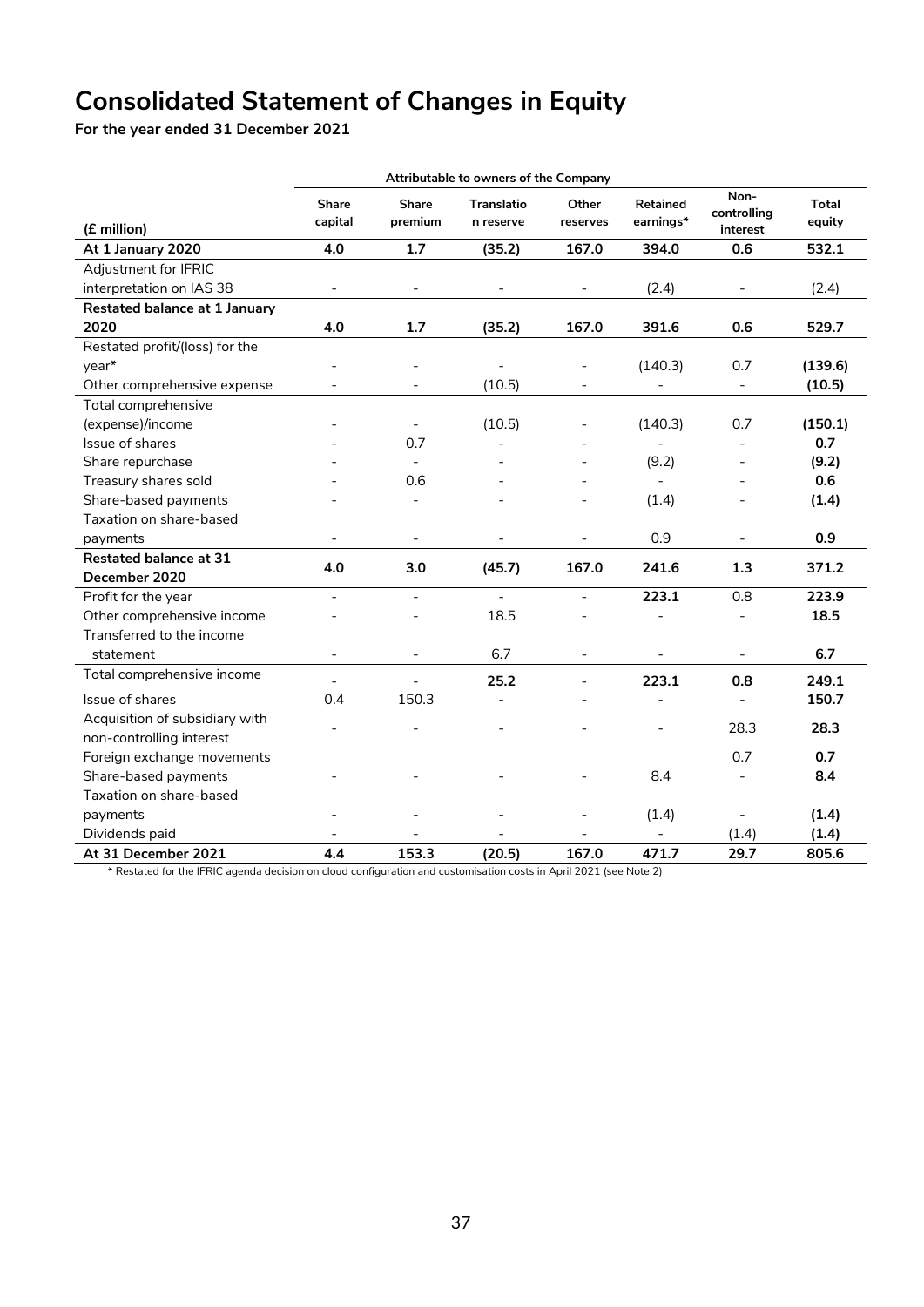### **Consolidated Statement of Cash Flows**

For the year ended 31 December 2021

| 2021<br>2020<br>(£ million)<br>Note<br>Cash flow from operating activities<br>Loss before taxation on continuing operations<br>(39.6)<br>(189.1)<br>7<br>265.7<br>Profit before taxation on discontinued operations<br>16.6<br>Adjustments for:<br>Depreciation and amortisation<br>54.4<br>56.8<br>31.9<br>Impairment of assets<br>Deferred and contingent consideration: revaluation and contingent<br>12<br>35.1<br>97.6<br>employment costs<br>Gain on disposal of business operations<br>10<br>(259.4)<br>$\overline{\phantom{a}}$<br>9.1<br>Share-based payments<br>(1.6)<br>2.5<br>0.2<br>Share of the loss in equity-accounted investees, net of tax<br>17.6<br>Net finance costs<br>10.4<br>Cash generated from operations before changes in working capital,<br>78.2<br>30.0<br>provisions and deferred and contingent consideration<br>12<br>Deferred and contingent consideration paid<br>(39.4)<br>(23.1)<br>Changes in:<br>0.1<br>2.2<br>Inventories<br>(65.7)<br>Trade and other receivables<br>(71.3)<br>65.5<br>61.0<br>Trade and other payables<br>Provisions<br>5.7<br>(5.5)<br>33.2<br>Cash generated from operations<br>4.5<br>Cash generated from continuing operations before exceptional<br>17.1<br>operating items<br>84.0<br>12.0<br>28.5<br>Cash inflows for discontinued operations<br>Cash outflows for acquisition-related contingent employment costs<br>12<br>(23.1)<br>(39.4)<br>Cash outflows for other exceptional operating items from continuing<br>operations<br>(23.4)<br>(18.0)<br>33.2<br>Cash generated from operations<br>4.5<br>Tax paid<br>(3.3)<br>(3.3)<br>29.9<br>1.2<br>Net cash generated from operating activities<br>Cash flow from investing activities<br>Acquisition of businesses, net of cash acquired<br>9<br>(195.3)<br>(2.7)<br>Deferred and contingent consideration paid**<br>(87.6)<br>(46.0)<br>12<br>Acquisition of investments<br>11<br>(44.0)<br>(16.8)<br>11<br>Disposal of equity-accounted investments<br>55.1<br>$\overline{\phantom{0}}$<br>Loan to associate<br>(7.3)<br>(23.3)<br>(17.4)<br>Acquisition of software intangibles and property, plant and equipment<br>342.4<br>Disposal of businesses, net of cash disposed<br>$\overline{\phantom{0}}$<br>Net cash used in investing activities<br>(15.1)<br>(27.8)<br>Cash flow from financing activities<br>Proceeds from external borrowings<br>13<br>311.5<br>Repayment of external borrowings<br>13<br>(149.0)<br>(285.8)<br>Proceeds from issue of shares and sale of shares<br>150.7<br>1.3 |                  |  | Restated* |
|------------------------------------------------------------------------------------------------------------------------------------------------------------------------------------------------------------------------------------------------------------------------------------------------------------------------------------------------------------------------------------------------------------------------------------------------------------------------------------------------------------------------------------------------------------------------------------------------------------------------------------------------------------------------------------------------------------------------------------------------------------------------------------------------------------------------------------------------------------------------------------------------------------------------------------------------------------------------------------------------------------------------------------------------------------------------------------------------------------------------------------------------------------------------------------------------------------------------------------------------------------------------------------------------------------------------------------------------------------------------------------------------------------------------------------------------------------------------------------------------------------------------------------------------------------------------------------------------------------------------------------------------------------------------------------------------------------------------------------------------------------------------------------------------------------------------------------------------------------------------------------------------------------------------------------------------------------------------------------------------------------------------------------------------------------------------------------------------------------------------------------------------------------------------------------------------------------------------------------------------------------------------------------------------------------------------------------------------------------------------------------------------------------------------------------------------------------------------------------------------------------------------------|------------------|--|-----------|
|                                                                                                                                                                                                                                                                                                                                                                                                                                                                                                                                                                                                                                                                                                                                                                                                                                                                                                                                                                                                                                                                                                                                                                                                                                                                                                                                                                                                                                                                                                                                                                                                                                                                                                                                                                                                                                                                                                                                                                                                                                                                                                                                                                                                                                                                                                                                                                                                                                                                                                                              |                  |  |           |
|                                                                                                                                                                                                                                                                                                                                                                                                                                                                                                                                                                                                                                                                                                                                                                                                                                                                                                                                                                                                                                                                                                                                                                                                                                                                                                                                                                                                                                                                                                                                                                                                                                                                                                                                                                                                                                                                                                                                                                                                                                                                                                                                                                                                                                                                                                                                                                                                                                                                                                                              |                  |  |           |
|                                                                                                                                                                                                                                                                                                                                                                                                                                                                                                                                                                                                                                                                                                                                                                                                                                                                                                                                                                                                                                                                                                                                                                                                                                                                                                                                                                                                                                                                                                                                                                                                                                                                                                                                                                                                                                                                                                                                                                                                                                                                                                                                                                                                                                                                                                                                                                                                                                                                                                                              |                  |  |           |
|                                                                                                                                                                                                                                                                                                                                                                                                                                                                                                                                                                                                                                                                                                                                                                                                                                                                                                                                                                                                                                                                                                                                                                                                                                                                                                                                                                                                                                                                                                                                                                                                                                                                                                                                                                                                                                                                                                                                                                                                                                                                                                                                                                                                                                                                                                                                                                                                                                                                                                                              |                  |  |           |
|                                                                                                                                                                                                                                                                                                                                                                                                                                                                                                                                                                                                                                                                                                                                                                                                                                                                                                                                                                                                                                                                                                                                                                                                                                                                                                                                                                                                                                                                                                                                                                                                                                                                                                                                                                                                                                                                                                                                                                                                                                                                                                                                                                                                                                                                                                                                                                                                                                                                                                                              |                  |  |           |
|                                                                                                                                                                                                                                                                                                                                                                                                                                                                                                                                                                                                                                                                                                                                                                                                                                                                                                                                                                                                                                                                                                                                                                                                                                                                                                                                                                                                                                                                                                                                                                                                                                                                                                                                                                                                                                                                                                                                                                                                                                                                                                                                                                                                                                                                                                                                                                                                                                                                                                                              |                  |  |           |
|                                                                                                                                                                                                                                                                                                                                                                                                                                                                                                                                                                                                                                                                                                                                                                                                                                                                                                                                                                                                                                                                                                                                                                                                                                                                                                                                                                                                                                                                                                                                                                                                                                                                                                                                                                                                                                                                                                                                                                                                                                                                                                                                                                                                                                                                                                                                                                                                                                                                                                                              |                  |  |           |
|                                                                                                                                                                                                                                                                                                                                                                                                                                                                                                                                                                                                                                                                                                                                                                                                                                                                                                                                                                                                                                                                                                                                                                                                                                                                                                                                                                                                                                                                                                                                                                                                                                                                                                                                                                                                                                                                                                                                                                                                                                                                                                                                                                                                                                                                                                                                                                                                                                                                                                                              |                  |  |           |
|                                                                                                                                                                                                                                                                                                                                                                                                                                                                                                                                                                                                                                                                                                                                                                                                                                                                                                                                                                                                                                                                                                                                                                                                                                                                                                                                                                                                                                                                                                                                                                                                                                                                                                                                                                                                                                                                                                                                                                                                                                                                                                                                                                                                                                                                                                                                                                                                                                                                                                                              |                  |  |           |
|                                                                                                                                                                                                                                                                                                                                                                                                                                                                                                                                                                                                                                                                                                                                                                                                                                                                                                                                                                                                                                                                                                                                                                                                                                                                                                                                                                                                                                                                                                                                                                                                                                                                                                                                                                                                                                                                                                                                                                                                                                                                                                                                                                                                                                                                                                                                                                                                                                                                                                                              |                  |  |           |
|                                                                                                                                                                                                                                                                                                                                                                                                                                                                                                                                                                                                                                                                                                                                                                                                                                                                                                                                                                                                                                                                                                                                                                                                                                                                                                                                                                                                                                                                                                                                                                                                                                                                                                                                                                                                                                                                                                                                                                                                                                                                                                                                                                                                                                                                                                                                                                                                                                                                                                                              |                  |  |           |
|                                                                                                                                                                                                                                                                                                                                                                                                                                                                                                                                                                                                                                                                                                                                                                                                                                                                                                                                                                                                                                                                                                                                                                                                                                                                                                                                                                                                                                                                                                                                                                                                                                                                                                                                                                                                                                                                                                                                                                                                                                                                                                                                                                                                                                                                                                                                                                                                                                                                                                                              |                  |  |           |
|                                                                                                                                                                                                                                                                                                                                                                                                                                                                                                                                                                                                                                                                                                                                                                                                                                                                                                                                                                                                                                                                                                                                                                                                                                                                                                                                                                                                                                                                                                                                                                                                                                                                                                                                                                                                                                                                                                                                                                                                                                                                                                                                                                                                                                                                                                                                                                                                                                                                                                                              |                  |  |           |
|                                                                                                                                                                                                                                                                                                                                                                                                                                                                                                                                                                                                                                                                                                                                                                                                                                                                                                                                                                                                                                                                                                                                                                                                                                                                                                                                                                                                                                                                                                                                                                                                                                                                                                                                                                                                                                                                                                                                                                                                                                                                                                                                                                                                                                                                                                                                                                                                                                                                                                                              |                  |  |           |
|                                                                                                                                                                                                                                                                                                                                                                                                                                                                                                                                                                                                                                                                                                                                                                                                                                                                                                                                                                                                                                                                                                                                                                                                                                                                                                                                                                                                                                                                                                                                                                                                                                                                                                                                                                                                                                                                                                                                                                                                                                                                                                                                                                                                                                                                                                                                                                                                                                                                                                                              |                  |  |           |
|                                                                                                                                                                                                                                                                                                                                                                                                                                                                                                                                                                                                                                                                                                                                                                                                                                                                                                                                                                                                                                                                                                                                                                                                                                                                                                                                                                                                                                                                                                                                                                                                                                                                                                                                                                                                                                                                                                                                                                                                                                                                                                                                                                                                                                                                                                                                                                                                                                                                                                                              |                  |  |           |
|                                                                                                                                                                                                                                                                                                                                                                                                                                                                                                                                                                                                                                                                                                                                                                                                                                                                                                                                                                                                                                                                                                                                                                                                                                                                                                                                                                                                                                                                                                                                                                                                                                                                                                                                                                                                                                                                                                                                                                                                                                                                                                                                                                                                                                                                                                                                                                                                                                                                                                                              |                  |  |           |
|                                                                                                                                                                                                                                                                                                                                                                                                                                                                                                                                                                                                                                                                                                                                                                                                                                                                                                                                                                                                                                                                                                                                                                                                                                                                                                                                                                                                                                                                                                                                                                                                                                                                                                                                                                                                                                                                                                                                                                                                                                                                                                                                                                                                                                                                                                                                                                                                                                                                                                                              |                  |  |           |
|                                                                                                                                                                                                                                                                                                                                                                                                                                                                                                                                                                                                                                                                                                                                                                                                                                                                                                                                                                                                                                                                                                                                                                                                                                                                                                                                                                                                                                                                                                                                                                                                                                                                                                                                                                                                                                                                                                                                                                                                                                                                                                                                                                                                                                                                                                                                                                                                                                                                                                                              |                  |  |           |
|                                                                                                                                                                                                                                                                                                                                                                                                                                                                                                                                                                                                                                                                                                                                                                                                                                                                                                                                                                                                                                                                                                                                                                                                                                                                                                                                                                                                                                                                                                                                                                                                                                                                                                                                                                                                                                                                                                                                                                                                                                                                                                                                                                                                                                                                                                                                                                                                                                                                                                                              |                  |  |           |
|                                                                                                                                                                                                                                                                                                                                                                                                                                                                                                                                                                                                                                                                                                                                                                                                                                                                                                                                                                                                                                                                                                                                                                                                                                                                                                                                                                                                                                                                                                                                                                                                                                                                                                                                                                                                                                                                                                                                                                                                                                                                                                                                                                                                                                                                                                                                                                                                                                                                                                                              |                  |  |           |
|                                                                                                                                                                                                                                                                                                                                                                                                                                                                                                                                                                                                                                                                                                                                                                                                                                                                                                                                                                                                                                                                                                                                                                                                                                                                                                                                                                                                                                                                                                                                                                                                                                                                                                                                                                                                                                                                                                                                                                                                                                                                                                                                                                                                                                                                                                                                                                                                                                                                                                                              |                  |  |           |
|                                                                                                                                                                                                                                                                                                                                                                                                                                                                                                                                                                                                                                                                                                                                                                                                                                                                                                                                                                                                                                                                                                                                                                                                                                                                                                                                                                                                                                                                                                                                                                                                                                                                                                                                                                                                                                                                                                                                                                                                                                                                                                                                                                                                                                                                                                                                                                                                                                                                                                                              |                  |  |           |
|                                                                                                                                                                                                                                                                                                                                                                                                                                                                                                                                                                                                                                                                                                                                                                                                                                                                                                                                                                                                                                                                                                                                                                                                                                                                                                                                                                                                                                                                                                                                                                                                                                                                                                                                                                                                                                                                                                                                                                                                                                                                                                                                                                                                                                                                                                                                                                                                                                                                                                                              |                  |  |           |
|                                                                                                                                                                                                                                                                                                                                                                                                                                                                                                                                                                                                                                                                                                                                                                                                                                                                                                                                                                                                                                                                                                                                                                                                                                                                                                                                                                                                                                                                                                                                                                                                                                                                                                                                                                                                                                                                                                                                                                                                                                                                                                                                                                                                                                                                                                                                                                                                                                                                                                                              |                  |  |           |
|                                                                                                                                                                                                                                                                                                                                                                                                                                                                                                                                                                                                                                                                                                                                                                                                                                                                                                                                                                                                                                                                                                                                                                                                                                                                                                                                                                                                                                                                                                                                                                                                                                                                                                                                                                                                                                                                                                                                                                                                                                                                                                                                                                                                                                                                                                                                                                                                                                                                                                                              |                  |  |           |
|                                                                                                                                                                                                                                                                                                                                                                                                                                                                                                                                                                                                                                                                                                                                                                                                                                                                                                                                                                                                                                                                                                                                                                                                                                                                                                                                                                                                                                                                                                                                                                                                                                                                                                                                                                                                                                                                                                                                                                                                                                                                                                                                                                                                                                                                                                                                                                                                                                                                                                                              |                  |  |           |
|                                                                                                                                                                                                                                                                                                                                                                                                                                                                                                                                                                                                                                                                                                                                                                                                                                                                                                                                                                                                                                                                                                                                                                                                                                                                                                                                                                                                                                                                                                                                                                                                                                                                                                                                                                                                                                                                                                                                                                                                                                                                                                                                                                                                                                                                                                                                                                                                                                                                                                                              |                  |  |           |
|                                                                                                                                                                                                                                                                                                                                                                                                                                                                                                                                                                                                                                                                                                                                                                                                                                                                                                                                                                                                                                                                                                                                                                                                                                                                                                                                                                                                                                                                                                                                                                                                                                                                                                                                                                                                                                                                                                                                                                                                                                                                                                                                                                                                                                                                                                                                                                                                                                                                                                                              |                  |  |           |
|                                                                                                                                                                                                                                                                                                                                                                                                                                                                                                                                                                                                                                                                                                                                                                                                                                                                                                                                                                                                                                                                                                                                                                                                                                                                                                                                                                                                                                                                                                                                                                                                                                                                                                                                                                                                                                                                                                                                                                                                                                                                                                                                                                                                                                                                                                                                                                                                                                                                                                                              |                  |  |           |
|                                                                                                                                                                                                                                                                                                                                                                                                                                                                                                                                                                                                                                                                                                                                                                                                                                                                                                                                                                                                                                                                                                                                                                                                                                                                                                                                                                                                                                                                                                                                                                                                                                                                                                                                                                                                                                                                                                                                                                                                                                                                                                                                                                                                                                                                                                                                                                                                                                                                                                                              |                  |  |           |
|                                                                                                                                                                                                                                                                                                                                                                                                                                                                                                                                                                                                                                                                                                                                                                                                                                                                                                                                                                                                                                                                                                                                                                                                                                                                                                                                                                                                                                                                                                                                                                                                                                                                                                                                                                                                                                                                                                                                                                                                                                                                                                                                                                                                                                                                                                                                                                                                                                                                                                                              |                  |  |           |
|                                                                                                                                                                                                                                                                                                                                                                                                                                                                                                                                                                                                                                                                                                                                                                                                                                                                                                                                                                                                                                                                                                                                                                                                                                                                                                                                                                                                                                                                                                                                                                                                                                                                                                                                                                                                                                                                                                                                                                                                                                                                                                                                                                                                                                                                                                                                                                                                                                                                                                                              |                  |  |           |
|                                                                                                                                                                                                                                                                                                                                                                                                                                                                                                                                                                                                                                                                                                                                                                                                                                                                                                                                                                                                                                                                                                                                                                                                                                                                                                                                                                                                                                                                                                                                                                                                                                                                                                                                                                                                                                                                                                                                                                                                                                                                                                                                                                                                                                                                                                                                                                                                                                                                                                                              |                  |  |           |
|                                                                                                                                                                                                                                                                                                                                                                                                                                                                                                                                                                                                                                                                                                                                                                                                                                                                                                                                                                                                                                                                                                                                                                                                                                                                                                                                                                                                                                                                                                                                                                                                                                                                                                                                                                                                                                                                                                                                                                                                                                                                                                                                                                                                                                                                                                                                                                                                                                                                                                                              |                  |  |           |
|                                                                                                                                                                                                                                                                                                                                                                                                                                                                                                                                                                                                                                                                                                                                                                                                                                                                                                                                                                                                                                                                                                                                                                                                                                                                                                                                                                                                                                                                                                                                                                                                                                                                                                                                                                                                                                                                                                                                                                                                                                                                                                                                                                                                                                                                                                                                                                                                                                                                                                                              |                  |  |           |
|                                                                                                                                                                                                                                                                                                                                                                                                                                                                                                                                                                                                                                                                                                                                                                                                                                                                                                                                                                                                                                                                                                                                                                                                                                                                                                                                                                                                                                                                                                                                                                                                                                                                                                                                                                                                                                                                                                                                                                                                                                                                                                                                                                                                                                                                                                                                                                                                                                                                                                                              |                  |  |           |
|                                                                                                                                                                                                                                                                                                                                                                                                                                                                                                                                                                                                                                                                                                                                                                                                                                                                                                                                                                                                                                                                                                                                                                                                                                                                                                                                                                                                                                                                                                                                                                                                                                                                                                                                                                                                                                                                                                                                                                                                                                                                                                                                                                                                                                                                                                                                                                                                                                                                                                                              |                  |  |           |
|                                                                                                                                                                                                                                                                                                                                                                                                                                                                                                                                                                                                                                                                                                                                                                                                                                                                                                                                                                                                                                                                                                                                                                                                                                                                                                                                                                                                                                                                                                                                                                                                                                                                                                                                                                                                                                                                                                                                                                                                                                                                                                                                                                                                                                                                                                                                                                                                                                                                                                                              |                  |  |           |
|                                                                                                                                                                                                                                                                                                                                                                                                                                                                                                                                                                                                                                                                                                                                                                                                                                                                                                                                                                                                                                                                                                                                                                                                                                                                                                                                                                                                                                                                                                                                                                                                                                                                                                                                                                                                                                                                                                                                                                                                                                                                                                                                                                                                                                                                                                                                                                                                                                                                                                                              |                  |  |           |
|                                                                                                                                                                                                                                                                                                                                                                                                                                                                                                                                                                                                                                                                                                                                                                                                                                                                                                                                                                                                                                                                                                                                                                                                                                                                                                                                                                                                                                                                                                                                                                                                                                                                                                                                                                                                                                                                                                                                                                                                                                                                                                                                                                                                                                                                                                                                                                                                                                                                                                                              |                  |  |           |
|                                                                                                                                                                                                                                                                                                                                                                                                                                                                                                                                                                                                                                                                                                                                                                                                                                                                                                                                                                                                                                                                                                                                                                                                                                                                                                                                                                                                                                                                                                                                                                                                                                                                                                                                                                                                                                                                                                                                                                                                                                                                                                                                                                                                                                                                                                                                                                                                                                                                                                                              |                  |  |           |
|                                                                                                                                                                                                                                                                                                                                                                                                                                                                                                                                                                                                                                                                                                                                                                                                                                                                                                                                                                                                                                                                                                                                                                                                                                                                                                                                                                                                                                                                                                                                                                                                                                                                                                                                                                                                                                                                                                                                                                                                                                                                                                                                                                                                                                                                                                                                                                                                                                                                                                                              |                  |  |           |
|                                                                                                                                                                                                                                                                                                                                                                                                                                                                                                                                                                                                                                                                                                                                                                                                                                                                                                                                                                                                                                                                                                                                                                                                                                                                                                                                                                                                                                                                                                                                                                                                                                                                                                                                                                                                                                                                                                                                                                                                                                                                                                                                                                                                                                                                                                                                                                                                                                                                                                                              |                  |  |           |
|                                                                                                                                                                                                                                                                                                                                                                                                                                                                                                                                                                                                                                                                                                                                                                                                                                                                                                                                                                                                                                                                                                                                                                                                                                                                                                                                                                                                                                                                                                                                                                                                                                                                                                                                                                                                                                                                                                                                                                                                                                                                                                                                                                                                                                                                                                                                                                                                                                                                                                                              |                  |  |           |
|                                                                                                                                                                                                                                                                                                                                                                                                                                                                                                                                                                                                                                                                                                                                                                                                                                                                                                                                                                                                                                                                                                                                                                                                                                                                                                                                                                                                                                                                                                                                                                                                                                                                                                                                                                                                                                                                                                                                                                                                                                                                                                                                                                                                                                                                                                                                                                                                                                                                                                                              | Share repurchase |  | (9.2)     |
| Interest and arrangement fees paid<br>(6.4)<br>(12.0)                                                                                                                                                                                                                                                                                                                                                                                                                                                                                                                                                                                                                                                                                                                                                                                                                                                                                                                                                                                                                                                                                                                                                                                                                                                                                                                                                                                                                                                                                                                                                                                                                                                                                                                                                                                                                                                                                                                                                                                                                                                                                                                                                                                                                                                                                                                                                                                                                                                                        |                  |  |           |
| Lease liabilities paid<br>(7.2)<br>(8.9)                                                                                                                                                                                                                                                                                                                                                                                                                                                                                                                                                                                                                                                                                                                                                                                                                                                                                                                                                                                                                                                                                                                                                                                                                                                                                                                                                                                                                                                                                                                                                                                                                                                                                                                                                                                                                                                                                                                                                                                                                                                                                                                                                                                                                                                                                                                                                                                                                                                                                     |                  |  |           |
| Dividends paid to non-controlling interest<br>(0.5)                                                                                                                                                                                                                                                                                                                                                                                                                                                                                                                                                                                                                                                                                                                                                                                                                                                                                                                                                                                                                                                                                                                                                                                                                                                                                                                                                                                                                                                                                                                                                                                                                                                                                                                                                                                                                                                                                                                                                                                                                                                                                                                                                                                                                                                                                                                                                                                                                                                                          |                  |  |           |
| Net cash used in financing activities<br>(12.4)<br>(3.1)                                                                                                                                                                                                                                                                                                                                                                                                                                                                                                                                                                                                                                                                                                                                                                                                                                                                                                                                                                                                                                                                                                                                                                                                                                                                                                                                                                                                                                                                                                                                                                                                                                                                                                                                                                                                                                                                                                                                                                                                                                                                                                                                                                                                                                                                                                                                                                                                                                                                     |                  |  |           |
| Net decrease in cash and cash equivalents<br>2.4<br>(29.7)                                                                                                                                                                                                                                                                                                                                                                                                                                                                                                                                                                                                                                                                                                                                                                                                                                                                                                                                                                                                                                                                                                                                                                                                                                                                                                                                                                                                                                                                                                                                                                                                                                                                                                                                                                                                                                                                                                                                                                                                                                                                                                                                                                                                                                                                                                                                                                                                                                                                   |                  |  |           |
| Cash and cash equivalents at 1 January<br>80.2<br>111.7                                                                                                                                                                                                                                                                                                                                                                                                                                                                                                                                                                                                                                                                                                                                                                                                                                                                                                                                                                                                                                                                                                                                                                                                                                                                                                                                                                                                                                                                                                                                                                                                                                                                                                                                                                                                                                                                                                                                                                                                                                                                                                                                                                                                                                                                                                                                                                                                                                                                      |                  |  |           |
| Effect of exchange rate changes<br>1.5<br>(1.8)                                                                                                                                                                                                                                                                                                                                                                                                                                                                                                                                                                                                                                                                                                                                                                                                                                                                                                                                                                                                                                                                                                                                                                                                                                                                                                                                                                                                                                                                                                                                                                                                                                                                                                                                                                                                                                                                                                                                                                                                                                                                                                                                                                                                                                                                                                                                                                                                                                                                              |                  |  |           |
| Cash and cash equivalents at 31 December***<br>84.1<br>80.2                                                                                                                                                                                                                                                                                                                                                                                                                                                                                                                                                                                                                                                                                                                                                                                                                                                                                                                                                                                                                                                                                                                                                                                                                                                                                                                                                                                                                                                                                                                                                                                                                                                                                                                                                                                                                                                                                                                                                                                                                                                                                                                                                                                                                                                                                                                                                                                                                                                                  |                  |  |           |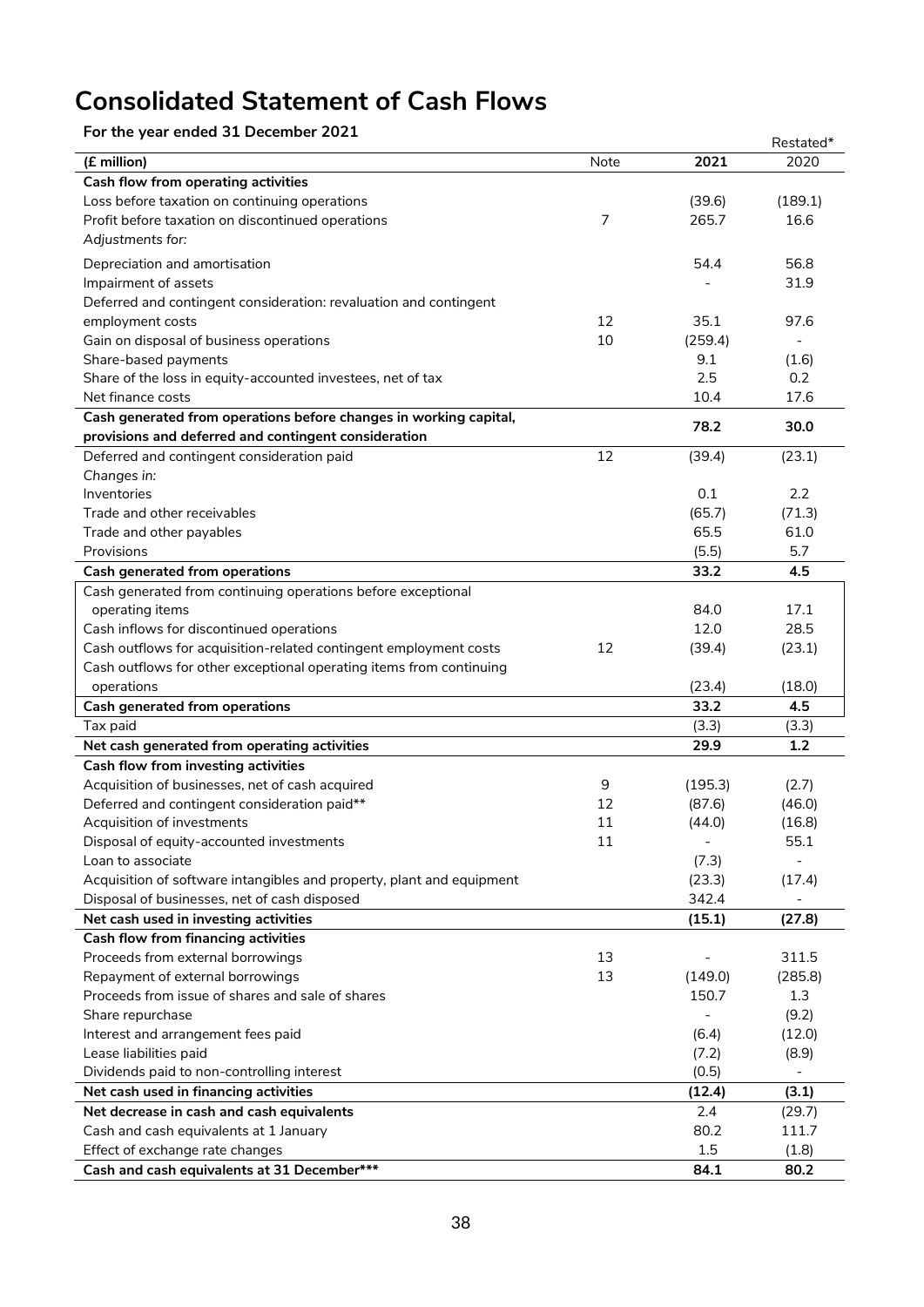\* Restated for discontinued operations (see Note 7) and the IFRIC agenda decision on cloud configuration and customisation costs in April 2021 (see Note 2) \*\* Includes payments for both deferred and contingent consideration recognised on initial acquisition as well as any subsequent remeasurements. Payments linked to ongoing employment as well as business performance are shown within cash generated from operations \*\*\* Includes £nil (2020: £2.0m) cash and cash equivalents classified as held for sale

### **Notes to the Financial Statements**

**For the year ended 31 December 2021**

#### **1. Basis of preparation**

These consolidated financial statements have been prepared in accordance with applicable law and UK-adopted international accounting standards.

Ascential plc (the "Company") is a public company, which is listed on the London Stock Exchange and incorporated in the United Kingdom. The registered office is located at The Prow, 1 Wilder Walk, London W1B 5AP. The Company principally provides information services which provide industry-specific business intelligence, insights and forecasting through data and digital subscription tools. The principal activities are information services for digital commerce, product design, marketing, and retail & financial services.

The consolidated financial statements are presented in pounds sterling ("GBP"), which is the Company's functional currency, and have been rounded to millions to the nearest one decimal place except where otherwise indicated.

The consolidated financial statements have been prepared on a going concern basis (see further details below) and under the historical cost convention, with the exception of items that are required by IFRS to be measured at fair value, principally certain financial instruments.

#### *Going concern*

After considering the current financial projections and the bank facilities available and then applying severe but plausible sensitivities, the Directors of the Company are satisfied that the Group has sufficient resources for its operational needs and will remain in compliance with the financial covenants in its bank facilities for at least the next 12 months from the date of approving these financial statements. The process and key judgements in coming to this conclusion are set out below.

The Board is required to assess going concern at each reporting period. These assessments are significantly more difficult currently given the uncertainties about the impact of Covid-19, the extent and duration of Covid-related restrictions and the impact on the economies in which we operate. The Directors have considered three main factors in reaching their conclusions on going concern – liquidity, covenants and scenario planning – as set out below.

#### *Liquidity*

In January 2020, the Group entered into a 5-year multi-currency revolving credit facility ("RCF") of £450m plus an accordion to raise further debt amounts, at the option of the lenders, of up to the greater of £120m or 150% of EBITDA. At 31 December 2021 the borrowings were subject to interest at a margin of 2.0% over LIBOR. These facilities provide ample liquidity when judged against the net debt of the Company of £73.8m at 31 December 2021.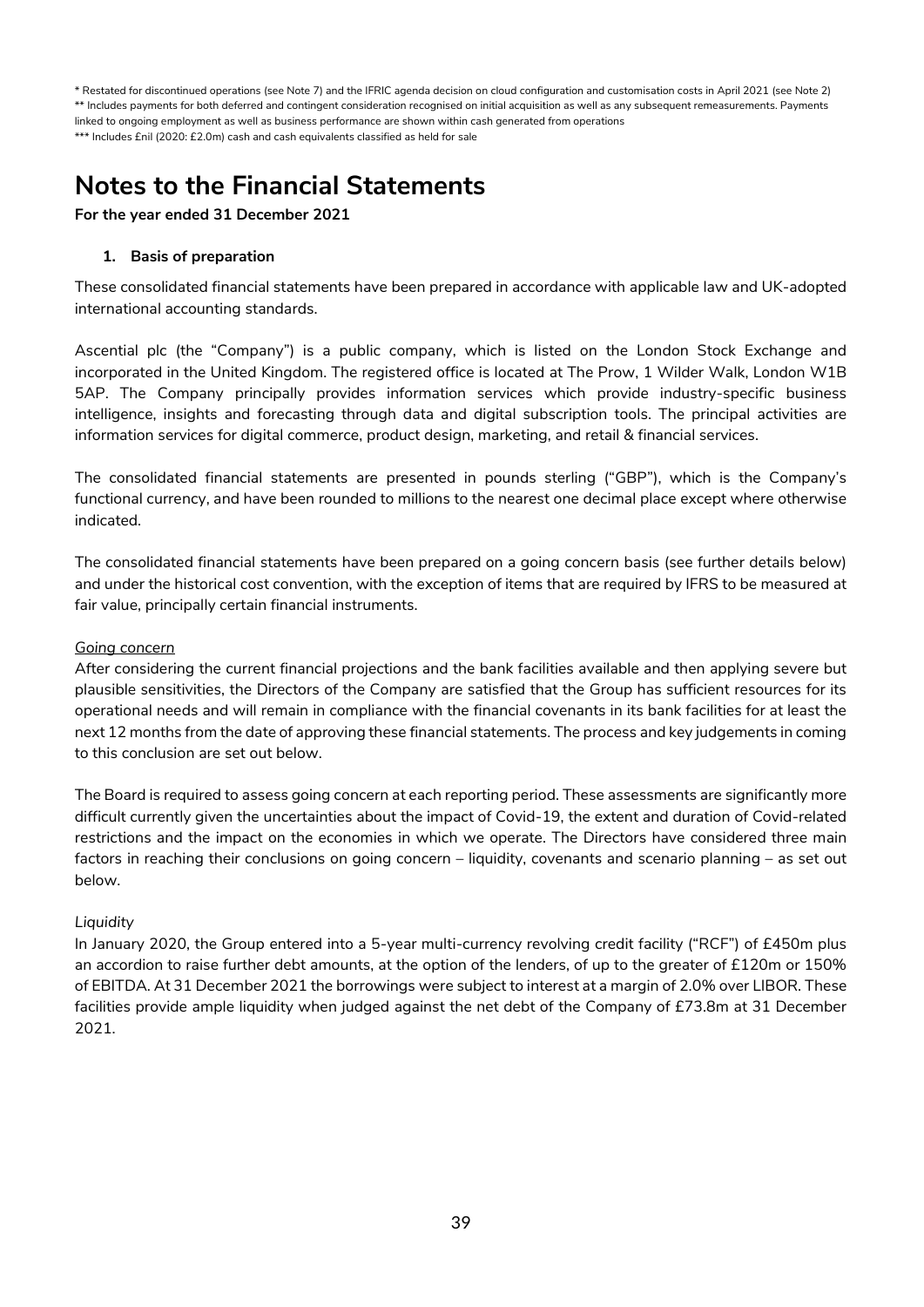#### *Covenants*

The more sensitive aspects of the Company's financing are the application of covenant tests to these facilities and the most sensitive covenant is Net Debt Leverage (broadly, the ratio of Net Debt to Adjusted pre-IFRS16 EBITDA). The facility covenants include a maximum net leverage of 3.25x with the benefit of additional 0.5x leverage spikes for relevant acquisitions and a minimum interest cover of 3.00x and are tested semi-annually. To address the uncertain business environment and ensure maximum flexibility in the medium term, across a broad range of business planning scenarios, the Group had previously agreed covenant amendments with its banking group but following the strong performance of live events in 2021, this amendment was cancelled in December 2021.

At 31 December 2021, our leverage ratio was 0.9x compared to the limit of 3.25x and thus well within our banking covenants.

#### *Scenario planning*

In assessing going concern, the Directors considered the most severe but plausible scenario that could impact the business to be the reinstatement of significant Covid-19 restrictions resulting in the cancelation of live events and restrictions on certain client spend. This scenario does include certain cost control mitigations that would be reasonably applied by the Group. This scenario is not a forecast of the Company and is designed to stress test liquidity and covenant compliance. The key assumption is that restrictions arising from the Covid-19 pandemic result in the cancellation of all physical events in 2022 with a normal events roster resuming in 2023. This scenario results in 1.6x to 2.5x increases to our leverage at each of the two testing points in 2022.

In their review of the downside scenario, the Directors have considered a number of mitigations that would reduce the leverage ratio further and are at their discretion, including but not limited to: future dividend policy, the use of equity to meet deferred consideration obligations, and further restructuring and cost cutting measures.

In this downside scenario there is sufficient headroom against all banking covenants test. Accordingly, the Directors continue to adopt the going concern basis for the preparation of the financial statements.

#### **2. Accounting policies**

The principal accounting policies in the preparation of the consolidated financial statements have been applied consistently to both periods presented.

#### **Restatement of capitalisation of costs incurred in the implementation of business systems built upon public cloud "software as a service" (SaaS)**

In April 2021, IFRIC issued an agenda decision on configuration and customisation costs in a cloud computing arrangement relating to IAS 38 "Intangible Assets". In response the Group's accounting policy on intangible assets has been updated, specifically to expense costs incurred in the implementation of business systems built upon software that is contracted on a "software as a service" (SaaS) basis and hosted in a public cloud where these do not give rise to an identifiable intangible asset that the Group control. In limited circumstances, configuration and customisation costs may give rise to an identifiable intangible asset, for example, where code is created that is controlled by the entity. This change in accounting policy is applied retrospectively. The Group is mid-way through the implementation of new Salesforce and ERP systems which are significant, once in a decade investments and the impact of expensing such implementation costs in the year of spend is material. As such, these costs, which form part of our continuing operations, have been treated as an exceptional item.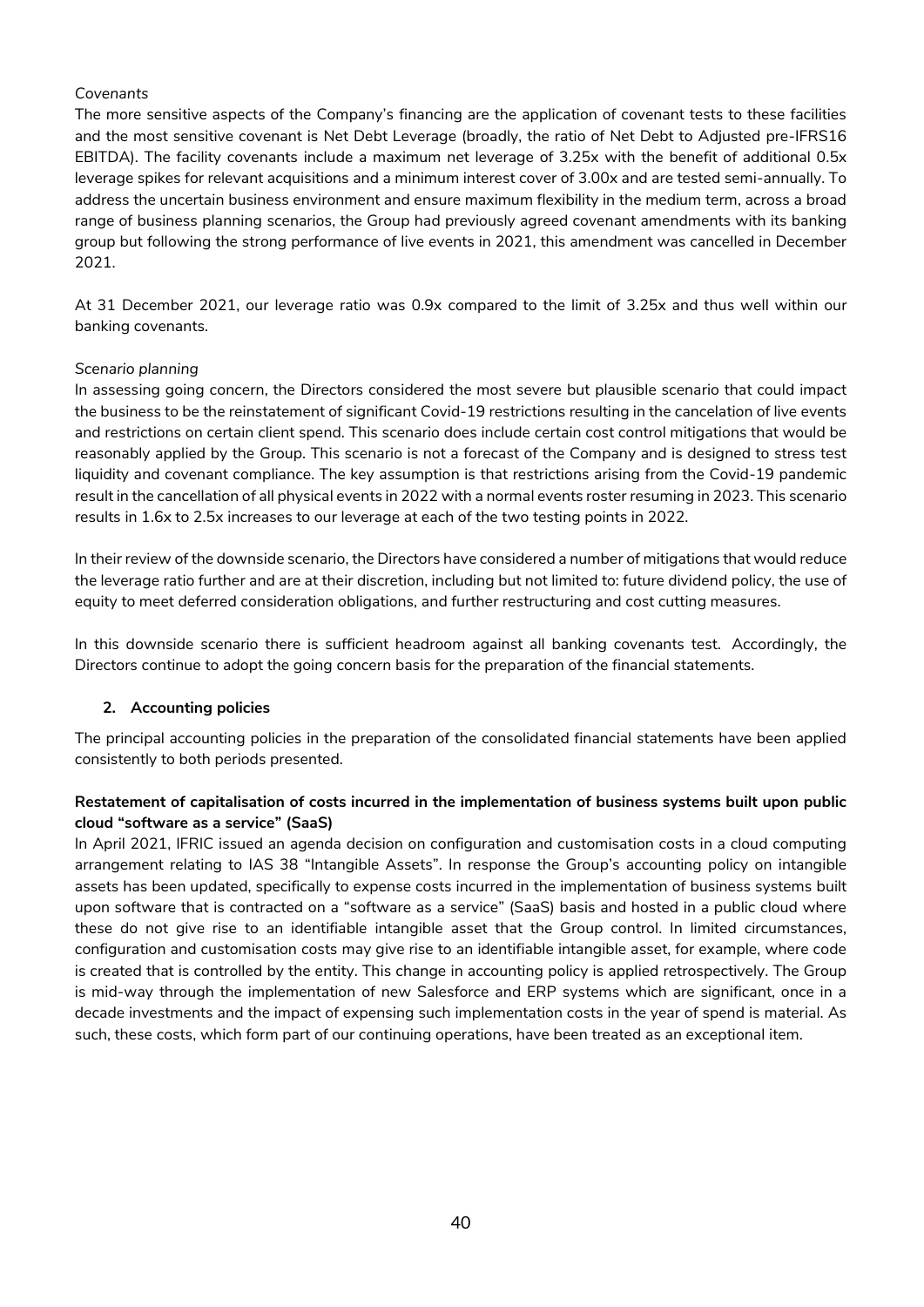#### **3. Critical accounting judgements and estimates**

The preparation of these financial statements requires management to exercise judgement in applying the Group's accounting policies. It also requires the use of estimates and assumptions that affect the reported amounts of assets, liabilities, income and expenses. The actual future outcomes may differ from these estimates and give rise to material adjustments to the reported results and financial position of the Group. Estimates and underlying assumptions are reviewed on an ongoing basis, with revisions recognised in the year in which the estimates are revised and in any future periods affected.

The areas involving a higher degree of judgement or complexity and assumptions or estimation are set out below and in more detail in the related notes. Significant updates to these judgements and estimations are detailed where relevant in the related notes and in Note 1 above on going concern.

### **Critical accounting judgements**

#### **Alternative Performance Measures**

The Group uses alternative performance measures which are not defined or specified under IFRS and removes adjusting items to present an adjusted result. Adjusting items include amortisation and impairment of acquired intangibles, share-based payments, one-off financing costs and exceptional items. The classification of exceptional items requires significant management judgement to determine the nature and presentation of such transactions. Exceptional items are those which are considered significant by virtue of their nature, size or incidence. These items are presented as a separate column on the face of the income statement but within their relevant income statement caption. The Board view this as a relevant analysis to assist the reader in their understanding of the underlying performance and financial results of the Group. Note 5 provides an analysis of exceptional items.

#### **Costs incurred in the implementation of 'software as a service' (SaaS) (Note 2)**

When the Group incurs configuration and customisation costs as part of a SaaS agreement significant judgement is required in assessing whether the Group has control over the resources defined in the agreement. The Group has reviewed its service agreements in respect of its new ERP system and Salesforce system to align its accounting policy with the IFRS Interpretations Committee (IFRIC) agenda decision in April 2021 on the clarification of accounting in relation to 'Configuration and Customisation Costs in a Cloud Computing Arrangement'. Given that this agenda decision is relatively recent, the Group considers this to be a key judgement to determine. The Group has considered several factors to conclude on the appropriate accounting treatment for configuration and customisation costs. These factors include the nature and key terms of licence arrangements, ownership of intellectual property rights, ability to restrict access to systems, ability to remove software applications from the cloud environment and run them within the Group's own IT environment instead, ability to determine when upgrades are applied and whether associated applications are distinct from the software. Having considered these factors the Group concluded that it did not have the required level of control over all aspects of the ERP and Salesforce systems and has therefore determined that these previously capitalised implementation costs should be expensed. Further details of the prior year restatement to reflect this change in accounting policy can be found in Note 2.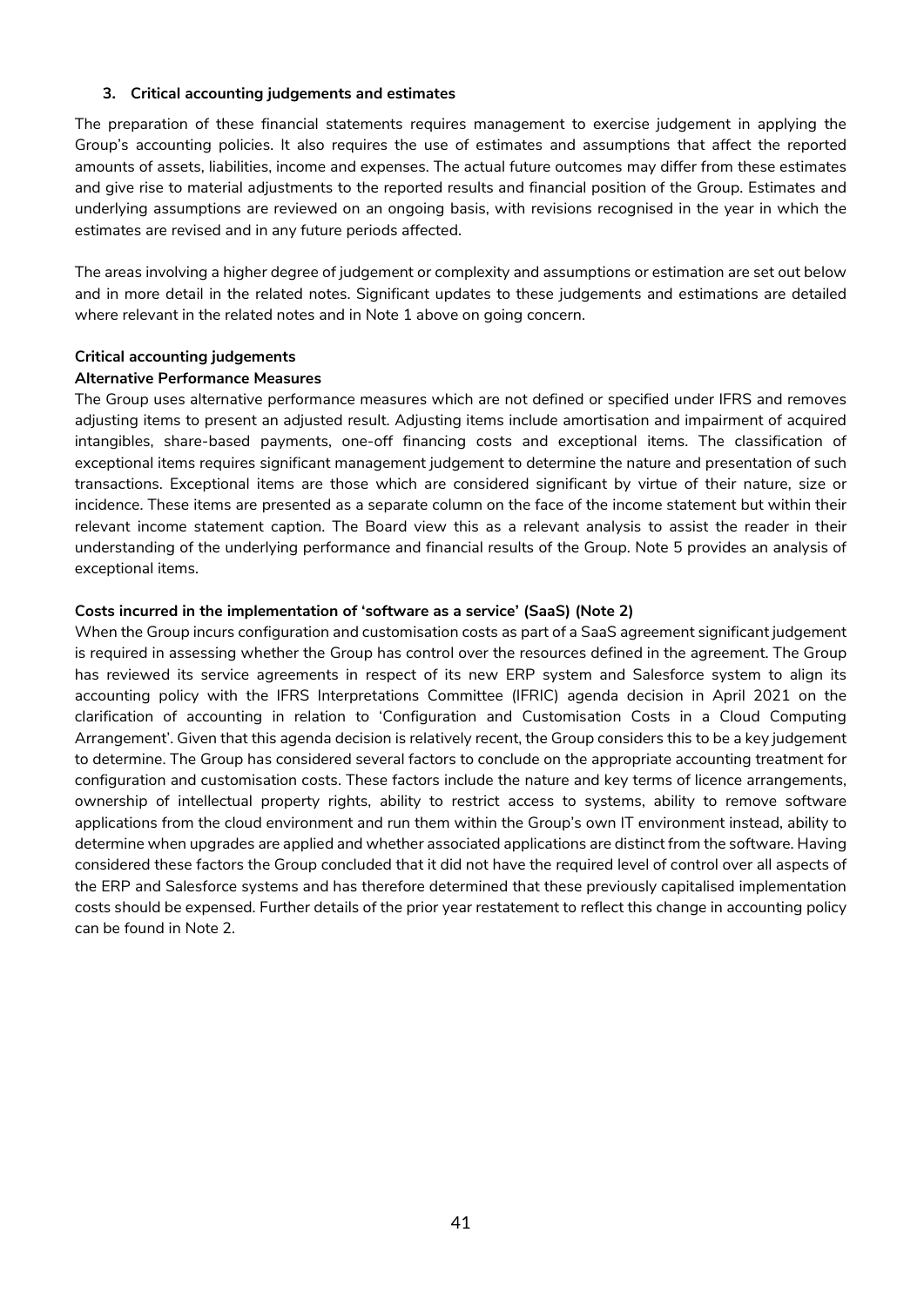#### **Recognition of associates (Note 11)**

The Group has a material investment in Hudson MX a software business providing media buying and media accounting solutions through a SaaS platform. At 31 December 2021, the Group has a total investment of £65.9m representing 8% of the common stock and 84% of the preference shares of the Company. The assessment of whether the Group has control or significant influence over the investment is considered a critical accounting judgement. Consideration has been given in determining if the nature of the relationship, rights under the terms of the preference and common stock investments or other factors would indicate that Ascential has control over the business. Management have considered the requirements under IFRS 10 "Consolidated Financial Statements" and has concluded that although the Group has exposure to the variable returns from the investment, it does not have actual or potential rights to demonstrate power over Hudson and therefore it does not meet the definition of control as at 31 December 2021. It was concluded that the equity and preference instruments do not give power over Hudson MX and that the potential voting rights from the call option agreement were not substantive at the balance sheet date.

An assessment of the requirements under IAS 28 "Investments in Associates and Joint Ventures" has also been performed and management have concluded that the Group does have significant influence over Hudson MX, primarily demonstrated by the rights to Board observer seats and the level of funding provided. The Group therefore accounts for Hudson as an associate. The common stock is accounted for by applying equity accounting, including recording its share of the results of Hudson MX in proportion to the common stock holding. The carrying amount of this investment is £0.5m at 31 December 2021.

The Group recognises that attributes of a class of preference stock meet the attributes of a financial instrument measured at fair value through profit and loss and the fair value will be assessed at each reporting date, with any revaluation recorded through the consolidated income statement. These preference shares form part of the longterm investment in Hudson and these are recorded at £65.4m at 31 December 2021.

An assessment of the fair value of the preference shares and the carrying amount of the investment is considered a significant estimate due to the life-cycle of the business and limited readily available market information or comparable companies. The revenue growth rates and discount rates used in the assessment of the valuation are considered a significant estimates in the preparation of the accounts. See Note 11 for details.

#### **Key sources of estimation**

#### **Initial recognition of goodwill and intangible assets in business combinations (Note 9)**

Accounting for a business acquisition requires an assessment of the existence, fair value and expected useful economic lives of separable intangible assets such as brands, customer relationships and technology assets at the date of acquisition. The fair value of identifiable assets acquired and liabilities assumed on acquisition is based on a number of estimates, including estimates of future performance of related businesses and the determined weighted average cost of capital.

Acquired brands and certain technology assets are valued using the relief-from-royalty method which requires estimation of future revenues and estimation of a royalty rate that an acquirer would pay in an arm's length licencing arrangement to secure access to the same rights. The theoretical royalty payments are discounted to obtain the cash flows to determine the asset value, which also requires estimation of an appropriate discount rate. A tax amortisation benefit is then applied.

Acquired customer relationships are valued using the multi-period excess earnings method which starts with the total expected income streams for a business or group of assets as a whole and then deducts charges for all the other assets used to generate income. Residual income streams are discounted and a tax amortisation benefit is applied. The method requires estimation of future revenue growth and an appropriate discount rate.

Content and certain technology assets are valued using a depreciated replacement cost method, which requires an estimate of all the costs a typical market participant would incur to generate an exact replica of the intangible asset in the context of the acquired business. The depreciated replacement cost method takes into account factors including economic and technological obsolescence.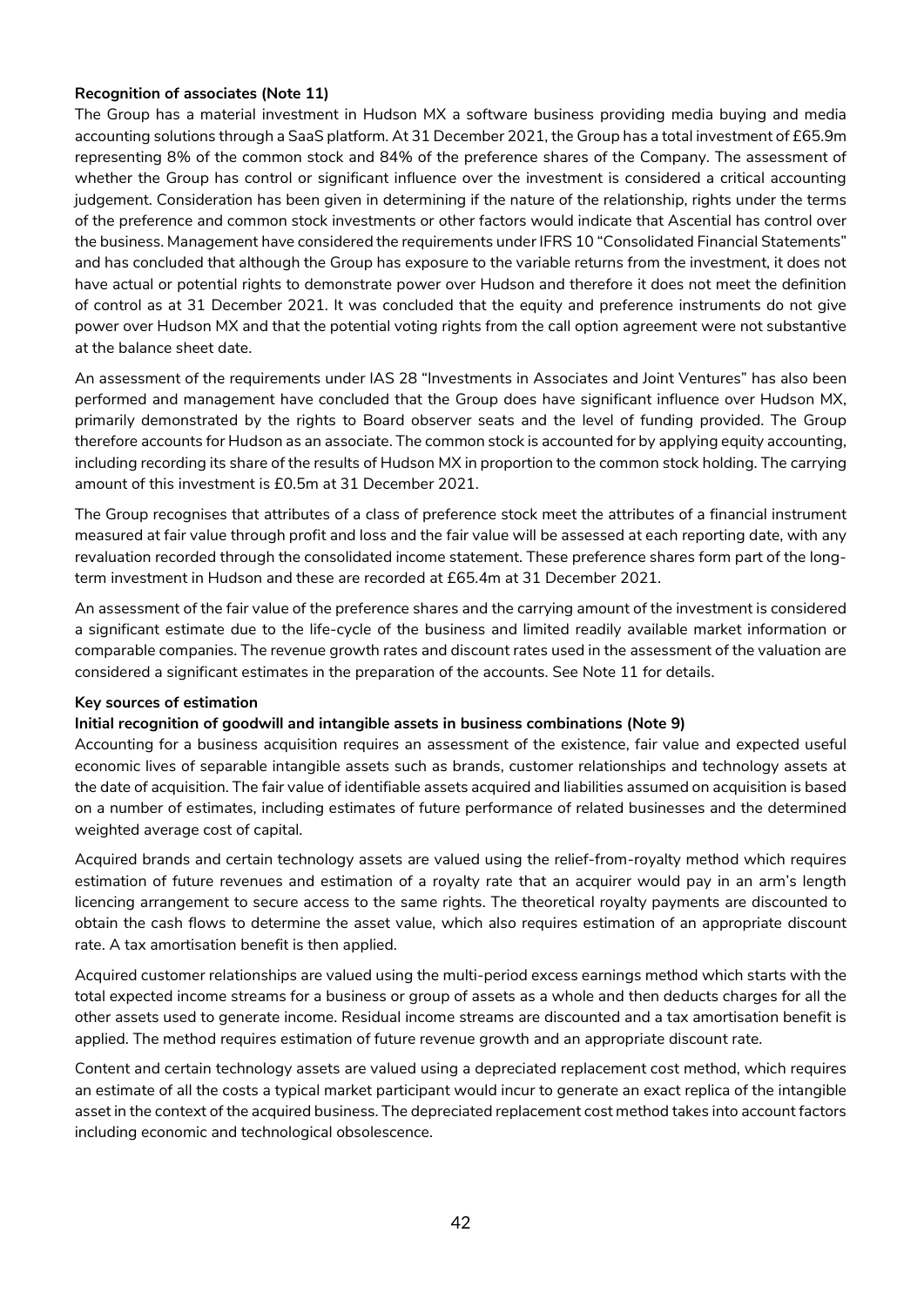In establishing the fair value and useful economic lives, the Group considers, for each acquisition and each asset or liability, the complexity of the calculations, the sources of estimation uncertainty including customer attrition rates and the risk of such estimations resulting in a material adjustment to the carrying amounts of assets and liabilities within the next financial year. Note 9 explains the impact of these estimates on the assets recognised.

#### **Valuation of contingent consideration and acquisition-related employment costs (Note 12)**

Where an acquisition agreement provides for an adjustment to the consideration, contingent on future performance over the contractual earn-out period, the Group accrues the fair value, based on the estimated additional consideration payable as a liability at acquisition date. To the extent that deferred contingent consideration is payable as part of the acquisition cost and is payable after one year from the acquisition date, the deferred consideration is discounted at an appropriate discount rate and carried at net present value in the consolidated balance sheet. The liability is measured against the contractually agreed performance targets at each subsequent reporting date with any adjustments recognised in the consolidated income statement.

Acquisition-related employment costs are contingent on future performance of the acquired business against the contractually agreed performance targets over the earn-out period but are also dependent on the continued employment of the founders over the contractual earn-out period. Consequently, they are treated as a remuneration expense in the consolidated income statement.

The estimation of the liability requires the Group to make judgements concerning the future performance of related business over the deferred contingent consideration period. The estimation uncertainty risk of payments greater than 1 year is higher to due to the forecast nature of the inputs.

#### **4. Operating Segments**

The Group has four reportable segments that are used to present information to the Board (Chief Operating Decision Maker) on a monthly basis. End market risks and opportunities vary and capital allocation decisions are made on the basis of those four reportable segments, namely Digital Commerce, Product Design, Marketing and Retail & Financial Services. The reportable segments offer different products and services and are managed separately as a result of different capabilities, technology, marketing strategies and end market risks and opportunities. The following summary describes the continuing operations in each of the Group's reportable segments:

- Digital Commerce: measurement, optimisation and execution for digital commerce growth
- Product Design: consumer product trend forecasting, data and insight to create world-class products and experiences
- Marketing: services and tools to measure and optimise marketing creativity, media and platform effectiveness and efficiency
- Retail & Financial Services: events, data and tools to improve performance and drive innovation in retail and financial services

Information regarding the results of each reportable segment is included below and restated for prior periods to enhance comparability. The results of the disposed MediaLink business, which was previously included in the Marketing segment, are presented within discontinued operations (refer to Note 7). Reportable segment profits are measured at an Adjusted operating profit level, representing reportable segment Adjusted EBITDA, less depreciation costs and amortisation in respect of software intangibles, without allocation of Corporate costs as reported in the internal management reports that are reviewed by the Board. Reportable segment Adjusted EBITDA and reportable segment Adjusted operating profit are used to measure performance as management believes that such information is the most relevant in evaluating the results of the reportable segments relative to other comparable entities. Total assets and liabilities for each reportable segment are not disclosed because they are not provided to the Board on a regular basis. Total assets and liabilities are internally reviewed on a Group basis.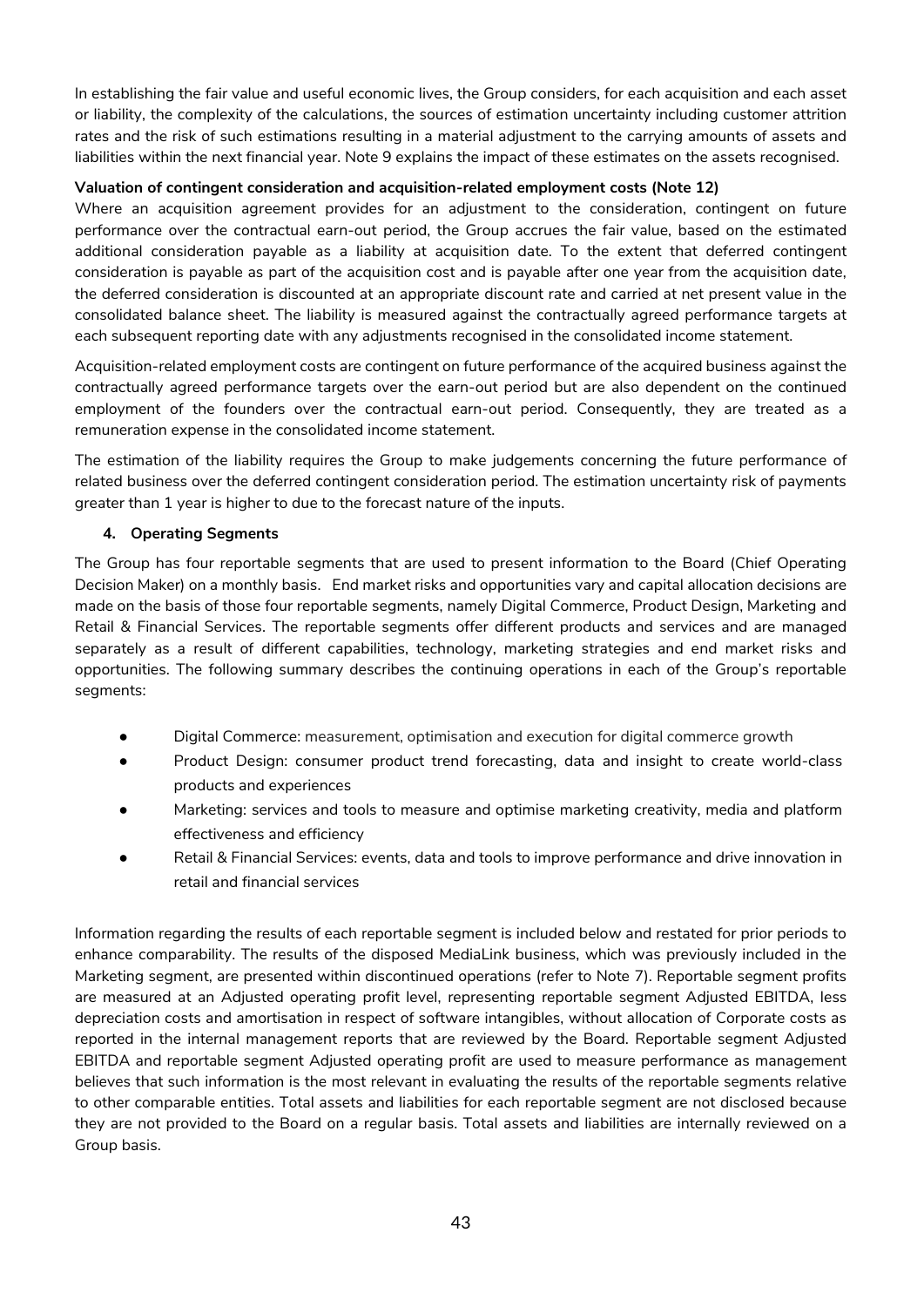|                           |                |         |           | Retail &         |                          | Continuing |                          |              |
|---------------------------|----------------|---------|-----------|------------------|--------------------------|------------|--------------------------|--------------|
|                           | <b>Digital</b> | Product |           | <b>Financial</b> | Corporate                | operations | <b>Discontinued</b>      |              |
| (£ million)               | Commerce       | Design  | Marketing | <b>Services</b>  | costs                    | total      | operations               | <b>Total</b> |
| Revenue                   | 147.3          | 91.3    | 56.5      | 54.2             | $\overline{\phantom{a}}$ | 349.3      | 49.3                     | 398.6        |
| Adjusted EBITDA           | 31.1           | 41.3    | 25.6      | 10.9             | (20.0)                   | 88.9       | 16.0                     | 104.9        |
| Depreciation and          | (10.0)         | (2.9)   | (3.0)     | (1.8)            | (1.8)                    | (19.5)     | (0.3)                    | (19.8)       |
| software                  |                |         |           |                  |                          |            |                          |              |
| amortisation              |                |         |           |                  |                          |            |                          |              |
| <b>Adjusted operating</b> | 21.1           | 38.4    | 22.6      | 9.1              | (21.8)                   | 69.4       | 15.7                     | 85.1         |
| profit/(loss)             |                |         |           |                  |                          |            |                          |              |
| Amortisation of           |                |         |           |                  |                          | (31.9)     | (2.7)                    | (34.6)       |
| acquired intangible       |                |         |           |                  |                          |            |                          |              |
| assets                    |                |         |           |                  |                          |            |                          |              |
| Profit on disposal of     |                |         |           |                  |                          |            | 259.4                    | 259.4        |
| business                  |                |         |           |                  |                          |            |                          |              |
| Exceptional items         |                |         |           |                  |                          | (55.8)     | (6.0)                    | (61.8)       |
| Share-based               |                |         |           |                  |                          | (8.4)      | (0.7)                    | (9.1)        |
| payments                  |                |         |           |                  |                          |            |                          |              |
| Operating                 |                |         |           |                  |                          | (26.7)     | 265.7                    | 239.0        |
| profit/(loss)             |                |         |           |                  |                          |            |                          |              |
| Share of net loss in      |                |         |           |                  |                          | (2.5)      |                          | (2.5)        |
| equity-accounted          |                |         |           |                  |                          |            |                          |              |
| investee                  |                |         |           |                  |                          |            |                          |              |
| Finance costs             |                |         |           |                  |                          | (20.1)     |                          | (20.1)       |
| Finance income            |                |         |           |                  |                          | 9.7        | $\overline{\phantom{0}}$ | 9.7          |
| Profit/(loss) before      |                |         |           |                  |                          |            | 265.7                    | 226.1        |
| tax                       |                |         |           |                  |                          | (39.6)     |                          |              |

#### **Year ended 31 December 2021**

#### **Year ended 31 December 2020\***

|                           |                |         |           | Retail &         |           | Continuing | <b>Discontinued</b>      |              |
|---------------------------|----------------|---------|-----------|------------------|-----------|------------|--------------------------|--------------|
|                           | <b>Digital</b> | Product |           | <b>Financial</b> | Corporate | operations | operations               |              |
| (£ million)               | Commerce       | Design  | Marketing | <b>Services</b>  | costs     | total      |                          | <b>Total</b> |
| Revenue                   | 103.1          | 88.1    | 20.5      | 18.2             |           | 229.9      | 71.6                     | 301.5        |
| Adjusted EBITDA           | 22.6           | 38.0    | (6.5)     | (14.3)           | (18.1)    | 21.7       | 28.8                     | 50.5         |
| Depreciation and          |                |         |           |                  |           |            |                          |              |
| software                  | (6.7)          | (4.7)   | (3.7)     | (2.3)            | (3.1)     | (20.5)     | (2.3)                    | (22.8)       |
| amortisation              |                |         |           |                  |           |            |                          |              |
| <b>Adjusted operating</b> | 15.9           | 33.3    | (10.2)    | (16.6)           | (21.2)    | 1.2        | 26.5                     | 27.7         |
| profit/(loss)             |                |         |           |                  |           |            |                          |              |
| Amortisation of           |                |         |           |                  |           |            |                          |              |
| acquired                  |                |         |           |                  |           | (30.8)     | (3.2)                    | (34.0)       |
| intangible assets         |                |         |           |                  |           |            |                          |              |
| <b>Exceptional items</b>  |                |         |           |                  |           | (142.8)    | (7.2)                    | (150.0)      |
| Share-based               |                |         |           |                  |           | 1.1        | 0.5                      | 1.6          |
| payments                  |                |         |           |                  |           |            |                          |              |
| Operating                 |                |         |           |                  |           | (171.3)    | 16.6                     | (154.7)      |
| profit/(loss)             |                |         |           |                  |           |            |                          |              |
| Share of net loss in      |                |         |           |                  |           |            |                          |              |
| equity-accounted          |                |         |           |                  |           | (0.2)      |                          | (0.2)        |
| investee                  |                |         |           |                  |           |            |                          |              |
| Finance costs             |                |         |           |                  |           | (19.5)     | $\overline{\phantom{0}}$ | (19.5)       |
| Finance income            |                |         |           |                  |           | 1.9        | $\overline{\phantom{0}}$ | 1.9          |
| Profit/(loss) before      |                |         |           |                  |           | (189.1)    | 16.6                     | (172.5)      |
| tax                       |                |         |           |                  |           |            |                          |              |

\* Restated for discontinued operations (see Note 7) and the IFRIC agenda decision on cloud configuration and customisation costs in April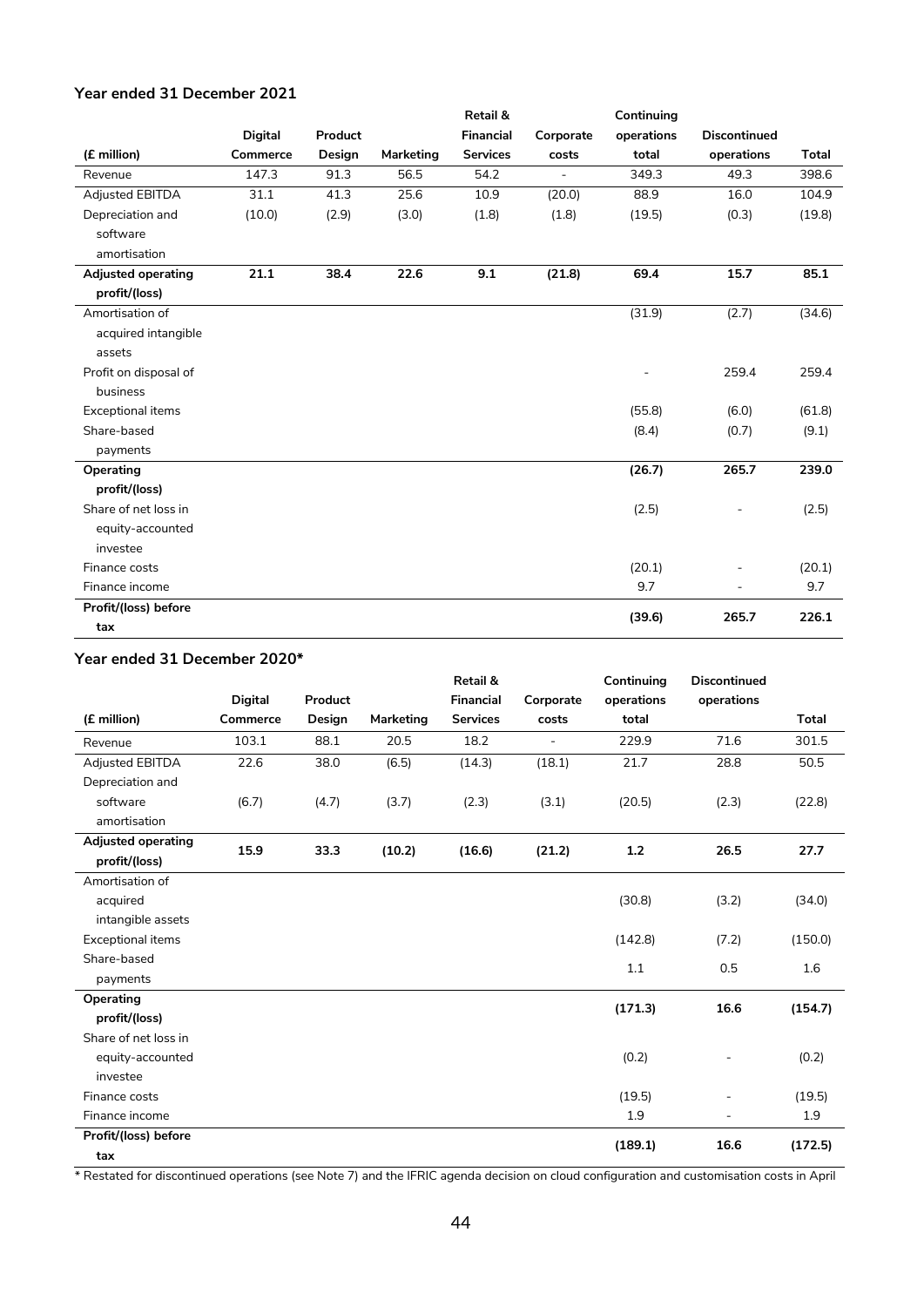Exceptional items within continuing operations of £55.8m (2020 restated: £142.8m) include £36.6m (2020: £98.5m), £0.1m (2020: £1.2m), £nil (2020 restated: £0.7m), £nil (2020: £29.3m) and £19.1m (2020 restated: £13.1m) which are attributable to Digital Commerce, Product Design, Marketing, Retail & Financial Services and Corporate costs respectively. Finance costs, finance income, share of net profit in equity accounted investees and share-based payments are not allocated to segments, as these types of activity are driven by the Group corporate function.

#### **5. Adjusting items**

Adjusting items are those which are considered significant by virtue of their nature, size or incidence and are presented separately in the consolidated statement of profit and loss to enable a full understanding of the Group's financial performance. Adjusting items is not a defined term under IFRS and include share-based payment charges, amortisation of intangibles acquired through business combinations and exceptional items such as costs incurred for acquisitions and disposals, integration, non-recurring business restructuring and capital restructuring. The tax effect of Adjusting items is also included within Adjusting items (see Note 6).

|                                                                        |      |       | Restated* |
|------------------------------------------------------------------------|------|-------|-----------|
| (£ million)                                                            | Note | 2021  | 2020      |
| Revaluation of contingent consideration                                | 12   | 5.2   | 63.8      |
| Acquisition-related employment costs accrued in the period             | 12   | 24.7  | 31.7      |
| Total deferred consideration costs                                     |      | 29.9  | 95.5      |
| Implementation of new ERP and Salesforce instance                      |      | 16.9  | 6.6       |
| Transaction and integration costs                                      |      | 9.0   | 2.6       |
| Impairment of Retail & Financial Services assets                       |      |       | 28.4      |
| Restructuring costs                                                    |      |       | 5.1       |
| Property impairments and onerous contracts                             |      |       | 4.6       |
| <b>Exceptional items</b>                                               |      | 55.8  | 142.8     |
| Amortisation of acquired intangible assets                             |      | 31.9  | 30.8      |
| Share-based payments                                                   |      | 8.4   | (1.1)     |
| Adjusting items in operating profit/(loss)                             |      | 96.1  | 172.5     |
| Finance (income)/costs                                                 |      | (7.0) | 1.9       |
| Share of the loss of joint ventures                                    |      | 0.1   |           |
| Adjusting items in profit/(loss) before tax from continuing operations |      | 89.2  | 174.4     |

Adjusting items included in continuing operating profit/(loss) are:

\* Restated for discontinued operations (see Note 7) and the IFRIC agenda decision on cloud configuration and customisation costs in April 2021 (see Note 2)

The revaluation of contingent consideration in the year relates to updates to actual or expected performance for Flywheel and Yimian. Acquisition-related employment costs incurred in the year of £24.7m relate primarily to that element of the purchase consideration for the acquisitions of DZ, OneSpace, Yimian and Perpetua which, absent the link to continued employment, would have been treated as consideration. Under the sale and purchase agreements, between 25% and 100% of deferred payments are contingent on not only the results of the business in the post-acquisition period but also the continued employment of the founders.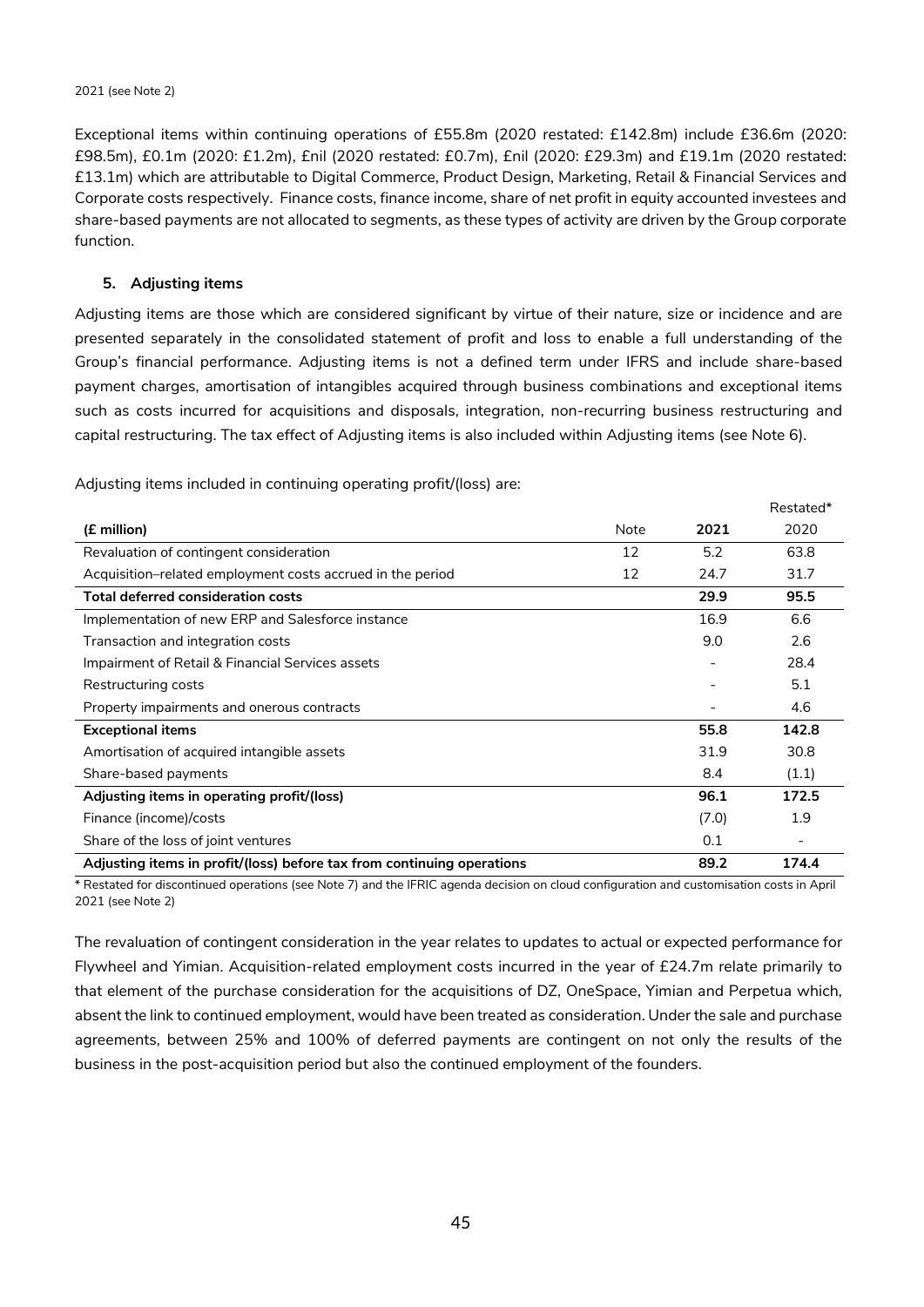The Group is undertaking a multi-year programme to introduce a new ERP to replace the former Oracle system introduced in 2007 and a new instance of Salesforce, both of which are cloud-based and the implementation costs are subject to the new IFRIC agenda decision relating to IAS 38 and accordingly are now expensed (see note 2). Costs relating to this programme totalled £16.9m in 2021 (2020: £6.6m) have therefore been expensed and given the materiality and once-in-a-decade nature have been recorded as exceptional items.

Property impairments and onerous contracts in 2020 of £4.6m reflected impairments of right of use assets and leasehold improvements and the creation of provisions for operating expenses that were onerous following a reassessment of the Group's property requirements.

As part of the overall strategy of managing the Group's portfolio, we consider the costs incurred as part of the acquisition and integration of acquired businesses to be Adjusting items. Acquisition transaction costs include directly linked transaction costs such as legal and diligence fees as well as stamp duty where applicable. Integration spend includes the costs of transferring acquired businesses onto the Group's processes, IT and revenue platforms, merging of products and rebranding.

The share-based payments charge of £8.4m (2020: credit £1.1m) increased to reflect the issuance of new awards in 2021. It contrasted with the £1.1m credit in the prior year which reflected revised expectations on the vesting of the Performance Share Plan awards due to the expected performance of the Group versus the EPS target performance conditions because of the impacts of Covid-19.

Finance income of £7.0m relates to the upward remeasurement of trade investments to fair value of £7.8m, net of a £0.8m fee for covenant amendments of the Group's debt facility.

#### **6. Taxation**

#### **A. Current tax**

The tax charge for the year on continuing operations comprises:

|                                                    |       | Restated* |
|----------------------------------------------------|-------|-----------|
| (£ million)                                        | 2021  | 2020      |
| Current tax                                        |       |           |
| UK current tax credit on income for the year       | (0.2) | (3.8)     |
| Overseas current tax charge on income for the year | 2.8   | 0.1       |
| Adjustments in respect of prior years              | 1.2   | (0.9)     |
| Total current tax charge/(credit)                  | 3.8   | (4.6)     |
| Deferred tax                                       |       |           |
| Current year                                       | (2.3) | (32.6)    |
| Adjustments in respect of prior years              | (3.3) | 0.2       |
| Impact of rate changes on opening balances         | 0.2   | 0.5       |
| Total deferred tax credit                          | (5.4) | (31.9)    |
| Total tax credit from continuing operations        | (1.6) | (36.5)    |
| Total effective tax rate                           | 4.0%  | 19.0%     |

\* Restated for discontinued operations (see Note 17) and the IFRIC agenda decision on cloud configuration and customisation costs in April 2021 (see Note 2)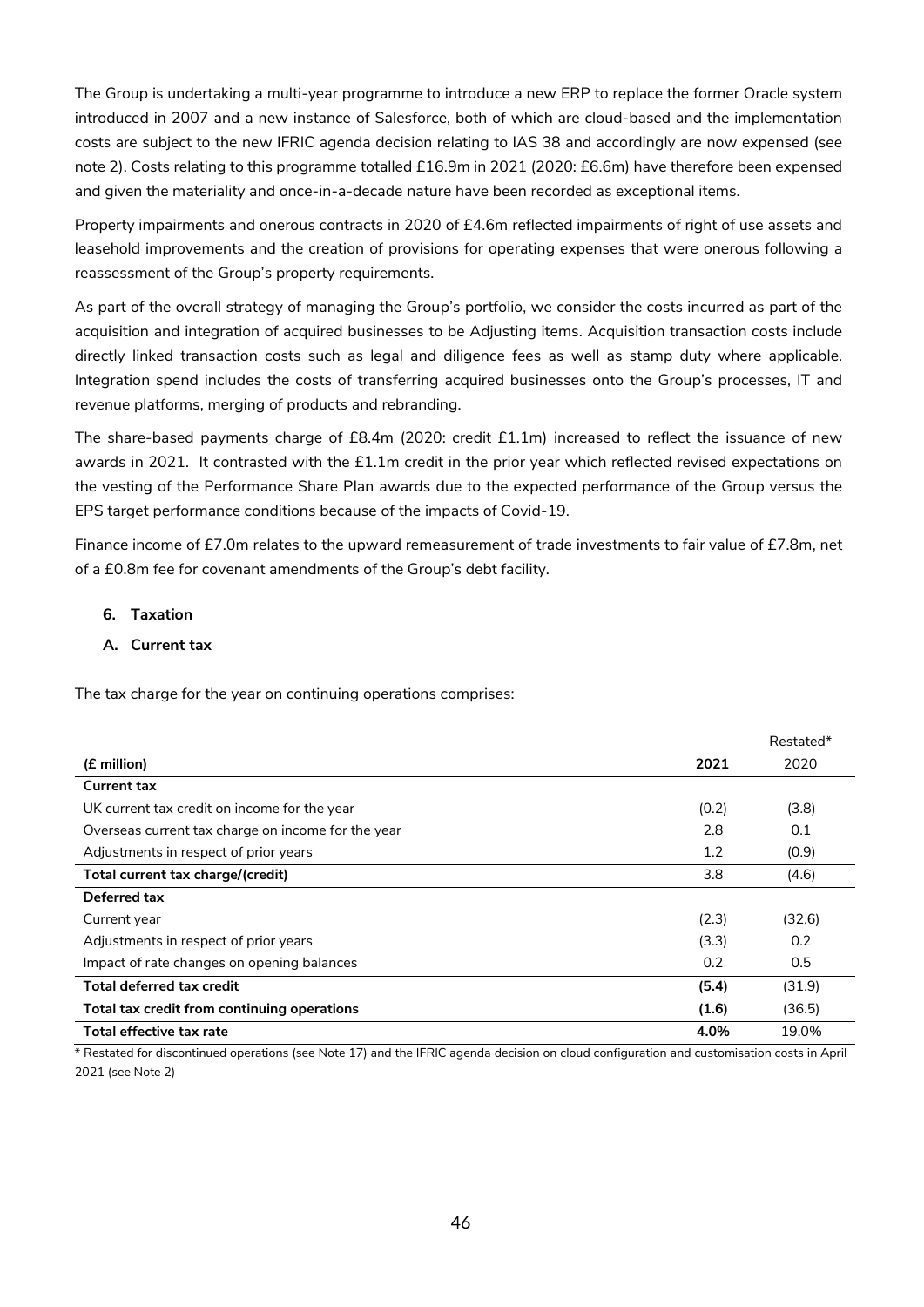The difference between the tax as credited in the consolidated income statement and tax at the UK standard rate on continuing operations is reconciled below:

|                                 |            |           |              |            | Restated* |                          |
|---------------------------------|------------|-----------|--------------|------------|-----------|--------------------------|
|                                 |            | 2021      |              |            | 2020      |                          |
|                                 | Adjusted   | Adjusting | <b>Total</b> | Adjusted   | Adjusting | Total                    |
| (£ million)                     | profit/tax | items/tax | profit/tax   | profit/tax | items/tax | profit/tax               |
| Profit/(loss) before tax        | 49.6       | (89.2)    | (39.6)       | (14.7)     | (174.4)   | (189.1)                  |
| Expected tax charge/(credit) at | 9.4        | (16.9)    | (7.5)        | (2.8)      | (33.1)    | (35.9)                   |
| the UK standard rate of         |            |           |              |            |           |                          |
| 19.0%                           |            |           |              |            |           |                          |
| Principal differences due to:   |            |           |              |            |           |                          |
| Higher overseas tax rates       | 1.7        | 0.8       | 2.5          | 1.2        | (6.5)     | (5.3)                    |
| Trading losses not recognised   | 0.8        |           | 0.8          | 0.6        |           | 0.6                      |
| for deferred tax purposes       |            |           |              |            |           |                          |
| Write off of previously         | 0.5        |           | 0.5          |            |           | $\overline{\phantom{a}}$ |
| recognised tax losses           |            |           |              |            |           |                          |
| Non-deductible impairment of    |            |           |              |            | 2.8       | 2.8                      |
| qoodwill                        |            |           |              |            |           |                          |
| Non-deductible expenditure      | 1.3        | 5.1       | 6.4          | 0.5        | 1.3       | 1.8                      |
| UK enhanced capital             | (0.3)      |           | (0.3)        |            |           |                          |
| allowances                      |            |           |              |            |           |                          |
| Non-taxable income              | (0.1)      | (2.0)     | (2.1)        |            |           | $\overline{\phantom{a}}$ |
| Rates changes                   | (3.0)      | 3.2       | 0.2          | (1.3)      | 1.4       | 0.1                      |
| Adjustments in respect of prior | (2.1)      |           | (2.1)        | (1.0)      | 0.4       | (0.6)                    |
| years                           |            |           |              |            |           |                          |
| Total tax charge/(credit) for   | 8.2        | (9.8)     | (1.6)        | (2.8)      | (33.7)    | (36.5)                   |
| the year                        |            |           |              |            |           |                          |
| <b>Effective tax rate</b>       | 17%        | 11%       | 4%           | 19%        | 19%       | 19%                      |

\* Restated for discontinued operations (see Note 7) and the IFRIC agenda decision on cloud configuration and customisation costs in April 2021 (see Note 2)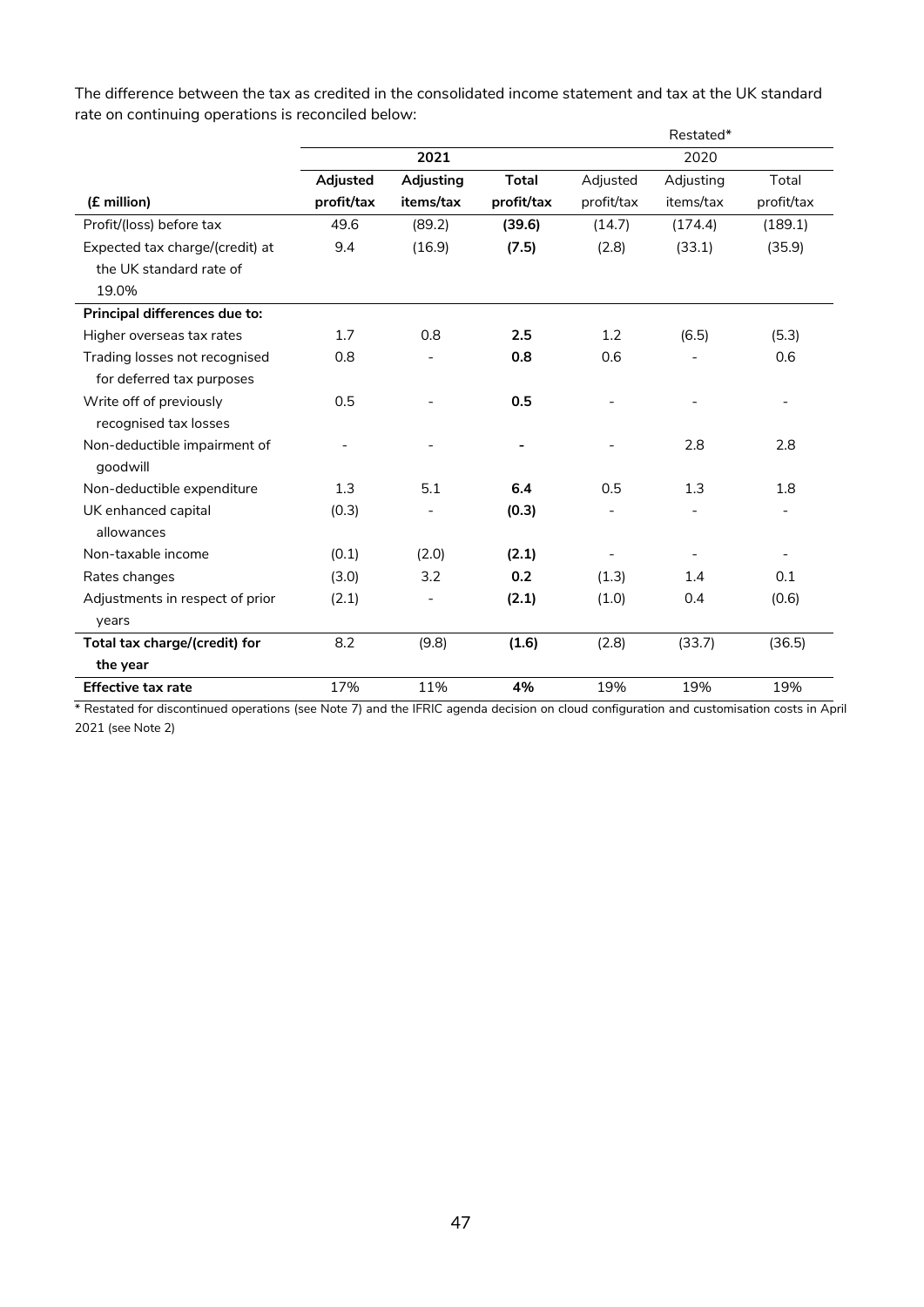#### **B. Deferred tax**

The deferred tax balances shown in the consolidated balance sheet are analysed as follows:

|                          |       | Restated* |
|--------------------------|-------|-----------|
| (£ million)              | 2021  | 2020      |
| Deferred tax assets      | 57.7  | 57.4      |
| Deferred tax liabilities | (6.5) | (4.6)     |
| <b>Total</b>             | 51.2  | 52.8      |

\* Restated for discontinued operations (see Note 17) and the IFRIC agenda decision on cloud configuration and customisation costs in April 2021 (see Note 2)

The major deferred tax assets and liabilities recognised by the Group, and the movements in the year, are set out below:

|                                     |                          | <b>US</b>                |                          |                          |                          |                          |       |
|-------------------------------------|--------------------------|--------------------------|--------------------------|--------------------------|--------------------------|--------------------------|-------|
|                                     | Non-                     | deductibl                | Share-                   |                          |                          |                          |       |
|                                     | deductible               | e                        | based                    | Property,                |                          |                          |       |
|                                     | intangible               | intangibl                | payment                  | plant and                | Tax                      |                          |       |
| (£ million)                         | assets                   | e assets                 | s                        | equipment                | losses                   | Other*                   | Total |
| At 1 January 2020                   | (22.9)                   | 17.3                     | 2.3                      | 6.5                      | 14.3                     | 2.9                      | 20.4  |
| Credit/(charge) to the consolidated | 5.4                      | 12.3                     | (1.1)                    | (0.2)                    | 14.0                     | 3.5                      | 33.9  |
| income statement for the year       |                          |                          |                          |                          |                          |                          |       |
| Credit to equity                    |                          | $\overline{\phantom{a}}$ | 0.9                      |                          |                          | $\overline{a}$           | 0.9   |
| Impact of rate changes              | (2.1)                    |                          | 0.3                      | 0.7                      | 0.6                      | $\overline{\phantom{a}}$ | (0.5) |
| Adjustments in respect of prior     |                          | (0.5)                    | $\overline{\phantom{0}}$ |                          | 0.3                      |                          | (0.2) |
| years                               |                          |                          |                          |                          |                          |                          |       |
| Transfer to balance sheet           | $\overline{\phantom{a}}$ | $\overline{\phantom{0}}$ | $\overline{\phantom{a}}$ | $\overline{\phantom{a}}$ | $\overline{\phantom{a}}$ | (0.4)                    | (0.4) |
| Foreign exchange movements          | $\overline{\phantom{a}}$ | $\overline{\phantom{a}}$ | (0.1)                    | (0.3)                    | $\overline{\phantom{a}}$ | $\overline{\phantom{a}}$ | (0.4) |
| Discontinued operations             | 0.1                      | (0.5)                    | $\overline{\phantom{a}}$ | $\overline{\phantom{a}}$ | (0.3)                    | (0.2)                    | (0.9) |
| At 1 January 2021                   | (19.5)                   | 28.6                     | 2.3                      | 6.6                      | 28.9                     | 5.8                      | 52.8  |
| Credit/(charge) to the consolidated | 3.1                      | 0.2                      | 1.2                      | (1.4)                    | (1.4)                    | (1.6)                    | 0.1   |
| income statement for the year       |                          |                          |                          |                          |                          |                          |       |
| Charge to equity                    |                          | $\overline{\phantom{a}}$ | (1.4)                    | $\overline{\phantom{a}}$ | $\overline{\phantom{a}}$ |                          | (1.4) |
| Impact of rate changes              | (3.6)                    | $\overline{\phantom{a}}$ | 0.4                      | 0.7                      | 2.4                      | (0.1)                    | (0.2) |
| Adjustments in respect of prior     |                          |                          | $\overline{\phantom{0}}$ | 0.4                      | 2.4                      | 0.5                      | 3.3   |
| years                               |                          |                          |                          |                          |                          |                          |       |
| Foreign exchange movements          | (0.1)                    | (0.1)                    | $\qquad \qquad -$        | (0.1)                    | (0.1)                    | $\qquad \qquad -$        | (0.4) |
| Acquisitions                        | (6.1)                    | $\overline{\phantom{a}}$ | $\overline{\phantom{a}}$ | $\overline{\phantom{a}}$ | 1.3                      | $\overline{\phantom{0}}$ | (4.8) |
| Discontinued operations             | 0.1                      | 2.2                      | $\overline{\phantom{0}}$ | $\overline{\phantom{a}}$ | $\blacksquare$           | (0.5)                    | 1.8   |
| At 31 December 2021                 | (26.1)                   | 30.9                     | 2.5                      | 6.3                      | 33.5                     | 4.1                      | 51.2  |

\* Restated for discontinued operations (see Note 7) and the IFRIC agenda decision on cloud configuration and customisation costs in April 2021 (see Note 2)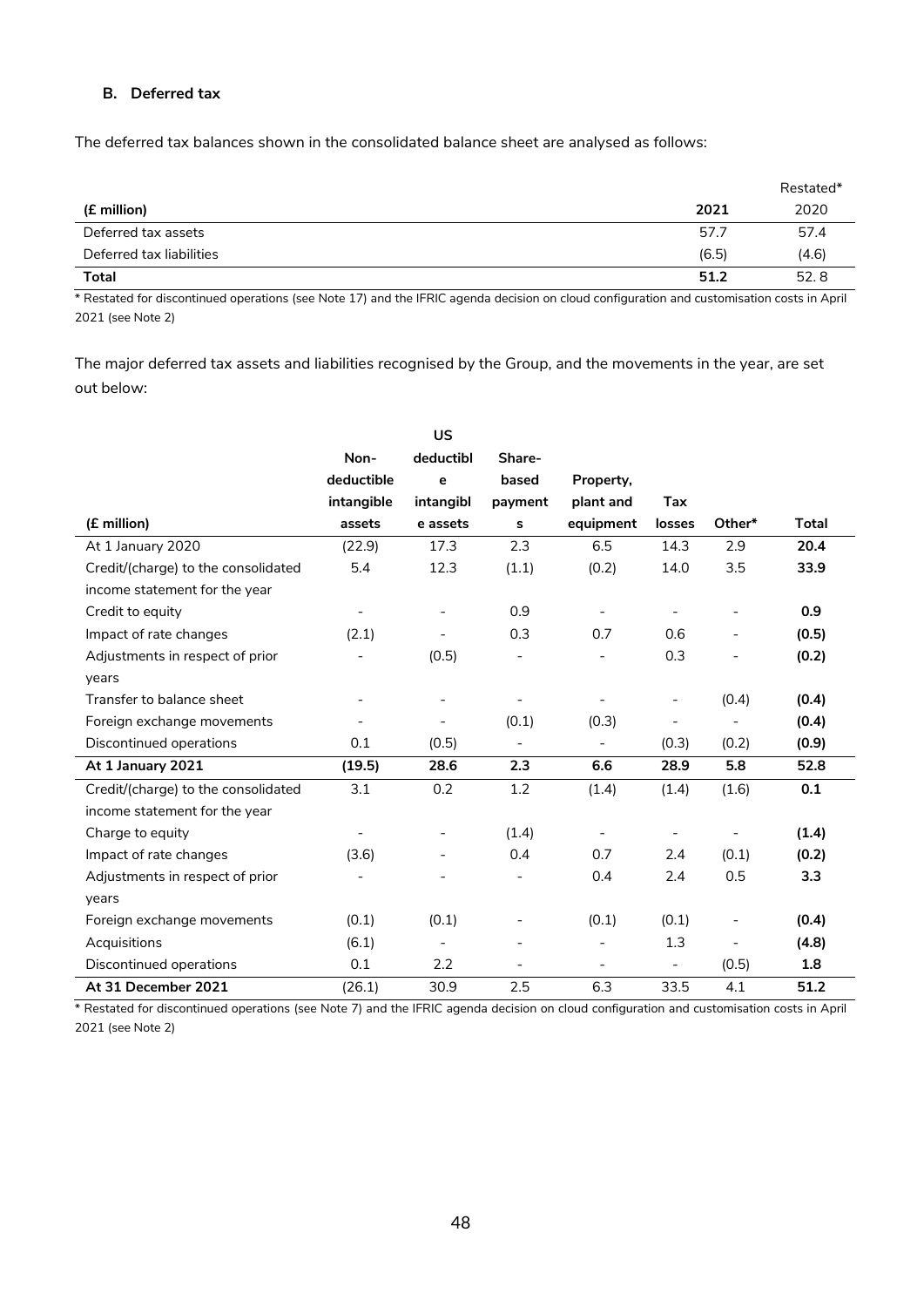The above deferred tax balances are expected to reverse as follows:

|                  | Non-      | US        |         |           |               |                          |       |
|------------------|-----------|-----------|---------|-----------|---------------|--------------------------|-------|
|                  | deductibl | deductibl | Share-  | Property  |               |                          |       |
|                  | е         | е         | based   | plant and |               |                          |       |
|                  | intangibl | intangibl | payment | equipme   | Tax           |                          |       |
| (£ million)      | e assets  | e assets  | s       | nt        | <b>losses</b> | Other                    | Total |
|                  |           |           |         |           |               |                          |       |
| Within 12 months | (3.1)     | 5.7       | 0.5     | 5.6       | 9.1           | $\overline{\phantom{a}}$ | 17.8  |
| After 12 months  | (23.0)    | 25.2      | 2.0     | 0.7       | 24.4          | 4.1                      | 33.4  |

In presenting its deferred tax balances, the Group offset assets and liabilities to the extent is has a legally enforceable right to set off the arising current tax liabilities and assets when those deferred tax balances reverse.

No deferred tax liability has been recognised in respect of temporary differences associated with investments in subsidiaries and joint ventures as, where tax would arise on the realisation of those temporary differences, the Group is in a position to control the timing of their reversal and it is probable that such differences will not reverse in the foreseeable future.

The UK Government enacted changes to the UK tax rate during the year which will result in the UK tax rate increasing to 25% from 1 April 2023. As a result, we have revalued our UK deferred tax assets and liabilities to 25% to the extent they are forecast to unwind after this date. This has resulted in a net charge to the consolidated income statement of £0.2m, comprising an increase in the value of the deferred tax liability on consolidated intangibles of £3.6m offset by an increase in the value of deferred tax assets of £3.4m.

US deductible intangible assets represent the value of deferred tax assets on US tax deductible intangibles and deferred consideration. These deferred tax assets are recognised at a blended US Federal and State tax rate of 26%. Any increase in the US Federal rate could have a material impact on our US deferred tax balances. Each 1% increase in the rate of Federal tax would increase our US deferred tax assets by £1.8m.

Non-deductible intangibles represent the value of the deferred tax liability which arises on the fair value of acquired intangibles which are not deductible for tax purposes. The liability is valued at the tax rate applicable to the jurisdiction where the intangibles are located.

Deferred tax assets have been recognised on the basis that sufficient taxable profits are forecast to be available in the future to enable them to be utilised. Whilst the group has reported a net loss before tax on continuing operations for this year and the previous year, this has been driven in the main by the impact of the pandemic. The group expects a return to profits in the future such that we are confident in recognition of the deferred tax assets.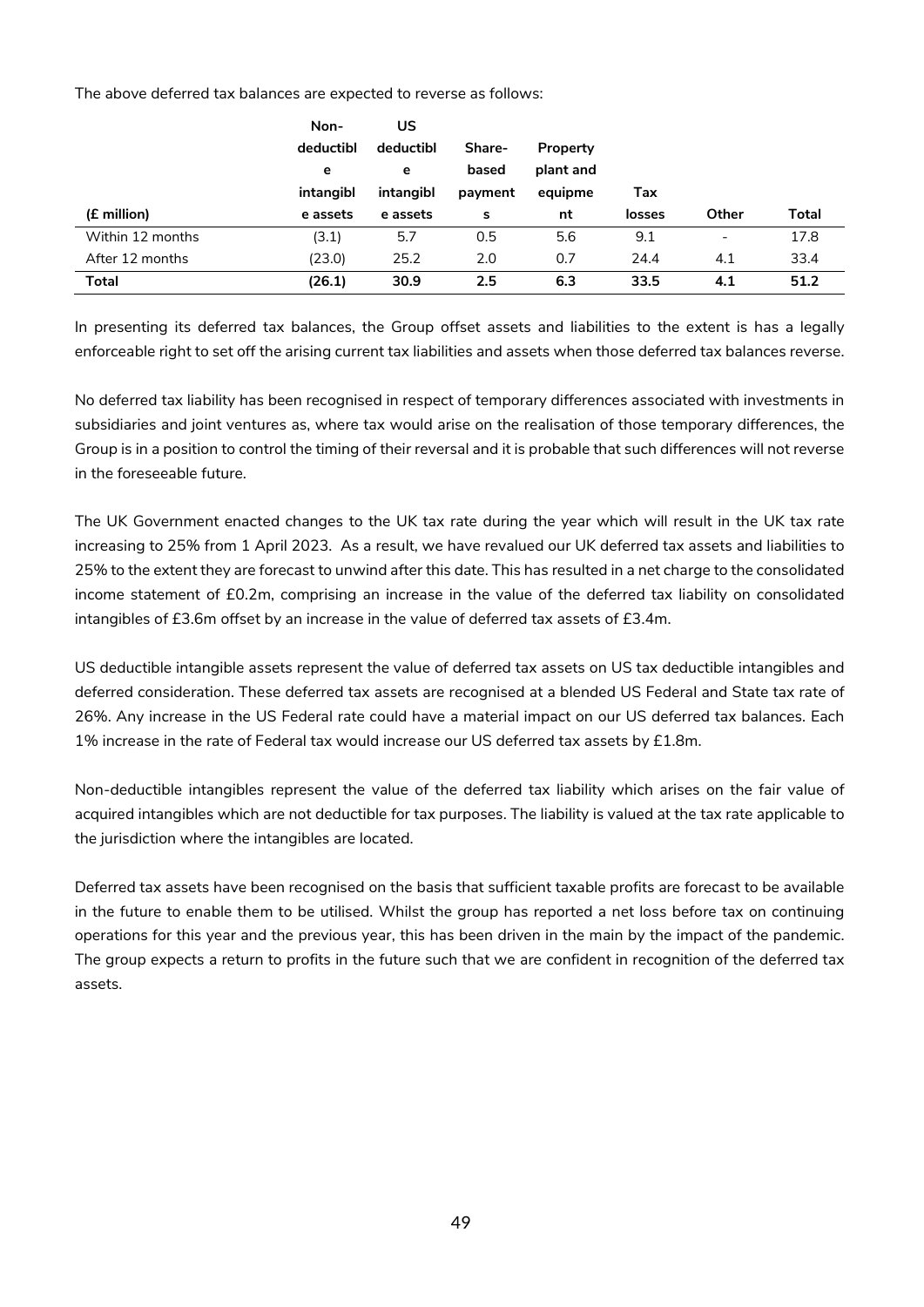At 31 December 2021, the Group has the following tax losses:

|                            | Recognise | Recognise                | <b>Unrecognised</b> | Unrecognise | Total | Total |
|----------------------------|-----------|--------------------------|---------------------|-------------|-------|-------|
| (£ million)                | d 2021    | d 2020                   | 2021                | d 2020      | 2021  | 2020  |
| US net operating losses    | 69.8      | 95.5                     | 3.6                 | 53.3        | 73.4  | 148.8 |
| UK net operating losses    | 58.9      | 30.0                     | ۰.                  |             | 58.9  | 30.0  |
| UK capital losses          | -         | $\overline{\phantom{a}}$ | 114.9               | 114.9       | 114.9 | 114.9 |
| Other Rest of World losses | 1.3       | $\overline{\phantom{a}}$ | 13.1                | 9.5         | 14.4  | 9.5   |
| Total                      | 130.0     | 125.5                    | 131.6               | 177.7       | 261.6 | 303.2 |

The above losses represent the following value at tax rates applicable at the balance sheet date:

|                            | Recognise                | Recognise                | Unrecognise              | Unrecognise              | Total | Total |
|----------------------------|--------------------------|--------------------------|--------------------------|--------------------------|-------|-------|
| (£ million)                | d 2021                   | d 2020                   | d 2021                   | d 2020                   | 2021  | 2020  |
| US net operating losses    | 19.7                     | 23.3                     | 0.7                      | 11.2                     | 20.4  | 34.5  |
| UK net operating losses    | 13.7                     | 5.7                      | $\overline{\phantom{0}}$ | $\overline{\phantom{a}}$ | 13.7  | 5.7   |
| UK capital losses          | $\overline{\phantom{a}}$ |                          | 21.8                     | 21.8                     | 21.8  | 21.8  |
| Other Rest of World losses | 0.1                      | $\overline{\phantom{0}}$ | 3.6                      | 2.6                      | 3.7   | 2.6   |
| Total                      | 33.5                     | 29.0                     | 26.1                     | 35.6                     | 59.6  | 64.6  |

The Group has tax losses in the US totalling £73.4m (2020: £148.8m). During the year, £67m of historic losses, subject to a 20 year expiry limit, expired. This results in a significant reduction in the amount of losses unrecognised for US purposes. Of the amounts now carried forward, £4m are subject to expiry in the next 2 years, £18m between 2026 and 2033 and the remaining £51m are not subject to expiry. Our ability to utilise losses in future years is driven by the level of taxable profits arising in the relevant taxing jurisdictions. In particular, we do not expect to make gains in the future against which our UK capital losses could be utilised as the Group does not typically hold assets which would give rise to UK capital gains.

For UK tax purposes, the Group benefits from the substantial shareholdings exemption such that no tax is payable on the gain on disposal of the Built Environment & Policy segment. The disposal of MediaLink gives rise to a taxable gain for US purposes of £39.5m. For Federal tax purposes, this is fully offset by brought forward tax losses, which were recognised in the current year and utilised against the taxable gain. These tax losses were not previously recognised for deferred tax purposes as the Group did not expect to have sufficient profits to utilise them before their expiry on 31 December 2021. As such, there is no tax recognised (in respect of Federal taxes) in the above taxation amount. The Group recognised a tax charge of £0.7m from US State taxes for the disposal of MediaLink where brought forward losses are not fully available. This charge is recognised within the taxation credit on adjusting profits from discontinued operations.

We are closely monitoring the Organisation for Economic Co-operation and Development's Two Pillar Solution to Address the Tax Challenges arising from the Digitalisation of the Economy, which are expected to be enacted in 2022 with application from 1 January 2023. The accounting implications under IAS 12 "Income Taxes" will be determined when the relevant legislation is available.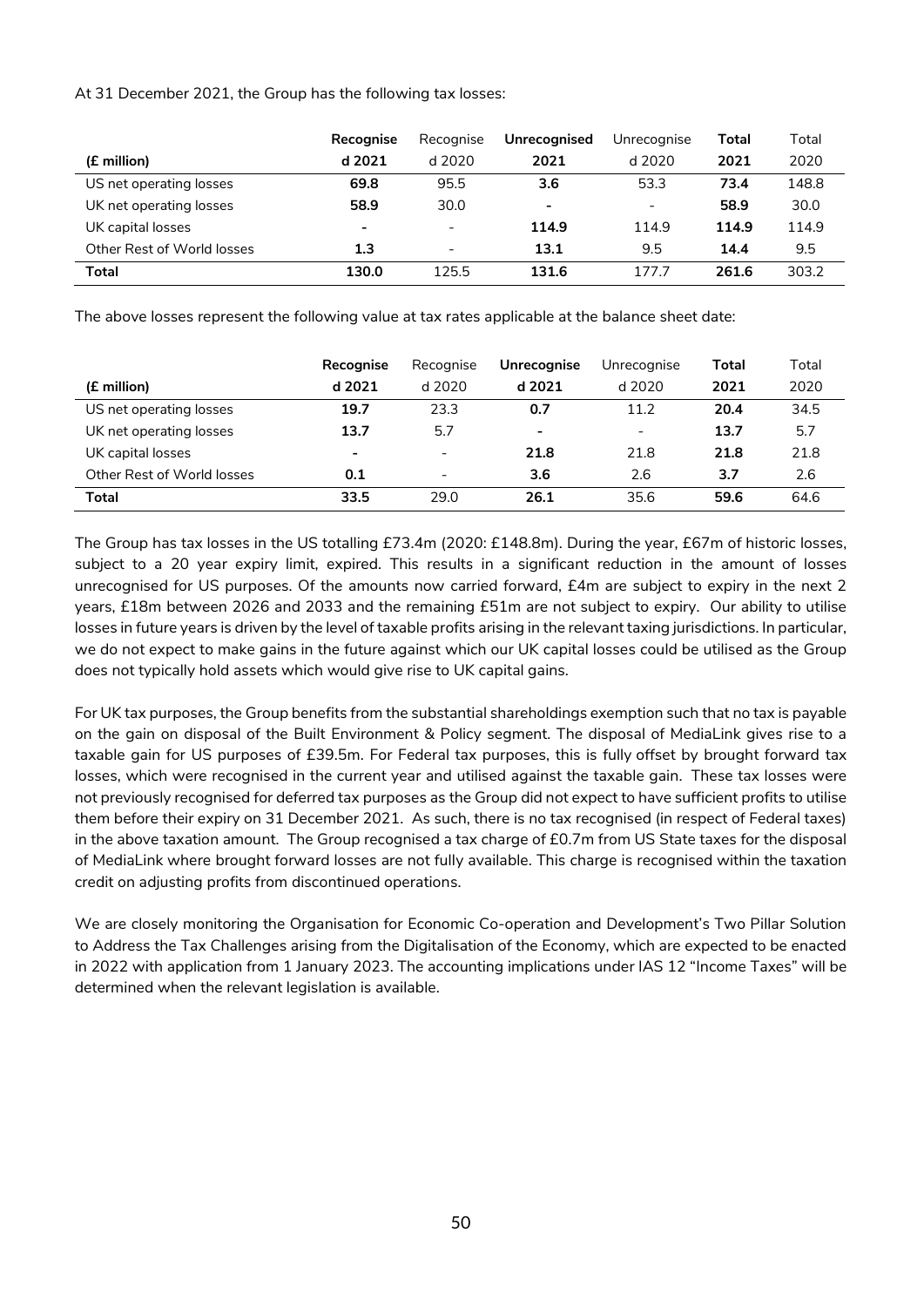#### **7. Discontinued operations**

As part of its growth strategy to focus resources and investment on its strategic priorities, the Group disposed of its non-core segment of Built Environment & Policy, with Groundsure, DeHavilland and Glenigan sold on 20 January 2021, 12 February 2021 and 17 March 2021 respectively. For the year ended 31 December 2020, these assets were classified as held for sale in accordance with IFRS 5 "Non-Current Assets Held for Sale and Discontinued Operations" and the results of the Built Environment & Policy segment were disclosed within discontinued operations. Subsequent to this the Group disposed of MediaLink, a brand previously within the Marketing segment, on 15 December 2021.

The results of the Built Environment & Policy segment and the MediaLink business have been presented as discontinued operations within the consolidated income statement.

|                                  |                          | 2021                     |        |                          | 2020                     |        |
|----------------------------------|--------------------------|--------------------------|--------|--------------------------|--------------------------|--------|
|                                  | Adjusted                 | Adjusting                |        | Adjusted                 | Adjusting                |        |
| (£ million)                      | results                  | items                    | Total  | results                  | items                    | Total  |
| Revenue                          | 49.3                     |                          | 49.3   | 71.6                     |                          | 71.6   |
| Cost of sales                    | (24.1)                   |                          | (24.1) | (31.7)                   | $\overline{\phantom{0}}$ | (31.7) |
| Sales, marketing and             |                          |                          |        |                          |                          |        |
| administrative expenses          | (9.5)                    | 250.0                    | 240.5  | (13.4)                   | (9.9)                    | (23.3) |
|                                  |                          |                          |        |                          |                          |        |
| Operating profit/(loss)          | 15.7                     | 250.0                    | 265.7  | 26.5                     | (9.9)                    | 16.6   |
|                                  |                          |                          |        |                          |                          |        |
| <b>Adjusted EBITDA</b>           | 16.0                     | $\overline{\phantom{0}}$ | 16.0   | 28.8                     | $\overline{\phantom{a}}$ | 28.8   |
| Depreciation and amortisation    | (0.3)                    | (2.7)                    | (3.0)  | (2.3)                    | (3.2)                    | (5.5)  |
| Profit on disposal of business   | -                        | 259.4                    | 259.4  | $\overline{\phantom{0}}$ | $\overline{a}$           | -      |
| <b>Exceptional items</b>         |                          | (6.0)                    | (6.0)  |                          | (7.2)                    | (7.2)  |
| Share-based payments             | $\overline{\phantom{0}}$ | (0.7)                    | (0.7)  | $\overline{\phantom{a}}$ | 0.5                      | 0.5    |
|                                  |                          |                          |        |                          |                          |        |
| <b>Operating profit/(loss)</b>   | 15.7                     | 250.0                    | 265.7  | 26.5                     | (9.9)                    | 16.6   |
| Profit/(loss) from discontinued  |                          |                          |        |                          |                          |        |
| operations                       | 15.7                     | 250.0                    | 265.7  | 26.5                     | (9.9)                    | 16.6   |
|                                  |                          |                          |        |                          |                          |        |
| Taxation                         | (4.2)                    | 0.4                      | (3.8)  | (5.5)                    | 1.9                      | (3.6)  |
|                                  |                          |                          |        |                          |                          |        |
| <b>Profit from discontinued</b>  |                          |                          |        |                          |                          |        |
| operations, net of tax           | 11.5                     | 250.4                    | 261.9  | 21.0                     | (8.0)                    | 13.0   |
|                                  |                          |                          |        |                          |                          |        |
| Earnings/(loss) per share (basic |                          |                          |        |                          |                          |        |
| and diluted, pence)              | 2.8                      | 60.0                     | 62.8   | 5.2                      | (2.0)                    | 3.2    |

Exceptional items in discontinued operations include the gain on disposal of the Built Environment & Policy segment of £226.1m and the gain on disposal of MediaLink of £33.3m, offset by separation costs totalling £0.8m (2020: £3.3m) and deferred consideration classified as acquisition–related employment costs of £5.2m (2020: £2.2m).

During the year discontinued operations generated cash of £6.3m (2020: £25.0m), in respect of operating activities, used £12.9m (2020: £12.1m) in respect of investing activities and used £0.2m (2020: £1.3m) in respect of financing activities.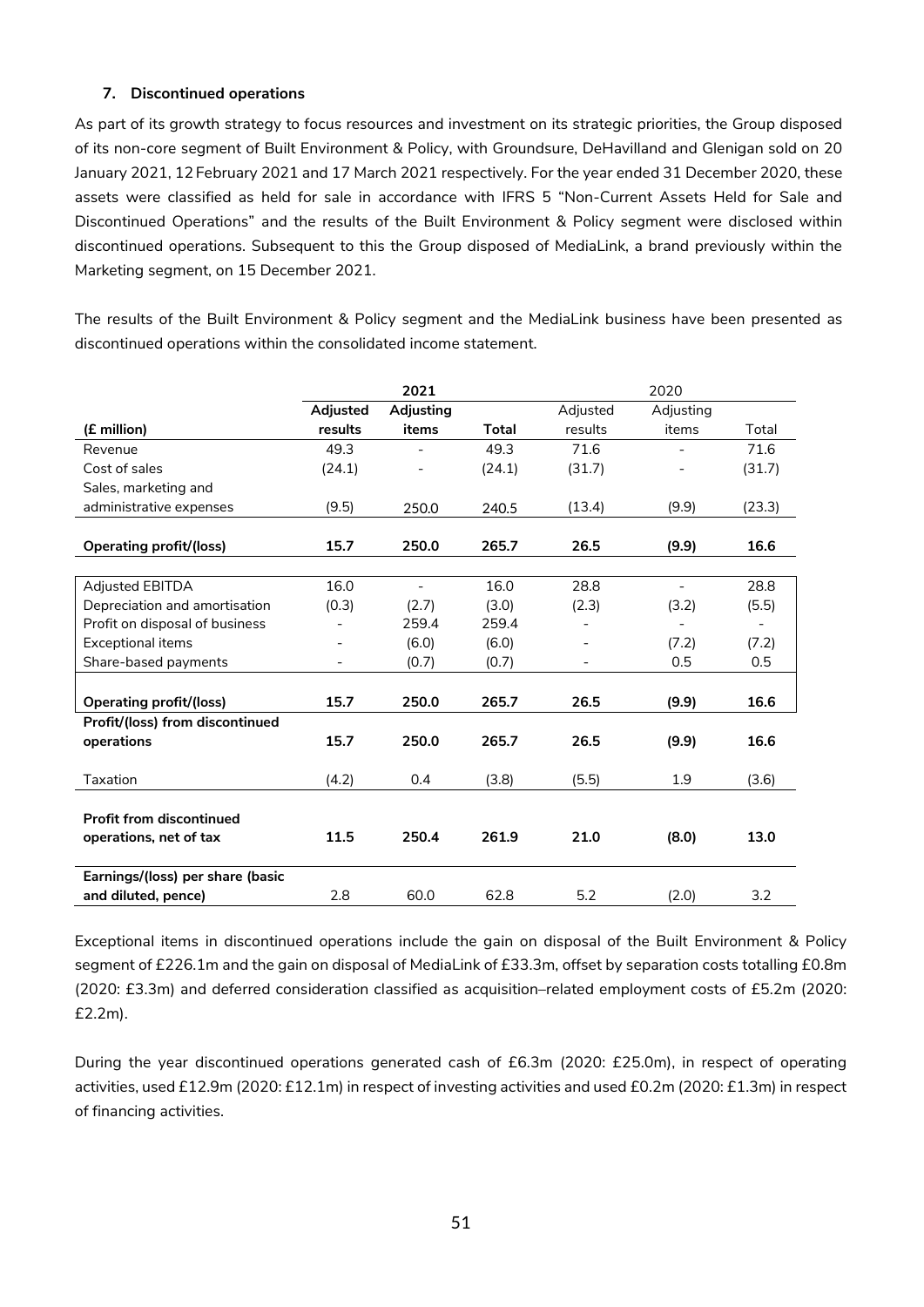#### **8. Earnings per share**

Basic earnings per share is calculated by dividing the net profit or loss for the year attributable to ordinary shareholders by the weighted average number of ordinary shares outstanding during the year. Diluted earnings per share is calculated by dividing the net profit or loss for the year attributable to ordinary shareholders by the weighted average number of ordinary shares outstanding during the year plus the weighted average number of ordinary shares that would be issued on the conversion of all dilutive potential ordinary shares into ordinary shares. Earnings per share has been calculated with respect to total net profit or loss for the year for the Group, continuing operations and discontinued operations (see Note 7).

The weighted average number of ordinary shares in issue during the year, excluding those held by Employee Benefit Trusts, was 417.3m (2020: 400.8m). There is no dilutive impact from potential ordinary shares as potential ordinary shares can only be considered dilutive when their inclusion would decrease earnings or increase loss per share.

|                                           |          |           |        |          | Restated* |         |
|-------------------------------------------|----------|-----------|--------|----------|-----------|---------|
|                                           |          | 2021      |        |          | 2020      |         |
|                                           | Adjusted | Adjusting |        | Adjusted | Adjusting |         |
|                                           | results  | items     | Total  | results  | items     | Total   |
| Profit/(loss) for the year attributable   |          |           |        |          |           |         |
| to owners of the Company (£               |          |           |        |          |           |         |
| million)                                  |          |           |        |          |           |         |
| Profit/(loss) for the year - continuing   | 39.6     | (78.4)    | (38.8) | (12.6)   | (140.7)   | (153.3) |
| operations                                |          |           |        |          |           |         |
| Profit/(loss) for the year – discontinued | 11.5     | 250.4     | 261.9  | 21.0     | (8.0)     | 13.0    |
| operations                                |          |           |        |          |           |         |
| Profit/(loss) for the year                | 51.1     | 172.0     | 223.1  | 8.4      | (148.7)   | (140.3) |
| Share number (million)                    |          |           |        |          |           |         |
| Basic weighted average number of          | 417.3    | 417.3     | 417.3  | 400.8    | 400.8     | 400.8   |
| shares                                    |          |           |        |          |           |         |
| Diluted weighted average number of        | 417.3    | 417.3     | 417.3  | 400.8    | 400.8     | 400.8   |
| shares                                    |          |           |        |          |           |         |
| Earnings/(loss) per share (basic and      |          |           |        |          |           |         |
| diluted, pence)                           |          |           |        |          |           |         |
| Continuing operations                     | 9.5      | (18.8)    | (9.3)  | (3.1)    | (35.1)    | (38.2)  |
| Discontinued operations                   | 2.8      | 60.0      | 62.8   | 5.2      | (2.0)     | 3.2     |
| Total operations                          | 12.3     | 41.2      | 53.5   | 2.1      | (37.1)    | (35.0)  |

\* Restated for discontinued operations (see Note 7) and the IFRIC agenda decision on cloud configuration and customisation costs in April 2021 (see Note 2)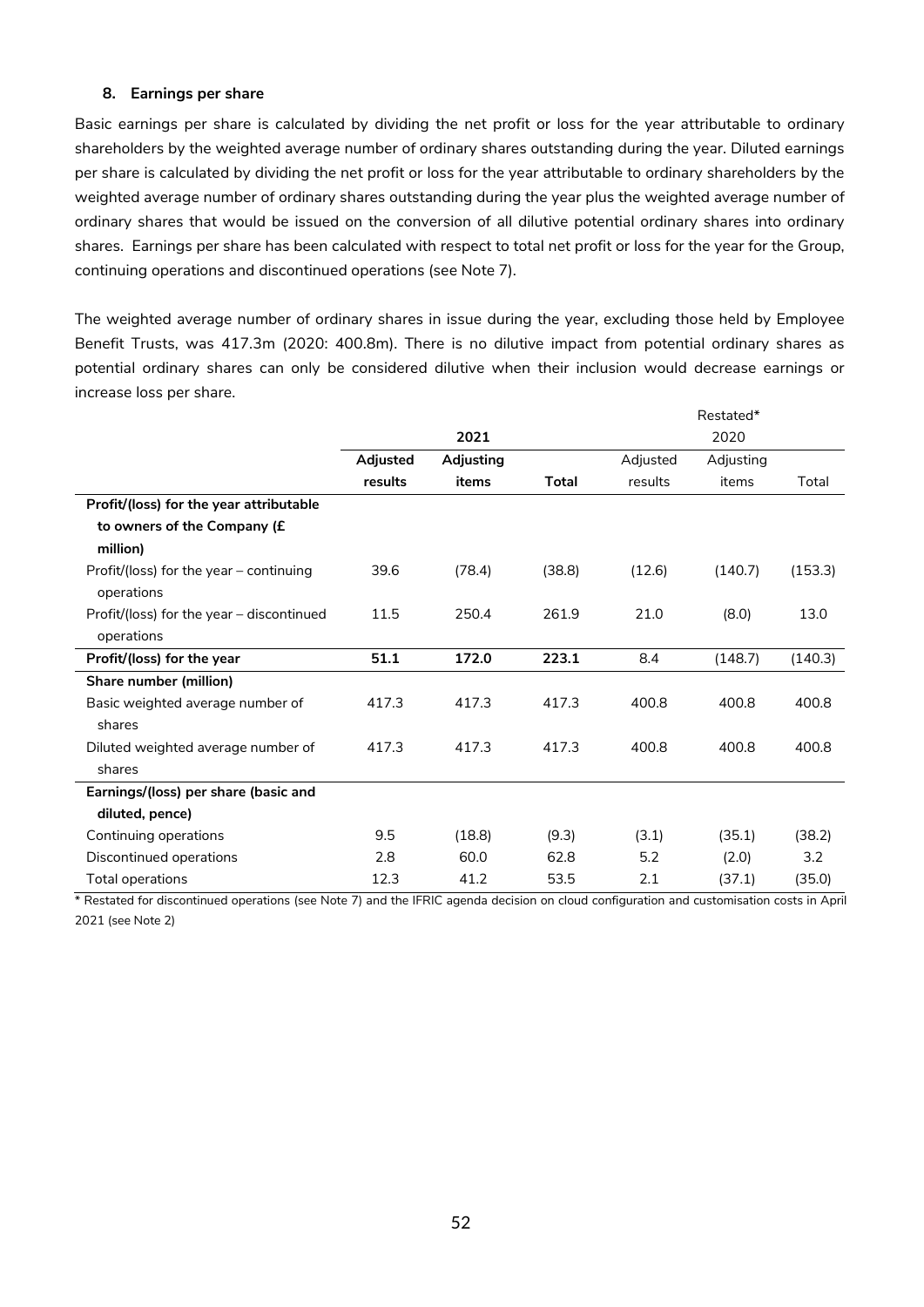#### **9. Business combinations**

The Group has made the following acquisitions in 2021, all of which are included within the results for the Digital Commerce segment.

| (£ million)                                 | Perpetua*                | $ASR^*$                  | Other*                   | <b>Total</b> |
|---------------------------------------------|--------------------------|--------------------------|--------------------------|--------------|
| Customer relationships                      | 2.5                      | 50.5                     | 38.4                     | 91.4         |
| <b>Brands</b>                               | 2.5                      | 0.6                      | 5.1                      | 8.2          |
| Technology                                  | 4.4                      | 0.3                      | 7.7                      | 12.4         |
| Software                                    | $\overline{\phantom{a}}$ | 1.3                      | $\overline{\phantom{a}}$ | 1.3          |
| Property, plant and equipment               | 0.1                      |                          | 0.4                      | 0.5          |
| Trade and other receivables                 | 4.8                      | 4.4                      | 14.1                     | 23.3         |
| Cash                                        | 2.9                      | 1.2                      | 4.5                      | 8.6          |
| Investments                                 | $\overline{\phantom{a}}$ | 0.1                      | 0.1                      | 0.2          |
| Trade and other payables                    | (3.8)                    | (0.7)                    | (17.5)                   | (22.0)       |
| Deferred tax asset                          | 1.2                      | $\overline{\phantom{a}}$ |                          | 1.2          |
| Deferred tax liability                      | (2.4)                    |                          | (3.7)                    | (6.1)        |
| Total identifiable net assets at fair value | 12.2                     | 57.7                     | 49.1                     | 119.0        |
| Initial cash consideration                  | 41.9                     | 89.1                     | 73.5                     | 204.5        |
| Working capital adjustment                  | 0.1                      | $\overline{\phantom{a}}$ | $\overline{\phantom{a}}$ | 0.1          |
| Non-controlling interest                    | $\overline{\phantom{a}}$ | 28.3                     |                          | 28.3         |
| Contingent consideration payable            | 26.6                     |                          | 23.1                     | 49.7         |
| <b>Total consideration</b>                  | 68.6                     | 117.4                    | 96.6                     | 282.6        |
| <b>Goodwill on acquisition</b>              | 56.4                     | 59.7                     | 47.5                     | 163.6        |
| Acquisition of businesses (net of cash      | 39.0                     | 87.9                     | 69.0                     | 195.9        |
| acquired)**                                 |                          |                          |                          |              |

The fair values of the identifiable assets purchased and liabilities assumed of the seven acquired companies as at the date of acquisition were as follows:

\*The fair values provided for ASR, OneSpace, WhyteSpyder and 4K Miles are provisional figures, being the best estimates currently available due to the proximity of acquisition dates to year end. Perpetua remains draft due until the finalisation of the purchase price adjustments. The draft purchase price allocation exercise for 4K Miles is currently ongoing and draft figures are based on the accumulated knowledge of prior acquisitions.

\*\*Acquisition of businesses (net of cash acquired) includes a £0.6m investment in Perpetua made in 2020.

The goodwill of £163.6m arising on acquisitions is attributable to workforce in place, know-how within the business and synergies expected with other Digital Commerce brands. Of the £163.6m (2020: £1.7m) of goodwill acquired during the period, £82.1m of goodwill (2020: £0.2m) is expected to be deductible for tax purposes.

Of the intangibles acquired, the customer relationship balances for DZ, ASR and WhyteSpyder are especially sensitive to changes in assumptions around customer attrition rates. A 2.5% change in the customer attrition rate results in a £10.1m change in the valuation.

From the date of acquisition, the acquired companies contributed £29.2m of revenue and £5.4m of Adjusted EBITDA. If the acquisitions had occurred at the beginning of the year, the acquired companies would have contributed an additional £26.7m of revenue and £8.4m of Adjusted EBITDA.

The details of the prior year acquisitions are set out in the 2020 Annual Report.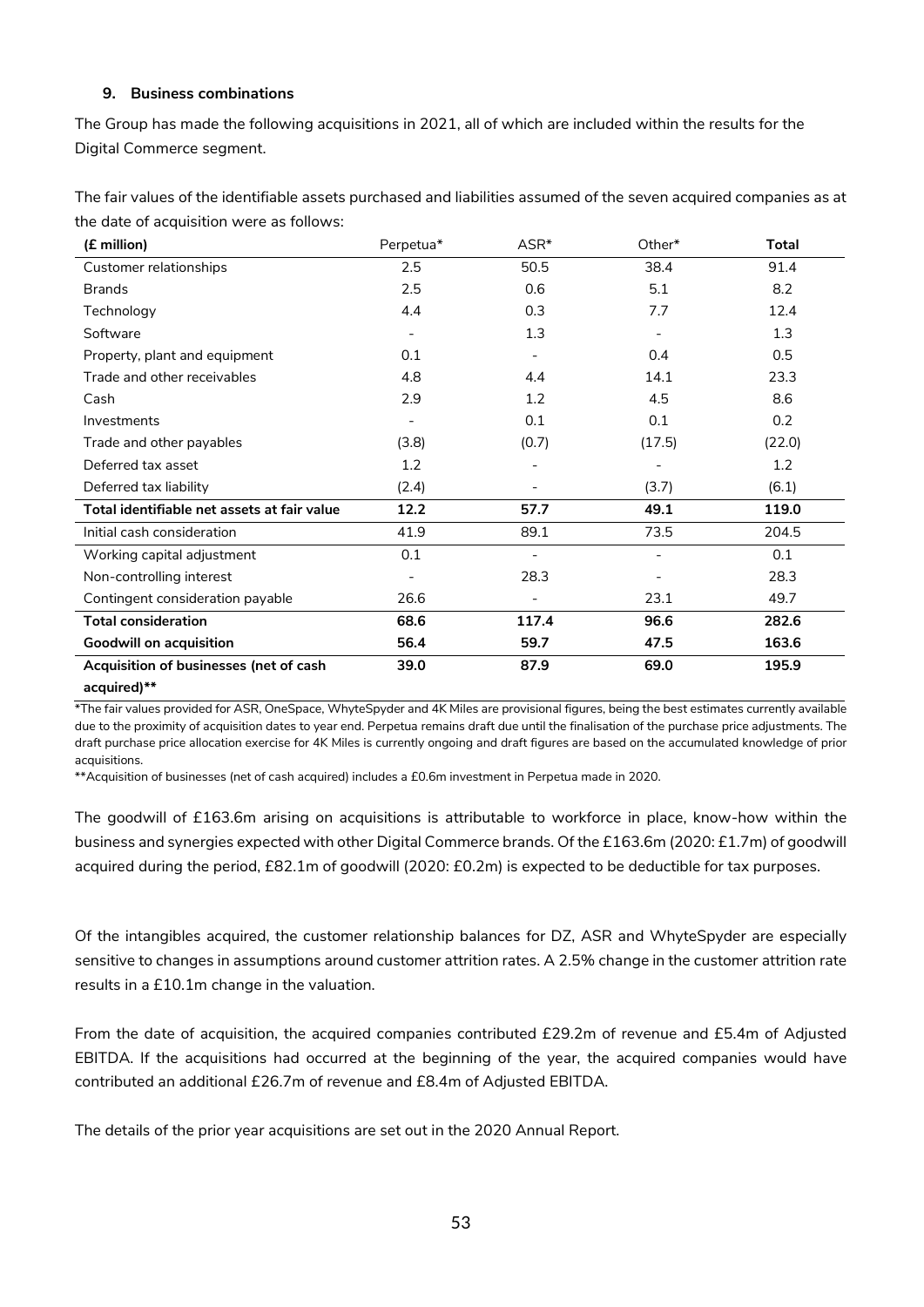#### **10. Disposal of business operations**

In the year ended 31 December 2021, the Group disposed of its Built Environment & Policy Segment and the MediaLink business which was formerly within the Marketing segment. The Group has recognised a total gain on disposal of £259.4m presented as an exceptional item within discontinued operations. Exceptional items in discontinued operations include the gain on disposal of the Built Environment & Policy segment of £226.1m and the gain on disposal of MediaLink of £33.3m, offset by separation costs totalling £0.8m (2020: £3.3m) (see Note 7) and deferred consideration disclosed as acquisition–related employment costs of £5.2m.

|                                               | <b>Built</b><br><b>Environment &amp;</b> |           |        |
|-----------------------------------------------|------------------------------------------|-----------|--------|
| (£ million)                                   | <b>Policy</b>                            | MediaLink | 2021   |
| Gross proceeds                                | 257.4                                    | 94.7      | 352.1  |
| Working capital adjustment                    | 0.9                                      |           | 0.9    |
| Cash and cash equivalents disposed of         | (3.4)                                    | (1.5)     | (4.9)  |
| <b>Total proceeds</b>                         | 254.9                                    | 93.2      | 348.1  |
| Net assets disposed of                        | (23.1)                                   | (52.0)    | (75.1) |
| Disposal costs                                | (5.7)                                    | (1.2)     | (6.9)  |
| Recycling of deferred foreign exchange losses |                                          | (6.7)     | (6.7)  |
| Gain on disposal from discontinued operations | 226.1                                    | 33.3      | 259.4  |

The assets and liabilities disposed of are as follows:

|                                              | <b>Built</b>             |                  |        |
|----------------------------------------------|--------------------------|------------------|--------|
|                                              | <b>Environment &amp;</b> |                  |        |
| (£ million)                                  | <b>Policy</b>            | <b>MediaLink</b> | 2021   |
| Goodwill                                     | 25.1                     | 33.4             | 58.5   |
| Brands, customer relationships and databases | 0.5                      | 13.8             | 14.3   |
| Right of use assets                          | 0.4                      | 1.0              | 1.4    |
| Tangible fixed assets including software     | 2.5                      | 0.1              | 2.6    |
| Trade and other receivables                  | 10.0                     | 15.1             | 25.1   |
| Trade and other payables                     | (15.8)                   | (8.5)            | (24.3) |
| Lease liabilities                            |                          | (1.2)            | (1.2)  |
| Deferred tax asset/(liability)               | 0.4                      | (1.7)            | (1.3)  |
| Net assets and liabilities disposed          | 23.1                     | 52.0             | 75.1   |

The net inflow of cash in respect of the disposal of businesses is as follows:

| (£ million)                                                                 | 2021  |
|-----------------------------------------------------------------------------|-------|
| Cash proceeds received for current year disposals (net of cash disposed of) | 348.1 |
| Disposal costs paid                                                         | (5.7) |
| Net cash inflow                                                             | 342.4 |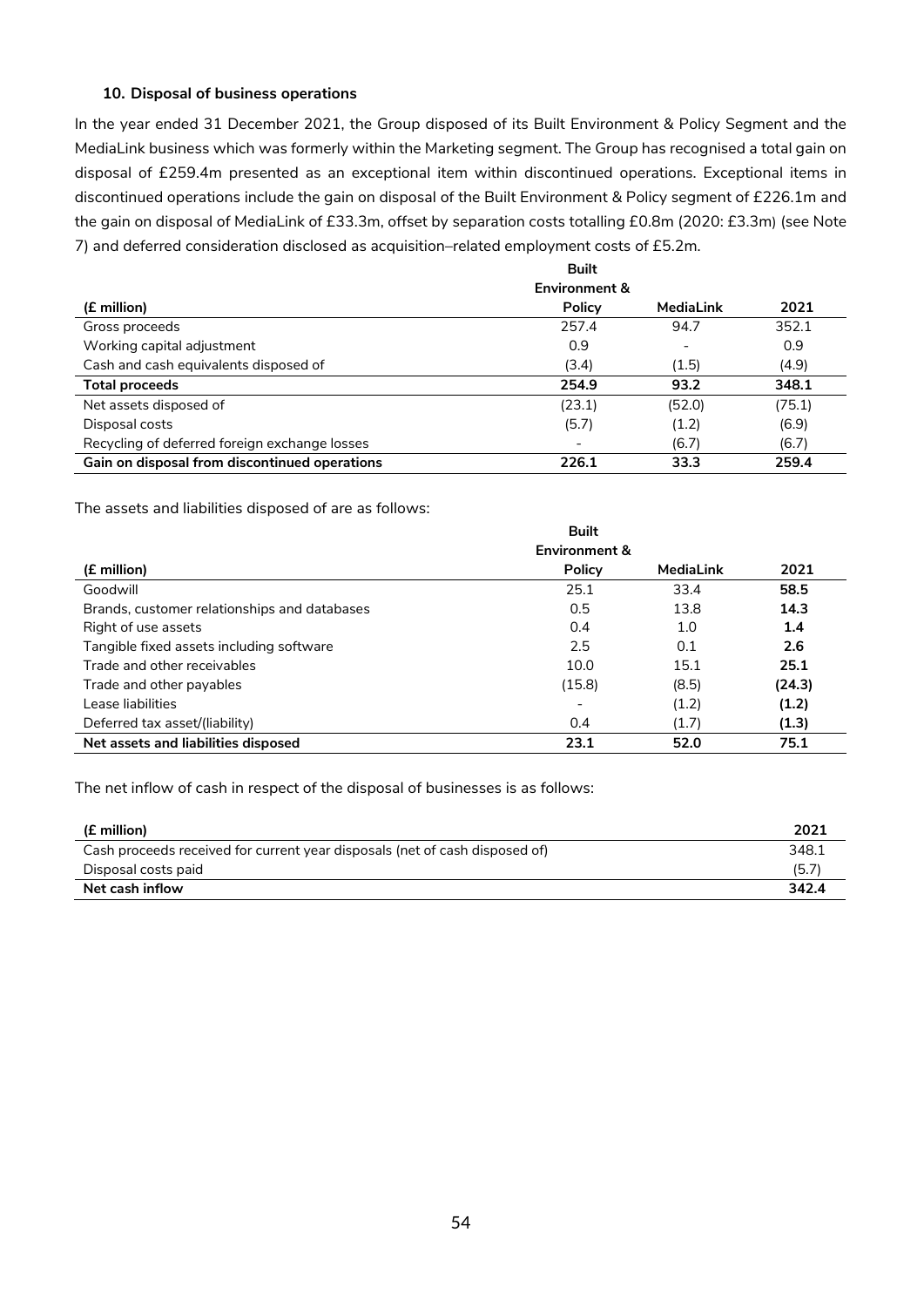#### **11. Investments**

| (£ million)                                        | 2021                     | 2020   |
|----------------------------------------------------|--------------------------|--------|
| At 1 January 2021                                  | 32.4                     | 67.9   |
| Acquisition of investments                         | 44.0                     | 16.8   |
| Remeasurement of trade investments to fair value   | 7.8                      | 1.4    |
| Share of the loss of joint ventures and associates | (2.5)                    | (0.2)  |
| Reclassification as a subsidiary                   | (0.7)                    |        |
| Disposal of investments                            | $\overline{\phantom{0}}$ | (56.7) |
| Movements in exchange rates                        | 1.2                      | 3.2    |
| At 31 December 2021                                | 82.2                     | 32.4   |

Investments as at 31 December 2021 were made up as follows:

| (£ million)                                                                           | 2021 | 2020 |
|---------------------------------------------------------------------------------------|------|------|
| Trade investments and preference shares measured at fair value through profit or loss | 78.1 | 28.5 |
| Associates and joint ventures accounted for using the equity method                   | 4.1  | 3.9  |
| At 31 December 2021                                                                   | 82.2 | 32.4 |

In January 2021, the Group signed an investment agreement with Hudson MX ("Hudson") which included an option to invest further amounts. From that date, the Group was deemed to have gained significant influence over Hudson and the investment was classified as an equity-accounted associate. After the initial recognition, the consolidated financial statements include the Group's 8% share of the profit or loss and other comprehensive income of the investee.

In the year ended 31 December 2021, the Group made investments into Hudson totalling £44.0m (202: £13.8m) and the Group's share of losses recognised totalled £1.1m (2020: £nil). At 31 December the Group holds a total long-term interest investment in Hudson of £65.9m (2020: trade investment of £23.0m). In the prior year the Group accounted for it's investment in Hudson as an investment under IFRS 9 "Financial Instruments" as the investment did not meet the threshold requirements of IAS 28 "Investments in Associates and Joint Ventures".

The Group has assessed that £65.4m of the preference stock held in Hudson has attributes that require measurement at fair value through the profit and loss, and there is also an equity-accounted investment of £0.5m. Both the valuation of the preference stock, and the estimation of the recoverable amount of the equity-accounted investment involve significant estimation uncertainty at 31 December 2021 due to the life-cycle of the business. The recoverable amount has been estimated based upon the fair value less cost of disposal.

Consideration has been given to the different data points available to management in forming a view on the valuation. These include reference to the valuation of the prior funding rounds, viability of Hudson's future and potential cash flows from their three year forecasts and limited market comparative information. An assessment of the discounted cash flows has been performed using the three year forecasts which have been extrapolated beyond the plan period over a nine year horizon due to the early-stage nature of the business and a terminal value calculated using a long term growth rate of 3%. Due to the lifecycle of the business, forecast cash flows over this period have been discounted, taking account of the weighted average cost of capital risk adjusted for the sector and market in which it operates and the early-stage nature of the business. A discount factor of 18.3% has been applied when determining the valuation.

Management's assessment supports the carrying value of the equity-accounted associate balance £0.5m and that the carrying value of the preference shares of £65.4m is a reasonable approximation of fair value.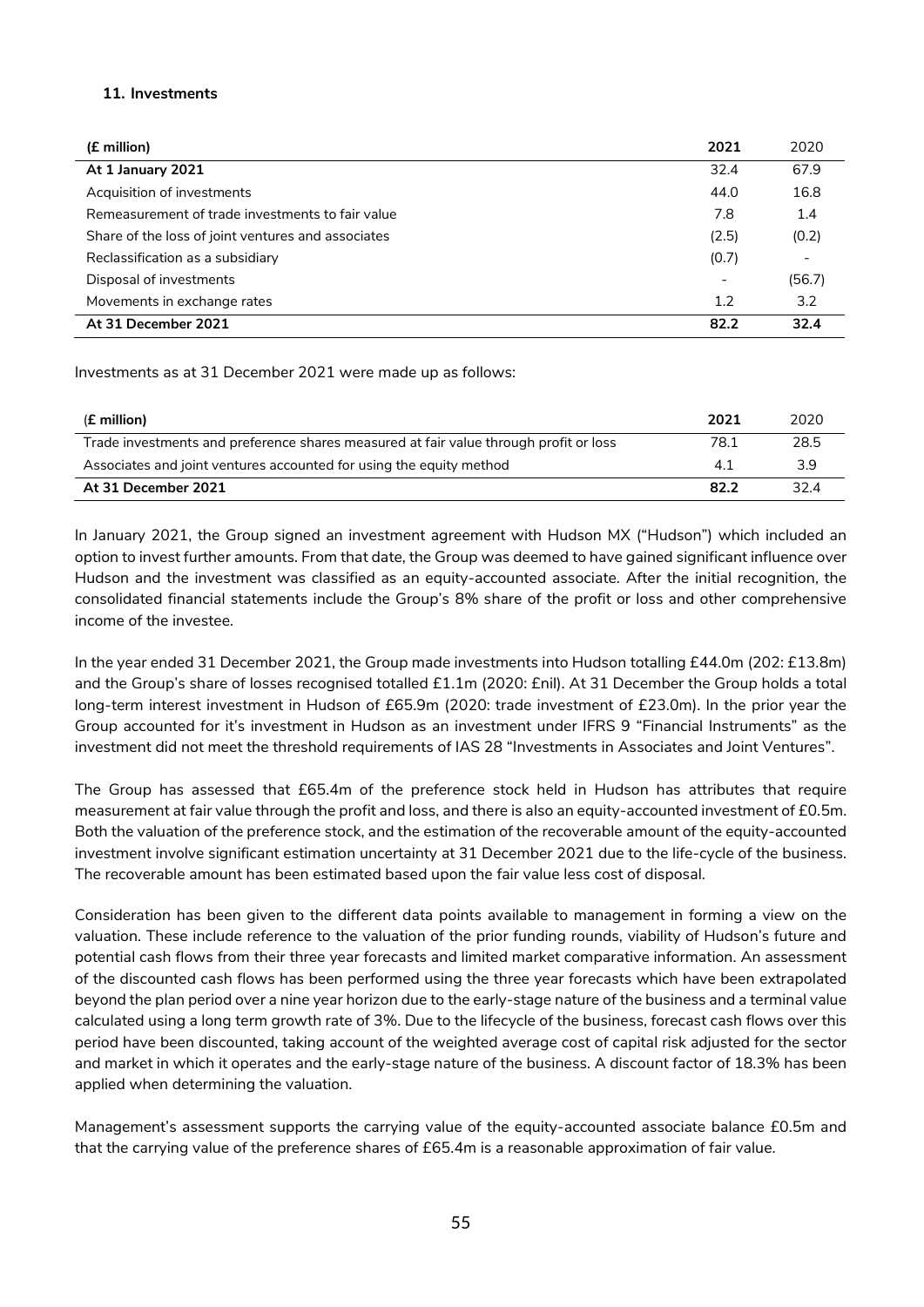An assessment of the sensitivity of the certain inputs to the valuation calculation has been performed using reasonably possible changes in the discount rates and other inputs. The revenue growth rates and discount rates used in the assessment of the valuation are considered significant estimates in the preparation of the accounts. The results of this analysis are outlined below.

- A 1% increase / decrease in terminal long term growth rates would increase / decrease the valuation by £4.1m / £3.6m
- A 2% increase / decrease in the Weighted Average Cost of Capital applied would decrease / increase the valuation by £15.4m / £6.8m
- A 20% increase / decrease in the revenue growth rate would increase / decrease the valuation by £4.5m / £11.9m

These sensitivities show that valuation of the preference shares is a source of significant estimation uncertainty and an impairment could be recognised under certain scenarios and we therefore draw attention to the judgemental nature of the valuation.

Summarised financial information for the Hudson entity for the year ended 31 December 2021 is as follows. The balance sheet includes current assets of £6.2m, non-current assets of £47.7m and current liabilities of £15.2m. Included in these amounts are cash and cash equivalents of £5.1m and current financial liabilities of £7.5m. The income statement includes a loss from operations (all continuing) of £21.8m resulting in an other comprehensive expense of £21.8m. Included in these amounts are depreciation and amortisation of £4.2m and interest expense of £4.4m. Hudson also holds £79.2m of series D to Seed preference shares as equity. The Group treats its share of these investments as debt items under IFRS 9 "Financial Instruments". No dividends were received from Hudson in the year to 31 December 2021.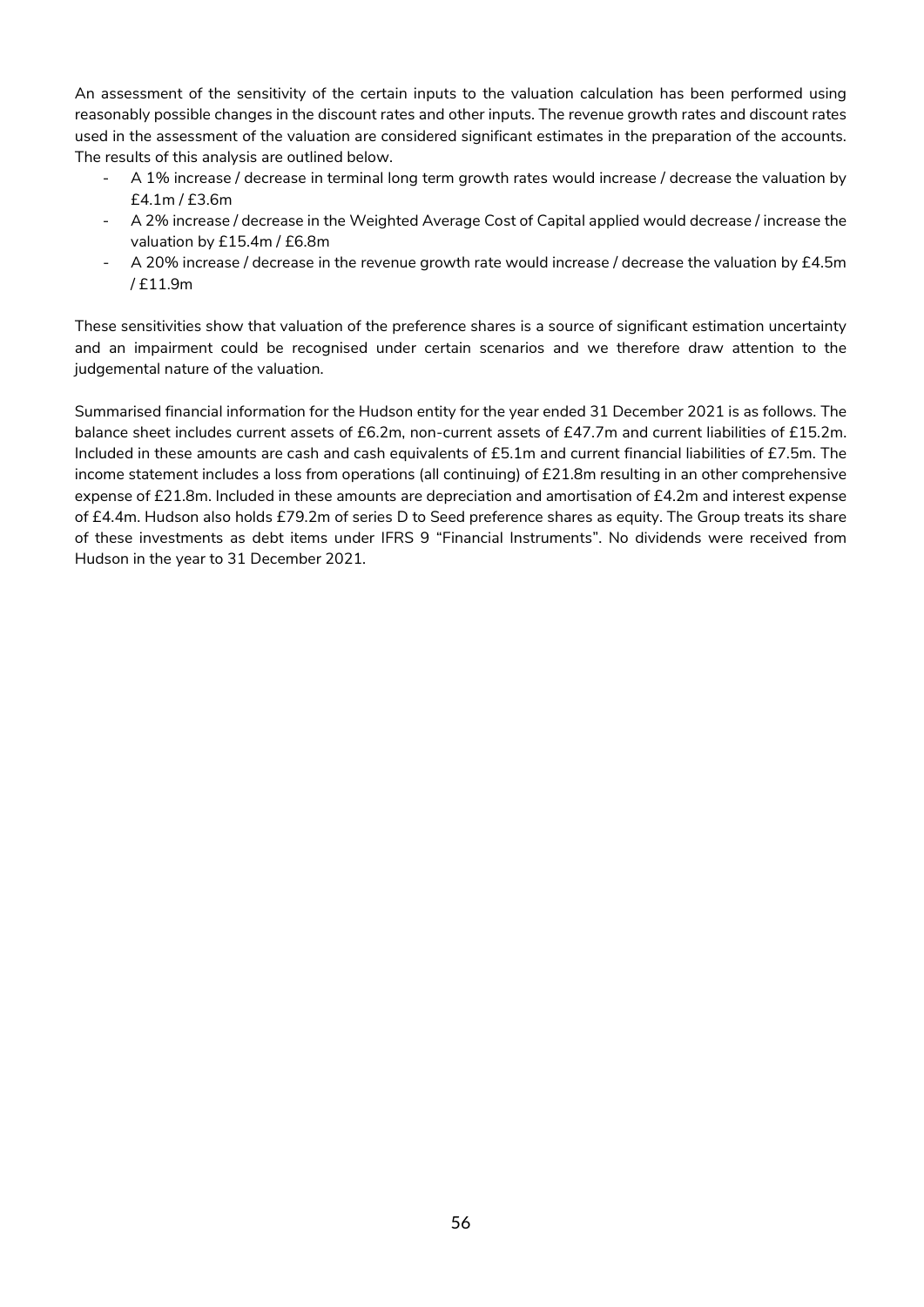#### **12. Deferred and contingent consideration**

The Group has liabilities in respect of deferred and contingent consideration payments under various business acquisition contracts as set out in the table below:

| (£ million)                                                                             | Note | Total  | Level 3                  |
|-----------------------------------------------------------------------------------------|------|--------|--------------------------|
| At 1 January 2020                                                                       |      | 103.2  | 72.4                     |
| Additions                                                                               | 9    | 1.6    | 0.7                      |
| Acquisition–related employment costs accrued in the year                                | 5    | 33.5   | $\overline{\phantom{a}}$ |
| Revaluation of contingent consideration recognised in the consolidated income statement | 5    | 64.1   | 64.1                     |
| Discount unwind on contingent and deferred consideration                                |      | 7.9    | 7.9                      |
| Acquisition-related employment cash paid in year                                        |      | (23.1) | $\overline{\phantom{a}}$ |
| Deferred and contingent consideration cash paid in the year                             |      | (46.0) | (44.8)                   |
| Movements in exchange rates                                                             |      | (4.7)  | (3.8)                    |
| Transfer to liabilities held for sale                                                   |      | (0.3)  |                          |
| At 1 January 2021                                                                       |      | 136.2  | 96.5                     |
| Additions                                                                               | 9    | 49.7   | 47.2                     |
| Acquisition-related employment costs accrued in the year                                | 5    | 29.9   | $\overline{\phantom{a}}$ |
| Revaluation of contingent consideration recognised in the consolidated income statement | 5    | 5.2    | 5.2                      |
| Discount unwind on contingent and deferred consideration                                |      | 9.0    | 9.0                      |
| Acquisition-related employment cash paid in year                                        |      | (39.4) | $\overline{\phantom{a}}$ |
| Deferred and contingent consideration cash paid in the year                             |      | (87.6) | (85.6)                   |
| Movements in exchange rates                                                             |      | (0.1)  | (0.3)                    |
| At 31 December 2021                                                                     |      | 102.9  | 72.0                     |
|                                                                                         |      |        |                          |
| (£ million)                                                                             |      | 2021   | 2020                     |
| Current                                                                                 |      | 52.6   | 113.5                    |
| Non-current                                                                             |      | 50.3   | 22.7                     |
| Total                                                                                   |      | 102.9  | 136.2                    |

The total deferred and contingent consideration balance of £102.9m (2020: £136.2m) includes £72.0m (2020: £96.5m) which is categorised as Level 3 in the fair value hierarchy of financial instruments. However, the current portion of the total deferred and contingent consideration balance of £52.6m is either not contingent or relates to payments contingent on results of 2021 due to be paid out in 2022, for which there is a high degree of certainty.

The significant unobservable inputs used in the fair value measurements are the determined weighted average cost of capital and the forecast future profits, billings or revenue of the acquired businesses. The Group plan used to forecast future profits is approved by the board and assessed against market consensus on a regular basis. For details of deferred and contingent consideration on acquisitions within the year refer to Note 9.

The Directors consider that the carrying amount of deferred and contingent consideration of £102.9m (2020: £136.2m) approximates its fair value.

Both contingent consideration and acquisition-related employment costs are based on the future performance of the acquired business to which they relate. Performance is assessed using forecast profits and the current fiveyear plan which is updated annually. Forecasts are inherently a source of management estimation, resulting in a range of outcomes, The estimation uncertainty risk of payments greater than 1 year is higher to due to the forecast nature of the inputs. The Perpetua earnout is the largest earnout payment with uncertainty and therefore most relevant when considering the sensitivity to fluctuations in performance. The payment due in 2022 is based on 2021 results and hence is no longer subject to such uncertainty. A 10% increase in results in 2022 to 2024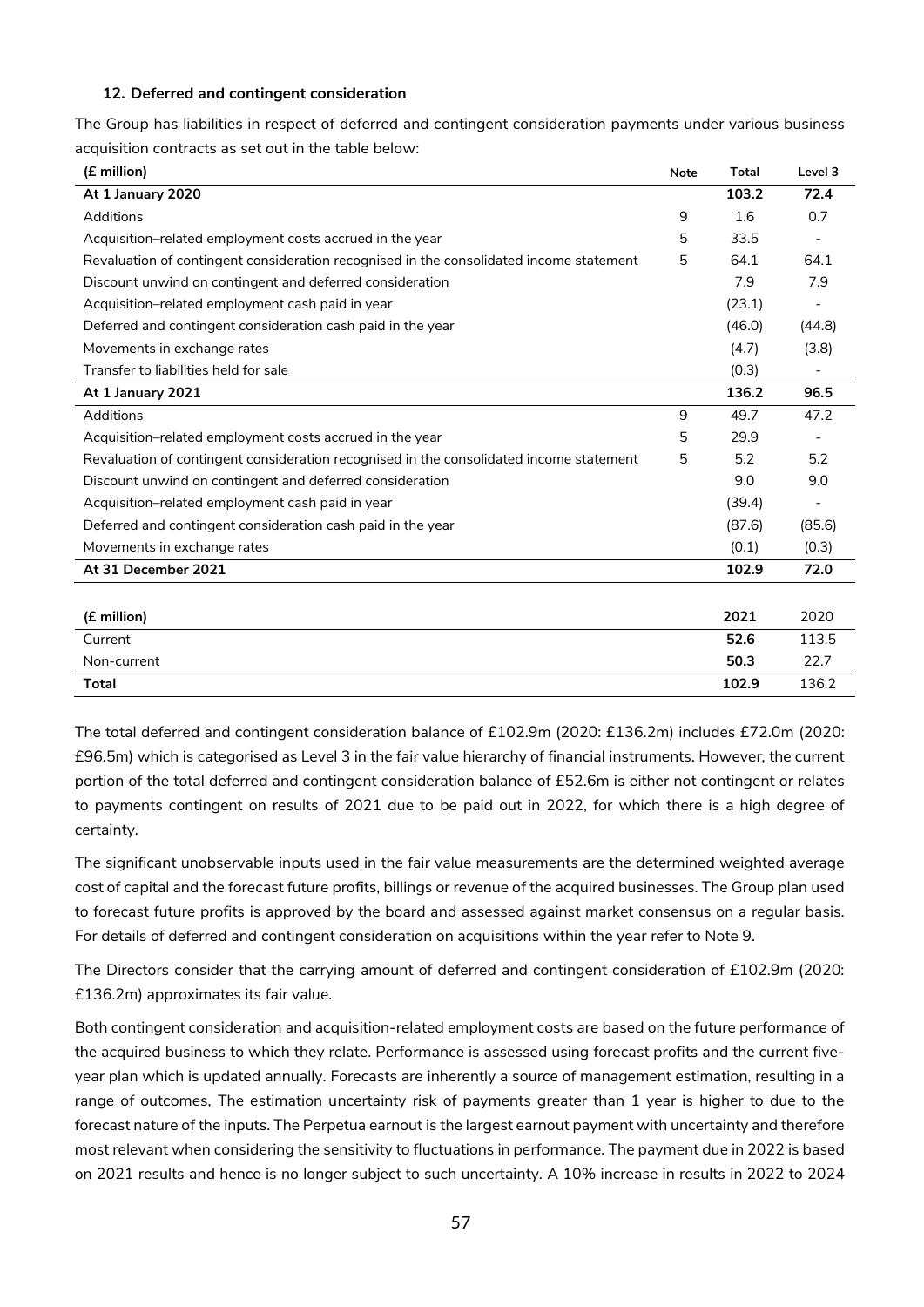would result in total additional payments of approximately £7.2m in 2023 to 2025. DZ is the next largest earnout where sensitivity has been applied where a 10% increase in results in 2022 to 2023 would result in additional payments of £5.7m in 2023 to 2024.

#### **13. Borrowings**

In January 2020, the Group entered into a 5-year multi-currency revolving credit facility ("RCF") of £450m plus an accordion to raise further debt amounts, at the option of the lenders, of up to the greater of £120m or 150% of EBITDA. At 31 December 2021 the borrowings were subject to interest at a margin of 2.0% over LIBOR.

The facility covenants include a maximum net leverage of 3.25x with the benefit of additional 0.5x leverage spikes for relevant acquisitions and a minimum interest cover of 3.00x and are tested semi-annually.

The maturity profile of the Group's borrowings, consisting entirely of drawdowns from the RCF for the year ended 31 December 2021, was as follows:

| (£ million)             | 2021  | 2020  |
|-------------------------|-------|-------|
| Non-current             |       |       |
| Two to five years       | 158.1 | 309.5 |
| <b>Total borrowings</b> | 158.1 | 309.5 |

Borrowings are shown net of unamortised issue costs of £2.4m (2020: £3.2m). The carrying amounts of borrowings approximate their fair value. The Group's borrowings at 31 December 2021 were denominated in US Dollars and Euros amounting to \$92m and €110m respectively.

#### **Reconciliation of movement in net debt**

|                                            |        |                          | Short-                   |                          |                   |            |
|--------------------------------------------|--------|--------------------------|--------------------------|--------------------------|-------------------|------------|
|                                            |        | Cash in                  | term                     | <b>Interest</b>          |                   | <b>Net</b> |
| (£ million)                                | Cash*  | transit                  | deposits                 | rate cap                 | <b>Borrowings</b> | debt**     |
| At 1 January 2020                          | 79.0   | 1.2                      | 31.5                     | 0.3                      | (282.6)           | (170.6)    |
| Exchange differences                       | (1.8)  | $\overline{\phantom{a}}$ | $\overline{\phantom{a}}$ | $\overline{\phantom{a}}$ | (3.1)             | (4.9)      |
| Term loan debt repayment                   |        | $\overline{\phantom{a}}$ |                          | $\overline{\phantom{0}}$ | 285.8             | 285.8      |
| Net RCF debt cash flow drawdown            |        | $\overline{\phantom{a}}$ | $\overline{\phantom{a}}$ |                          | (311.5)           | (311.5)    |
| Fair value movement                        |        | $\overline{\phantom{a}}$ | $\overline{\phantom{a}}$ | (0.3)                    |                   | (0.3)      |
| Write off, capitalisation and amortisation |        |                          |                          |                          | 1.9               | 1.9        |
| of debt arrangement fees                   |        |                          |                          |                          |                   |            |
| Net cash movement                          | (26.2) | (0.7)                    | (2.8)                    |                          |                   | (29.7)     |
| At 1 January 2021                          | 51.0   | 0.5                      | 28.7                     | $\overline{\phantom{a}}$ | (309.5)           | (229.3)    |
| Exchange differences                       | 2.1    | $\overline{\phantom{a}}$ | $\overline{\phantom{a}}$ |                          | 4.4               | 6.5        |
| Net RCF debt cash flow repayment           |        | $\overline{\phantom{a}}$ |                          |                          | 149.0             | 149.0      |
| Acquisition of subsidiary                  |        | $\overline{\phantom{0}}$ | $\overline{\phantom{a}}$ |                          | (1.3)             | (1.3)      |
| Fair value movement                        |        |                          | $\overline{\phantom{a}}$ | 0.2                      |                   | 0.2        |
| Amortisation of debt arrangement fees      |        | $\overline{\phantom{a}}$ |                          | $\overline{\phantom{a}}$ | (0.7)             | (0.7)      |
| Net cash movement                          | 2.6    | (0.1)                    | (0.7)                    | $\overline{\phantom{0}}$ |                   | 1.8        |
| At 31 December 2021                        | 55.7   | 0.4                      | 28.0                     | 0.2                      | (158.1)           | (73.8)     |

\*Includes £2.0m of cash classified as held for sale as at 31 December 2020

\*\* Refer to the Glossary of Alternative Performance Measures for the definition of Net Debt